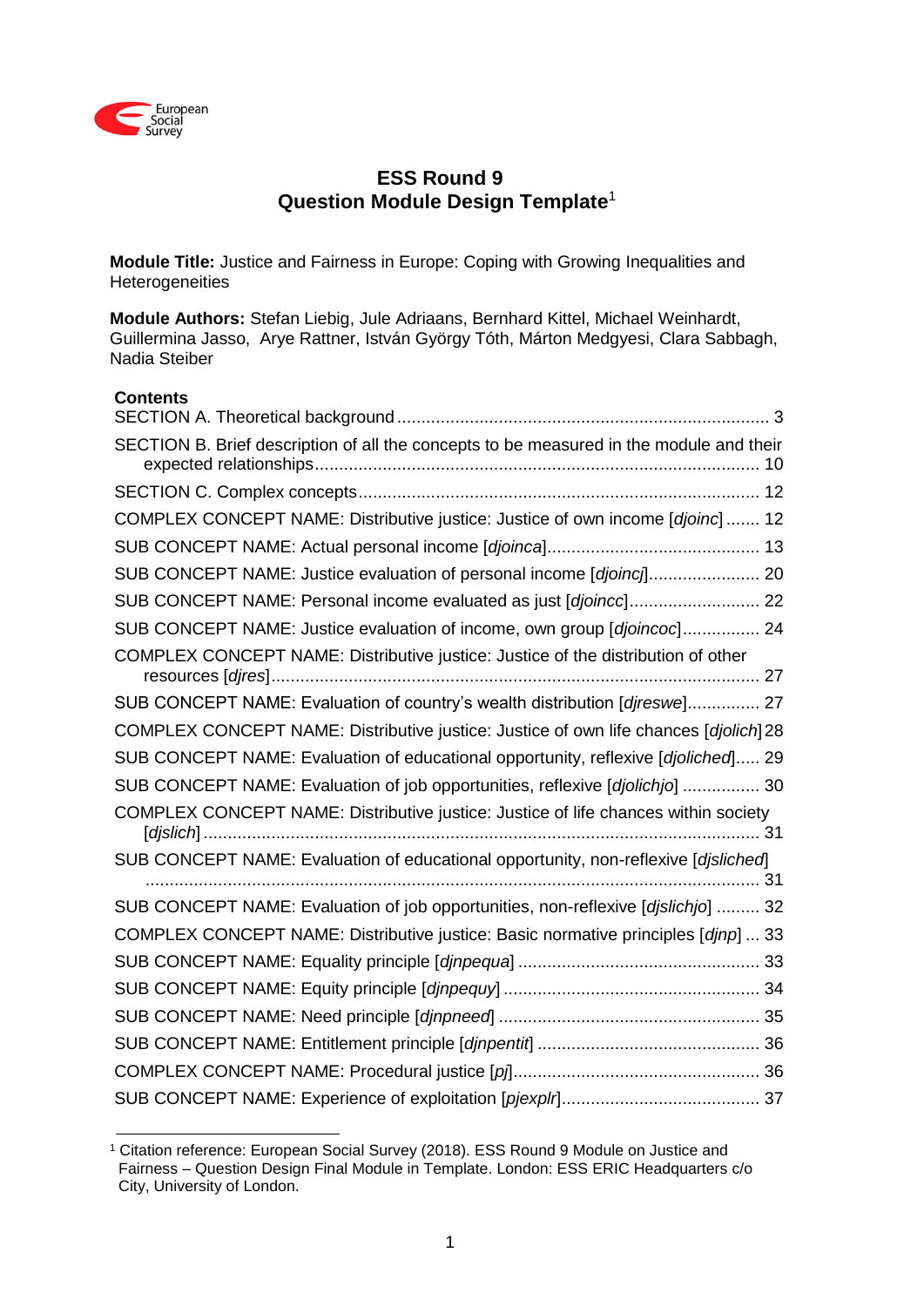| SUB CONCEPT NAME: Perception of inequality-generating mechanisms [pjmec] 38         |  |
|-------------------------------------------------------------------------------------|--|
|                                                                                     |  |
| SUB CONCEPT NAME: Markets as inequality-generating mechanism [pjmecmap] 40          |  |
| SUB CONCEPT NAME: Perception of political procedural justice in society [pipol]  40 |  |
| SUB CONCEPT NAME: Fairness of political procedures [pjpolfa]  41                    |  |
| SUB CONCEPT NAME: Impartiality of political procedures [pjpolim] 42                 |  |
| SUB CONCEPT NAME: Giving voice in political procedures [pjpolgv] 42                 |  |
| SUB CONCEPT NAME: Perceptions of transparency in political procedures [pipoltr] 43  |  |
|                                                                                     |  |
| SIMPLE CONCEPT NAME: Justice evaluation of country's income distribution, 10th      |  |
| SIMPLE CONCEPT NAME: Justice evaluation of country's income distribution, 1st       |  |
|                                                                                     |  |
|                                                                                     |  |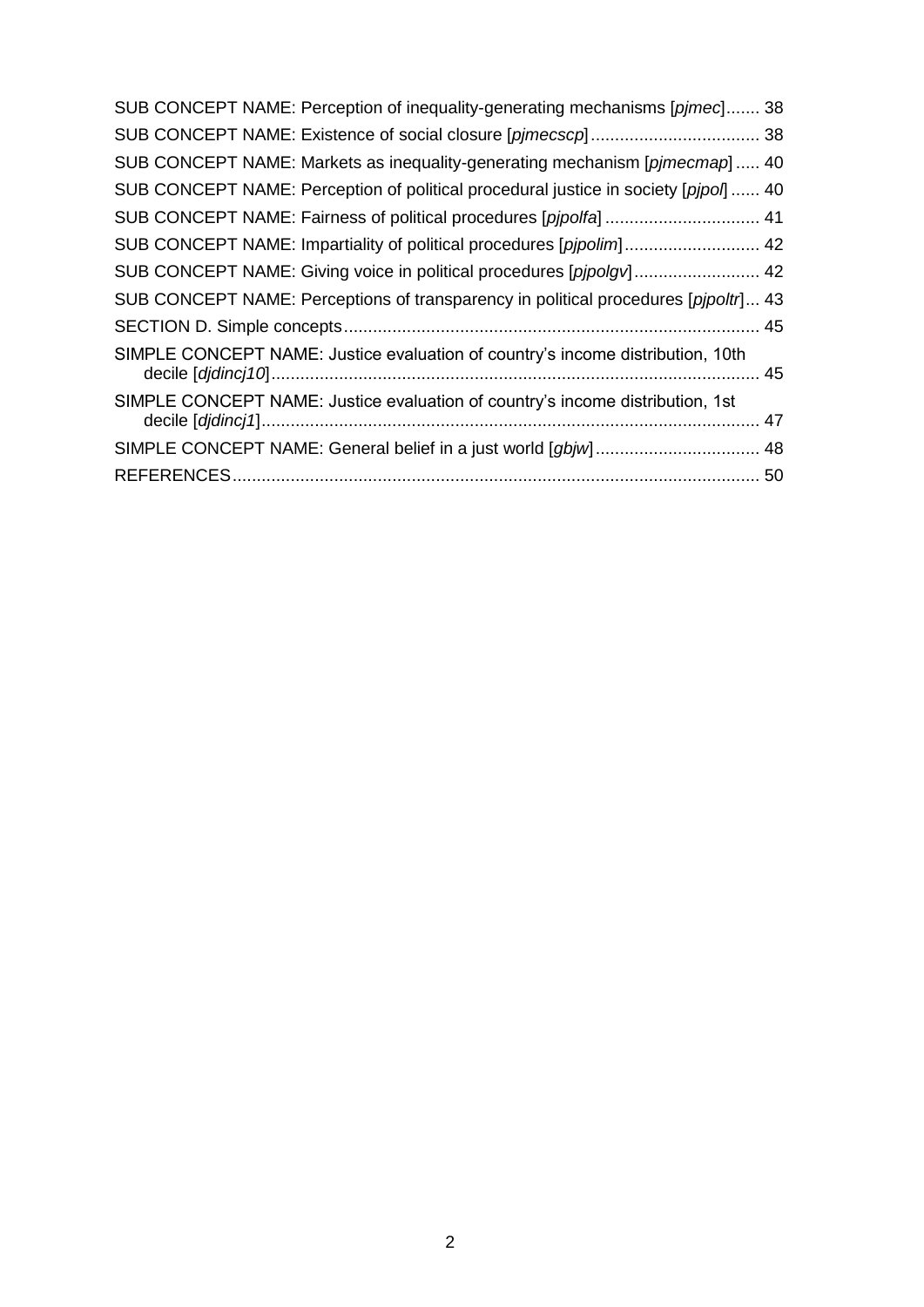# <span id="page-2-0"></span>**SECTION A. Theoretical background**

#### **Rationale**

Over the past few decades, European societies have witnessed unprecedented increases in wealth and income inequalities (Stiglitz, 2003; Piketty, 2014; Salverda et al., 2014; Tóth, 2014; OECD, 2015; see also Atkinson & Bourguignon, 2015). Faced with more flexible labour markets, open trade, skill-based technological changes, and major socioeconomic structural changes, European welfare models (ESS 4, ESS 8) have been unable to effectively address these rising inequalities. Until recently, income and wealth inequalities failed to capture public attention, and European policymaking at both the state and the E.U. levels was more focused on stimulating economic growth by improving conditions for international corporations and capital markets (Gilpin & Gilpin, 2000; Rodriguez & Rodrik, 2001). Recent developments, however, suggest that the era of political and public acquiescence with regard to rising inequality is coming to a halt. The financial crisis in 2008 and the burdens it placed on many European societies—not in the least in the form of the rising popularity of authoritarian political parties—have reinvigorated the focus on rising social and economic inequalities as well as on the current distributional mechanisms of income, wealth, education and other social resources.

Although it is clear that challenges pertaining to economic inequalities and the distribution of social resources will have an impact on European society and policy making in both the short and the long term, it is much less clear how such challenges can or should be effectively addressed. The current module attempts to fill this gap in the literature by examining how people perceive and evaluate inequalities. We also aim to examine social, political, and policy outcomes based on evaluations of inequality in different European societies, particularly in terms of social cohesion, trust in democratic institutions, and political engagement.

The legitimacy of existing inequalities is directly related to the basic functioning of modern democratic societies (Rothstein, 1998). On the one hand, huge economic and social inequalities could threaten the legitimacy and acceptance of societal institutions, hinder long-term economic prosperity, and thwart the capacity for innovation (Anderson & Singer, 2008; Freitag & Bühlmann, 2009). On the other hand, as has been evident in the large-scale social experiments of communism in the 20th century, societies that strive to realise the ideal of ultimate equality also encounter significant public resistance and seem doomed to fail. This suggests that both high levels of inequality and strict equality are not sustainable conditions and ultimately foster public backlash. European societies are thus faced with the difficult challenge of balancing a level of equality necessary to preserve individual rights and liberties while keeping inequality at bay so as not to hinder economic sustainability and/or damage a public sense of fairness regarding the allocation of resources. Meeting this challenge requires a comprehensive and systematic understanding of how people perceive and react to inequality as well as knowing which factors are most important in forming judgments about the justifiability of inequalities.

Inequalities are considered legitimate to the extent that, among other things, they either meet or violate citizens' normative expectations regarding the way in which valued resources should be distributed. These expectations differ not only within and between societies but also over time and according to the generosity of welfare regimes (Arts & Gelissen, 2001; Oorschot, Reeskens, & Meuleman, 2012). Moreover, normative expectations within a society change along with its basic structures. Given the present and future challenges faced by European societies, empirically grounded knowledge about the attitudes toward social justice—that is, the normative expectations regarding the norms, procedures, and results of the distribution of societal goods and burdens—is requisite for choosing appropriate political and policy measures.

With this module a European-wide database is build up that will provide not only insights into the fundamental question of the legitimacy of existing inequalities in European societies, but also an empirical basis for the study of the consequences of individual justice attitudes. Not only will such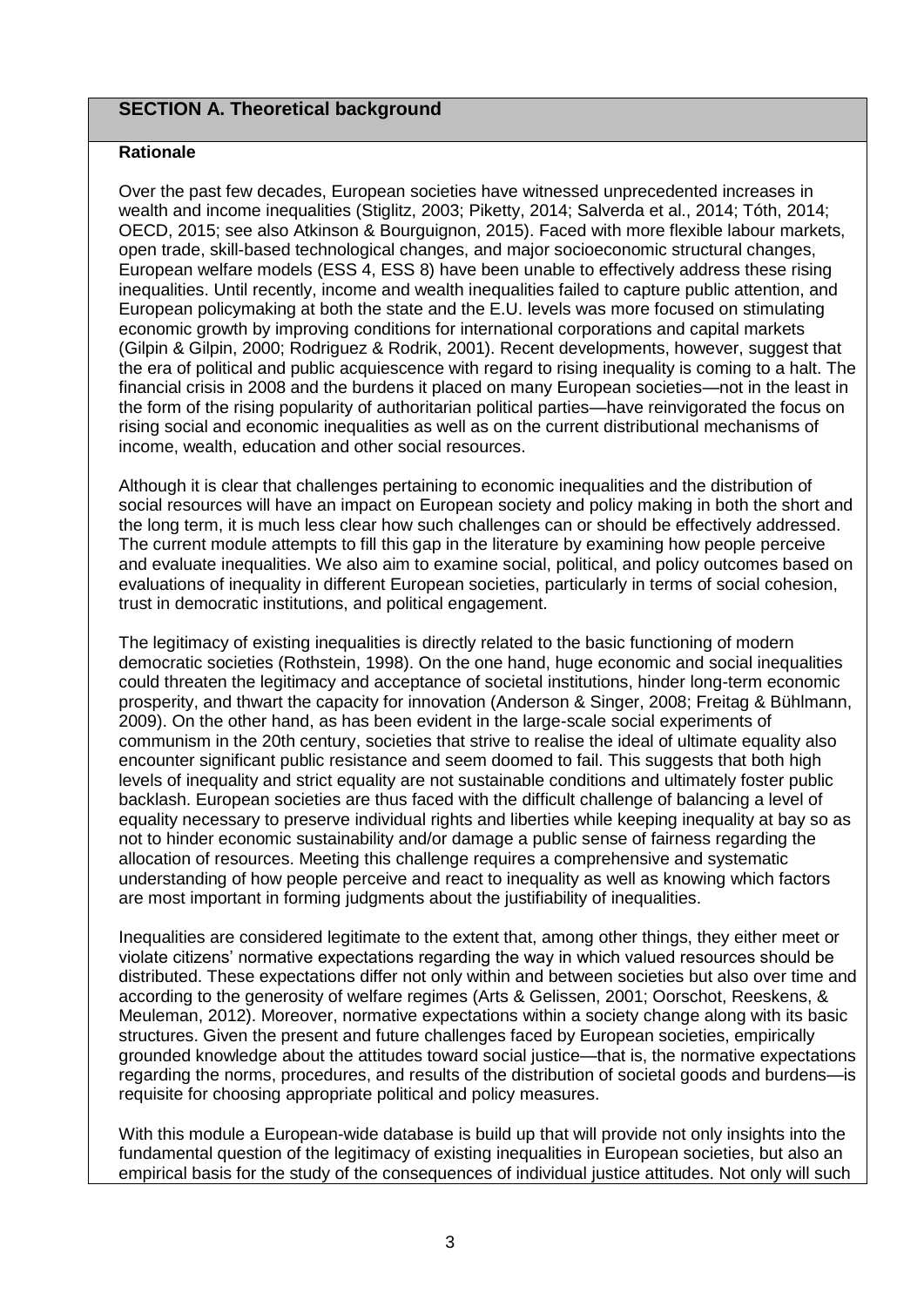an endeavour advance the state of knowledge of contemporary perceptions and preferences regarding inequality (which is surprisingly anachronistic, and particularly lacking at the crossnational level); it also merits the attention of social scientists and policy-makers function outside the traditional disciplinary boundary of social justice research.

Why do people strive for justice? Why is it important for the individual? Given its importance, how can the concept of justice (justice attitudes) help to explain other social phenomena? Although the answer to the question "What is justice?" may vary individually and structurally, the motivation to live in a society perceived as just is both fundamental and ubiquitous (Benabou & Tirole, 2006; Lerner, 1980). The desire to be a part of social arrangements that seem fair is a fundamental human motivation. It is linked to the idea that the world is manageable and predictable and is central to the human ability to engage in goal-directed activity at both the individual and the social levels (see Lerner, 1977, 2003). As a result attitudes towards justice and fairness not only affect how people evaluate a specific law or policy but also change their mere connection to society and state institutions. That is, people are more likely not only to endorse policies that correspond to their normative expectations about justice but also to become better and more committed citizens as a result (see Tyler, 2008).

This module is situated within the research framework of distributive justice and the allocation of social and economic resources (Scherer, 1992; Sabbagh & Schmitt, 2016). This research supports a four-fold classification of distributive justice attitudes that reflect the order-related principles of equality, equity, need, and entitlement (Liebig & Sauer, 2016). Predominantly focusing on equality and equity, the results of existing research highlight the same tension that is guiding this proposed module: while high levels of inequality violate the distributive principle of equality, strict equality violates the distributive principle of equity. While many studies support the conclusion that people find a balance between equality and equity (Frohlich & Oppenheimer, 1992; Scott, Matland, Michelbach, & Bornstein, 2001; Traub, Seidl, Schmidt, & Levati, 2005), few studies have examined how this balance is achieved in the context of rising inequalities and what levels of inequality will no longer be justifiable.

The only cross-national study that has collected data on justice attitudes up to now in a more comprehensive way was the International Social Survey Programme (ISSP), which also follows a longitudinal-trend design to uncover changes on the aggregate level over time. However, this approach has led to a specific problem: because the respective module on "Social Inequality" was initiated 30 years ago using measures developed in the 1970s, the existing ISSP on justice attitudes does not reflect the theoretical and methodological progress that has taken place in empirical justice research. The following examples may illustrate this problem:

(1) *Justice attitudes related to one's own earnings*: We know that long-lasting experiences of injustice related to rewards for paid work are strong predictors of physiological and psychological health problems. Moreover, Wilkinson and Pickett (2009) assume that earnings inequalities cause severe societal problems, claiming that greater equality in terms of income and wealth distributions would be in the rational interest of each individual. Because we have no comparative and prevailing data based on a state-of-the-art measure of perceived earnings injustice, we cannot compare the overall level of perceived injustice in different countries with other measures that might help to prove Wilkinson and Pickett's assumption that people in more equal societies experience less reward injustice with its related consequences.

(2) *Procedural justice*: Perceived violations of procedural justice have a much greater effect on behavioural reactions than does the felt injustice related to outcomes, however measures of procedural justice concerns are missing from cross-national studies.

(3) *Distinction between reflexive and non-reflexive justice attitudes*: Past justice research distinguishes between reflexive and non-reflexive justice attitudes (Jasso, 1999, 2007). In reflexive justice attitudes people evaluate their *own* outcomes whereas in non-reflexive justice attitudes people evaluate outcomes of *others*. To date, we have no adequate measure for assessing own rewards and the rewards of others. Which is more important—the perception of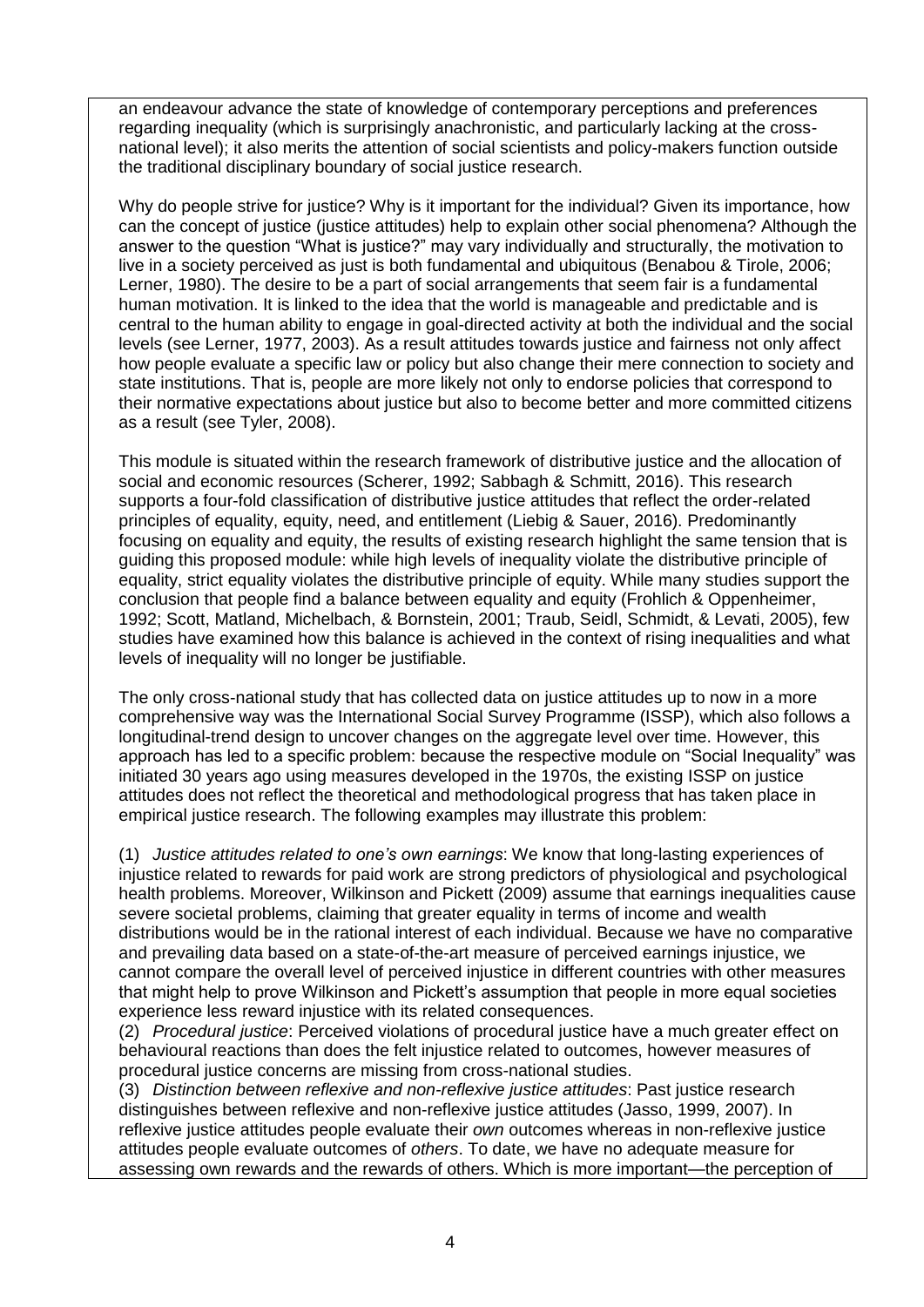injustice in a society or injustice related to one's own situation? And what are the consequences in terms of political behaviour or political attitudes when these two experiences differ, as when one's own situation is considered just but the situation in society is considered unjust, or vice versa?

As these examples show, the theoretical and methodological shortcomings of the existing crossnational and longitudinal datasets do not allow researchers in the fields of psychology, sociology, political science, and economics to test predictions based on state-of-the-art theory on the basis of cross-national survey data. Consequently, the methodological and conceptual limits of the existing data regarding justice attitudes and their determining factors and consequences prevent substantial contributions to other research fields such as economic or sociological inequality research, political behaviour, or public policy and policy design.

# **Theoretical/conceptual approach**

Studying justice attitudes by means of cross-national surveys relies on the assumption that justice is a social phenomenon that can be conceptualised as a social value in the sense of shared "conceptions of the desirable" (see van Deth & Scarbrough, 1995, p. 28). Justice refers to the normative conception of the allocation and distribution of resources and burdens in a social aggregate. Three formal criteria constitute a state of justice (Koller, 1995): (1) equal treatment, (2) impartiality, and (3) consideration of legitimate claims. How to achieve this state—that is, which norms can be used to guide behaviour that will realise the value of justice – depends on the various conceptions of justice developed over time that have become a substantial part of human culture.

According to Miller, what is regarded as just in a substantial sense varies with the basic structure of a society (Miller, 1979, p. 342). Empirical research has revealed that individuals with the same social and cultural background and similar experiences over their lifespan tend to prefer the same conceptions of justice. Accordingly, attitudes toward justice can be regarded as "positional effects" (Boudon, 1998), i.e. they are affected by the own position within the social hierarchy of a society. Still, the question of how shared understandings of justice are affected by the increasing diversity and inequality of societies remains unanswered.



# **Figure 1. Justice as a socially determined phenomenon and a social force affecting other societal structures and processes**

Experiences of (in)justice affect attitudes and behaviour and thereby lead to societal consequences that can affect the functioning of organizations, institutions, and society as a whole (Hegtvedt & Isom, 2014). Accordingly, two basic insights gained from past research can serve as building blocks in this European Social Survey [ESS] module: (1) Justice is socially determined because whether something is regarded as just depends on the social structures and processes of a society or other social aggregates (organizations, networks, groups), and (2) justice is a social force because it affects the economic, political, and social structures and processes within societies and other social aggregates. Figure 1 illustrates how both these aspects of justice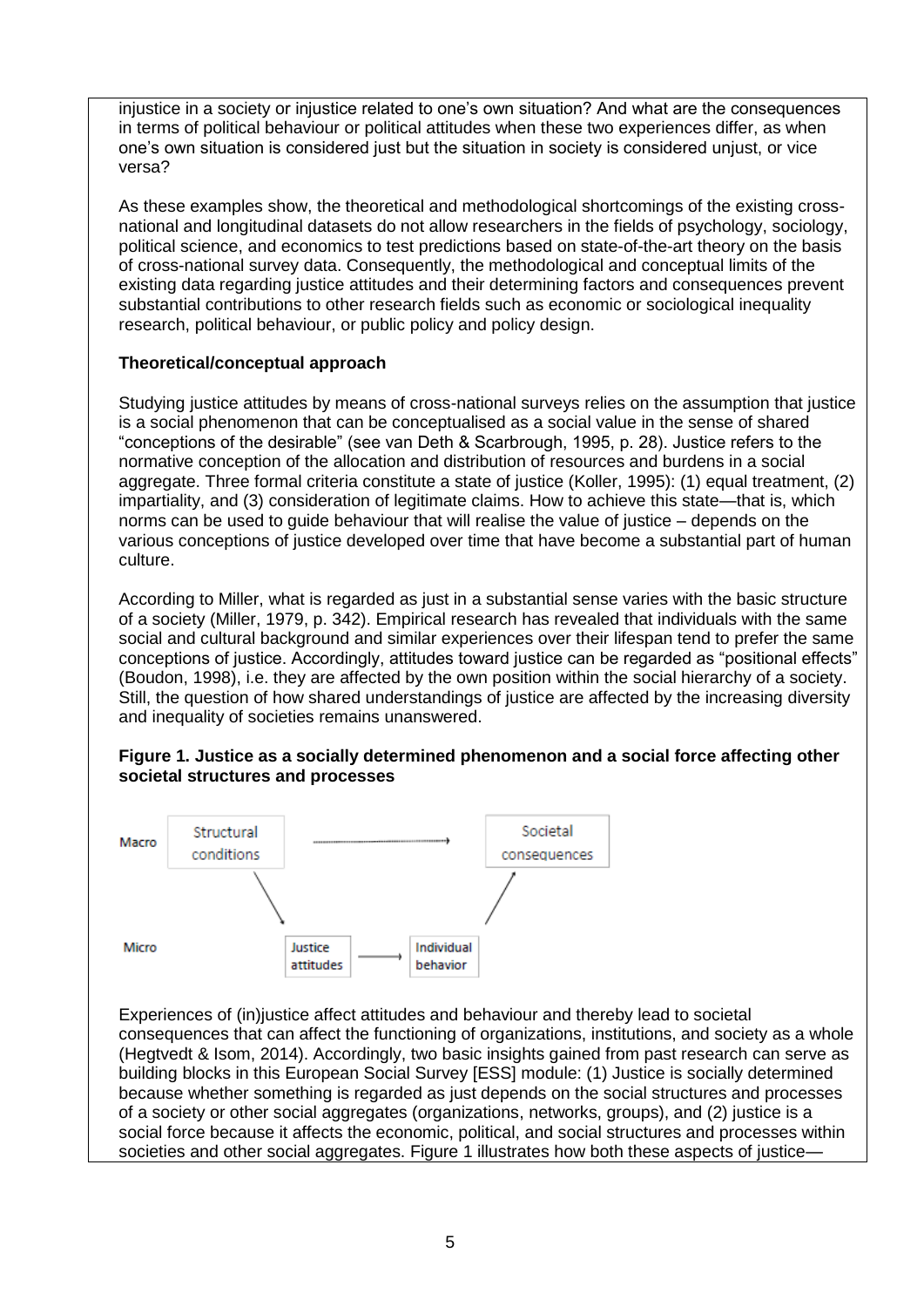social determination and social effectiveness—can be conceptualised within the epistemological paradigm of structural individualism (Liebig & Sauer, 2016).

Most sociological and psychological research during the last 60 years on the consequences of perceived (in)justice has been based on experimental research designs. Since the 1980s, justice attitudes also became an integral part of large population survey programs either in crosssectional (General Social Survey [GSS]) or longitudinal national (German Socio-Economic Panel [SOEP, Goebel et al., 2018]) and cross-national (ISSP, International Social Justice Project [ISJP]) designs. Questions such as what people think about justice and how these normative preferences guide their behavioural reactions on inequalities have been receiving more attention in experimental and survey research in behavioural economics (Clark & d'Ambrosio, 2015).

Based on the broad stock of research related to the consequences of perceived injustice, we know that justice attitudes affect cooperative behaviour in social interactions. If individuals think that they are getting their fair share, feel that they are being treated fairly when goods and burdens are distributed, and have the impression that others are also treated fairly by authorities, societal institutions, and individuals, they will be more disposed to follow rules and norms voluntarily and to contribute to the production of common goods. In the reverse case—that is, when they perceive injustices—people start to disrespect social and institutional norms. The sense of justice and the related norms of justice are tools to protect them from exploitation by those who do not contribute to a common good but who try to enjoy the fruits of cooperation (Trivers, 1985; Krebs, 2008).

Being unjustly treated or observing unjust treatment of others is therefore a signal that some individuals or groups are trying to maximise their interests at the cost of other individuals or groups. Because humans are predisposed to avoid losses (Kahneman & Tversky, 1984), especially when they cooperate with others, the reactions to perceived injustices are aimed at terminating cooperation and comprise the kinds of attitudes and behaviours that justice research has identified repeatedly in different social contexts. Because perceived and observed injustices violate people's fundamental justice motive, and occasionally their self-interest, they react by lowering their trust in others and in the respective institutions they perceive to be responsible for the injustices. Moreover, prolonged experiences of injustice—especially those related to their own earnings and rewards for their efforts—lead to psychological and physiological health problems (Schunck et al., 2015).

It follows that perceptions of injustice concerning the allocation of societal goods and burdens are directly linked to the very fundamental processes that constitute social aggregates and societies as a whole. With modern societies requiring the constant growth of cooperation, justice becomes more important, from an individual's point of view, as a reference point for identifying instances of cheating and exploitation. On the other hand, as societies depend more and more on voluntary cooperation in all societal fields, they must ensure just treatment of their citizens to establish mutual trust and willingness to cooperate. Thus, efforts to survey people's views about justice and to identify the areas and issues where injustices are perceived are not only important goals from an academic point of view; they also provide a foundation for identifying the need for societal and political action.

In contrast to existing ESS modules—especially those concerning the welfare state and aspects of juridical justice—this module focuses on how European citizens evaluate their position in the allocations of social and economic resources, as well as the inequality of these allocations within their society. Studies that focus on the individual or political consequences of inequalities—most prominently those conducted by Wilkinson & Pickett (2009)—assume that individuals are affected by the type and magnitude of existing inequalities in their society. Findings on the individual, social, and especially political consequences of these inequalities have been far from consistent. For example, studies to determine the effect of income inequality on individual wellbeing have found both positive and negative consequences of existing inequalities (Verme, 2011; Clark &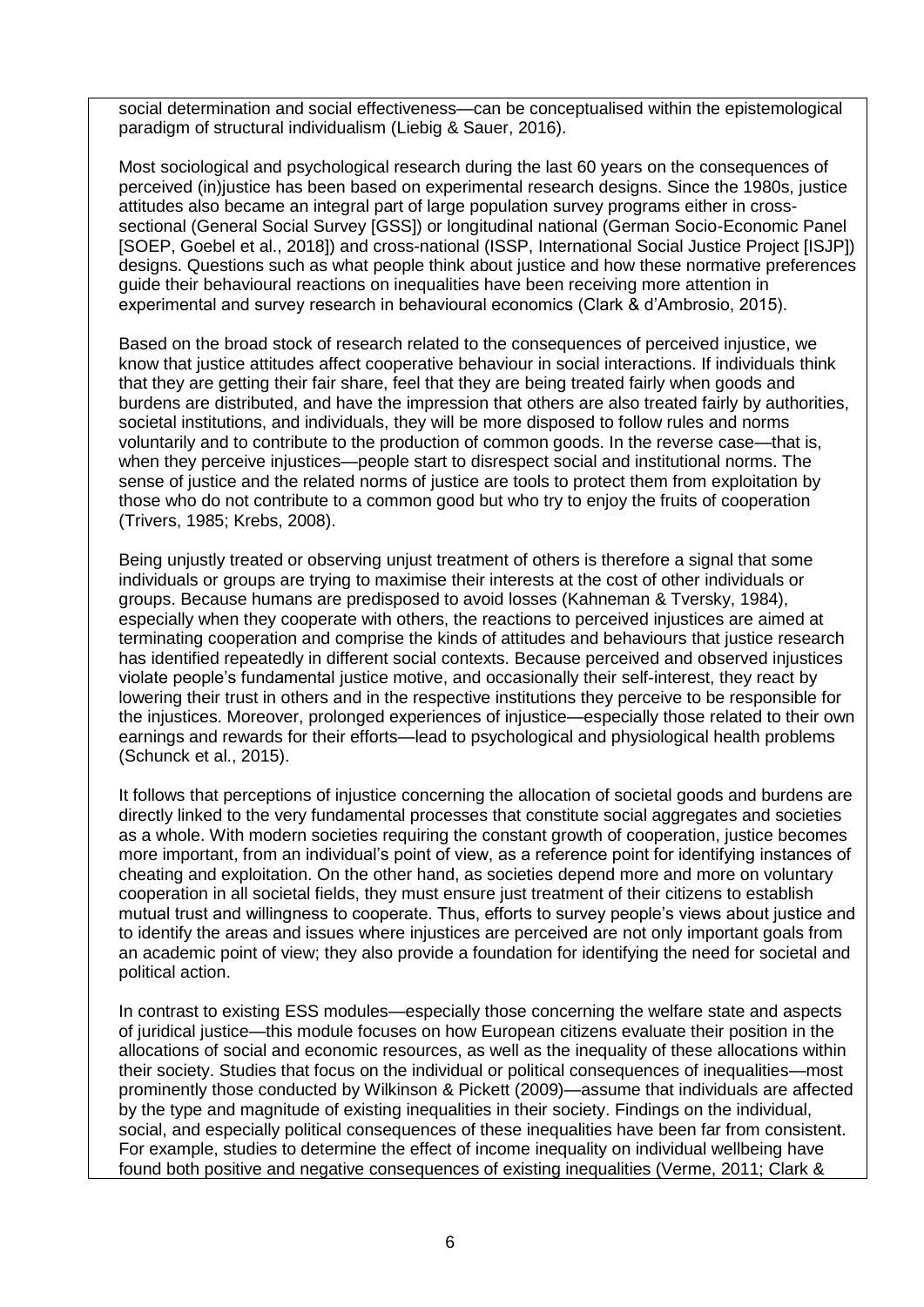D'Ambrosio, 2015). An explanation for these inconsistencies may lie in the interplay between objective and subjective levels of inequalities. First, reactions to "objective" inequalities are mediated by how they are subjectively perceived (Stouffer et al., 1949); second, individuals are affected (positively or negatively) not only by what they do or do not have in absolute terms, but also (and usually to a much greater extent) by how they evaluate their own position relatively to others (Runciman, 1966). From this it follows that if we seek to know the consequences of inequalities within societies, we must focus on the perception and evaluation of one's own situation and the situations of others, as well as the interplay of the two.

This module aims to study how reflexive and non-reflexive justice evaluations affect different outcome variables such as personal or institutional trust, subjective well-being, or political attitudes and behavioural intentions. Reflexive justice evaluations are directed at one's own situation and endowment with resources, such as income or wealth. Non-reflexive justice evaluations are oriented toward the endowments of others, that is, the income distribution within a society. Figure 2 illustrates the combination of these two perspectives and identifies four logical situations that might have different consequences when it comes to individual wellbeing or political behaviour.

| Evaluation of one's own<br>inequality-related situation |      | <b>Evaluation of societal inequalities</b><br>(non-reflexive justice attitudes) |
|---------------------------------------------------------|------|---------------------------------------------------------------------------------|
| (reflexive justice attitudes)                           | Just | Uniust                                                                          |
| Just                                                    |      |                                                                                 |
| Uniust                                                  |      |                                                                                 |

# **Figure 2. Interplay of reflexive and non-reflexive justice evaluations**

Part of this micro-level orientation is also intended to identify individual perceptions and evaluations on the one hand and individual normative preferences on the other. The first goal is related to the question of how people perceive and evaluate the existing distribution of resources, while the latter comprises the normative ideas people have about how societal goods and burdens should be distributed. This distinction concerning attitudes toward factual and normative distributions is fundamental in four respects: First, it enables us to identify those areas and groups within a society in which injustice in the form of unfair outcomes and treatments is perceived to exist. Second, by comparing societies, we can identify the different levels of perceived injustice and relate them to the institutional, political, and economic characteristics of a society. Third, by also focusing on the notions of "what ought to be", we will be able to better identify the normative expectations themselves and, from a comparative perspective, the societal determinants of those expectations toward a just society. Furthermore, this distinction is necessary because it may explain recent results from the inequality research referred to earlier.

Another possible explanation for the inconsistent findings concerning the relationship between income inequalities and well-being is that they are caused by two mechanisms: (1) people perceive inequalities differently according to their relative position and the information available to them regarding the magnitude of the inequalities, and (2) the way they evaluate inequalities depends on the expected gains and losses—their rational interests—and their normative preferences. Because their rational interests are related to their relative position within society and can be derived from objective status characteristics such as income, wealth, or education (or a combination of these characteristics), their normative preferences must be explicitly surveyed. To determine the latter, this module uses a framework that distinguishes four basic normative principles of allocation in a society: equality, equity, need and entitlement (Gollwitzer & van Prooijen, 2016). The underlying theoretical explanation is that these principles correspond to the four basic types of social relations: (1) egalitarian exchanges among equals, (2) economic relations aimed at maximizing cost/benefit ratios, (3) affectionate relations among people who share social bonds, and (4) hierarchical relations among people who differ in social rank (Fiske, 1992, Liebig & Sauer, 2016).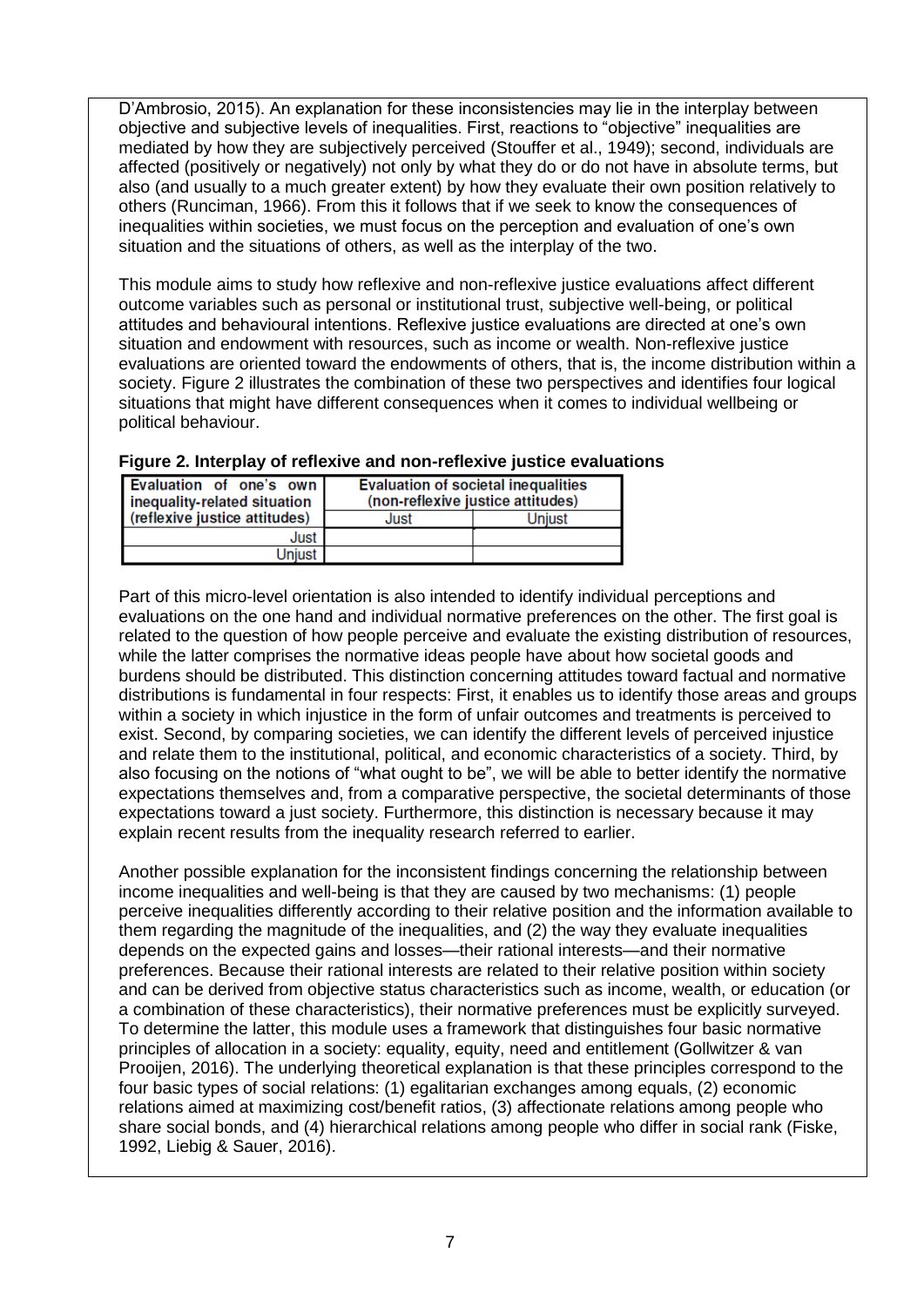The distinctions between perceptions and evaluations, rational interests and normative preferences, and reflexive and non-reflexive justice attitudes will be complemented by an analytical framework that focuses on two fundamental conceptions from contemporary empirical justice research:

(1) *what* outcomes are allocated to individuals and how are these distributed within a society (distributive justice) (Jasso et al., 2016);

(2) *how* are these outcomes allocated (procedural justice) (Vermunt & Steensma, 2016). On a more general level, the module also addresses a general belief that the world is a just place (belief in a just world).

# (1) *What is allocated or distributed (distributive justice)?*

We concentrate on four inequality dimensions—income, wealth, educational and job opportunities—to consider how their distribution is perceived and evaluated and to examine the respondents' normative expectations. We chose these four dimensions not only since they represent allocation domains that are both fundamental and almost universally relevant, but also because these domains cover both economic (i.e., wealth and income) as well as social (i.e., education and job) allocations. The underlying theoretical concept is that of Jasso (1978, 2015), which assumes that justice attitudes toward the allocation of goods and burdens can be reconstructed by using the following formal model:

$$
J = \ln\left(\frac{A}{C}\right)
$$

The assumption is that the justice evaluation of a reward (J) can be expressed as the natural logarithm of the ratio of the actual reward (A) and the reward that is seen as just (C). If a reward is perceived as just, the actual reward equals the just reward, and the logarithm of that ratio is 0 (i.e., a state of perfect justice is depicted by 0). Instances of under-reward are expressed in negative numbers, while situations of over-reward, in which the actual reward exceeds the just reward, are expressed in positive numbers. The advantage to applying this model is that we (1) can study perceptions of earnings justice between different countries and arrive at meaningful numerical representations of perceived (in)justice (Jasso, 1999) and (2) can measure justice perceptions for both the reflexive and the non-reflexive case in a consistent way. We apply this model in studying justice evaluations of one's own income from labour (reflexive) and the societal income distribution (non-reflexive) to assess the degree of legitimation of the allocation and distribution of income within and between societies. Sociological inequality research distinguishes between inequality of outcomes and inequality of opportunities. The latter is seen as a fundamental problem within societies, especially since Western democracies are built on the premise of equal opportunity and fair chances. Both the reflexive and non-reflexive fairness of chances regarding educational and job opportunities are studied in this module.

## (2) *How are the processes leading to these allocations or distributions perceived and evaluated (procedural justice)?*

A large body of literature shows that justice perceptions related to the procedures for how goods and burdens are allocated by and within institutions are decisive for the acceptance of the outcomes and a wide range of attitudes and behaviour (Hauenstein et al., 2001, Vermunt & Steensma 2016). An explanation for the relative importance of procedural justice is provided by Lind and Tyler's group-value theory: How individuals are treated is interpreted as a signal of social respect and of how a group, organization, or society values each single member (Vermunt & Steensma, 2016). These procedural aspects have been widely neglected in inequality research, especially when it comes to explaining justice attitudes toward one's own income and income inequality in general (Tyler, 2011). Building on the understanding of social mechanisms as put forward by Mayntz (2004), inequality-generating mechanisms can be understood as procedural elements that generate an individual's income or a distribution of incomes within a social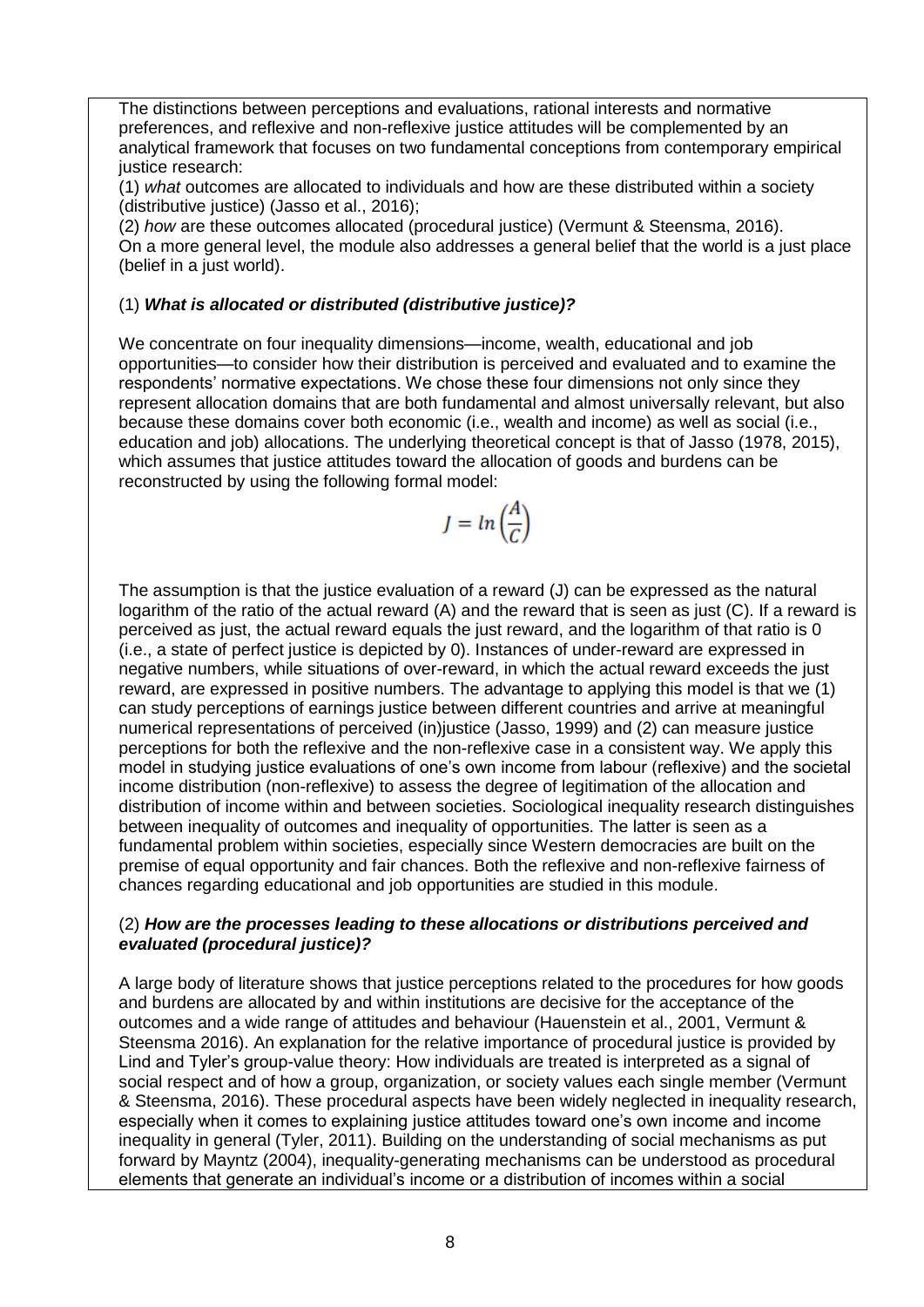aggregate. Four mechanisms of inequality (re-)production are distinguished in the literature: market, social closure, exploitation, and cumulative advantage. In this module, we address whether there are different perceptions regarding how important these mechanisms are. Furthermore, we know that outcomes are better accepted when they are the result of just procedures—even when the outcomes are not favourable. We therefore add to the existing – mostly psychological – literature by studying the fairness perception of political procedures.

The entire structure of the proposed module is summarised in Figure 3 and its analytical framework is shown in Figure 4.

| .                                               |                             |         |                                  |            |                   |
|-------------------------------------------------|-----------------------------|---------|----------------------------------|------------|-------------------|
| Justice                                         | <b>Distributive Justice</b> |         |                                  | Procedural | Belief in a       |
| Attitude                                        | <b>Outcomes</b>             | Chances | Normative<br><b>Orientations</b> | Justice    | <b>Just World</b> |
| One's Own<br><b>Situation</b><br>(reflexive)    |                             |         |                                  |            |                   |
| Inequality in<br>Society<br>(non-<br>reflexive) |                             |         |                                  |            |                   |

## **Figure 3. Structure of the module**

#### **Figure 4. Analytical framework of the module**

| <b>Social</b><br><b>Conditions</b> | <b>Justice</b><br><b>Attitudes</b> | <b>Outcomes</b>     |
|------------------------------------|------------------------------------|---------------------|
| Societal conditions                | Perceptions/evaluation;            | Trust (personal,    |
| (esp. inequality,                  | Normative preferences;             | institutional),     |
| economic behavior),                | Reflexive/non-reflexive;           | well-being,         |
| structural position                | Distributive/procedural            | political attitudes |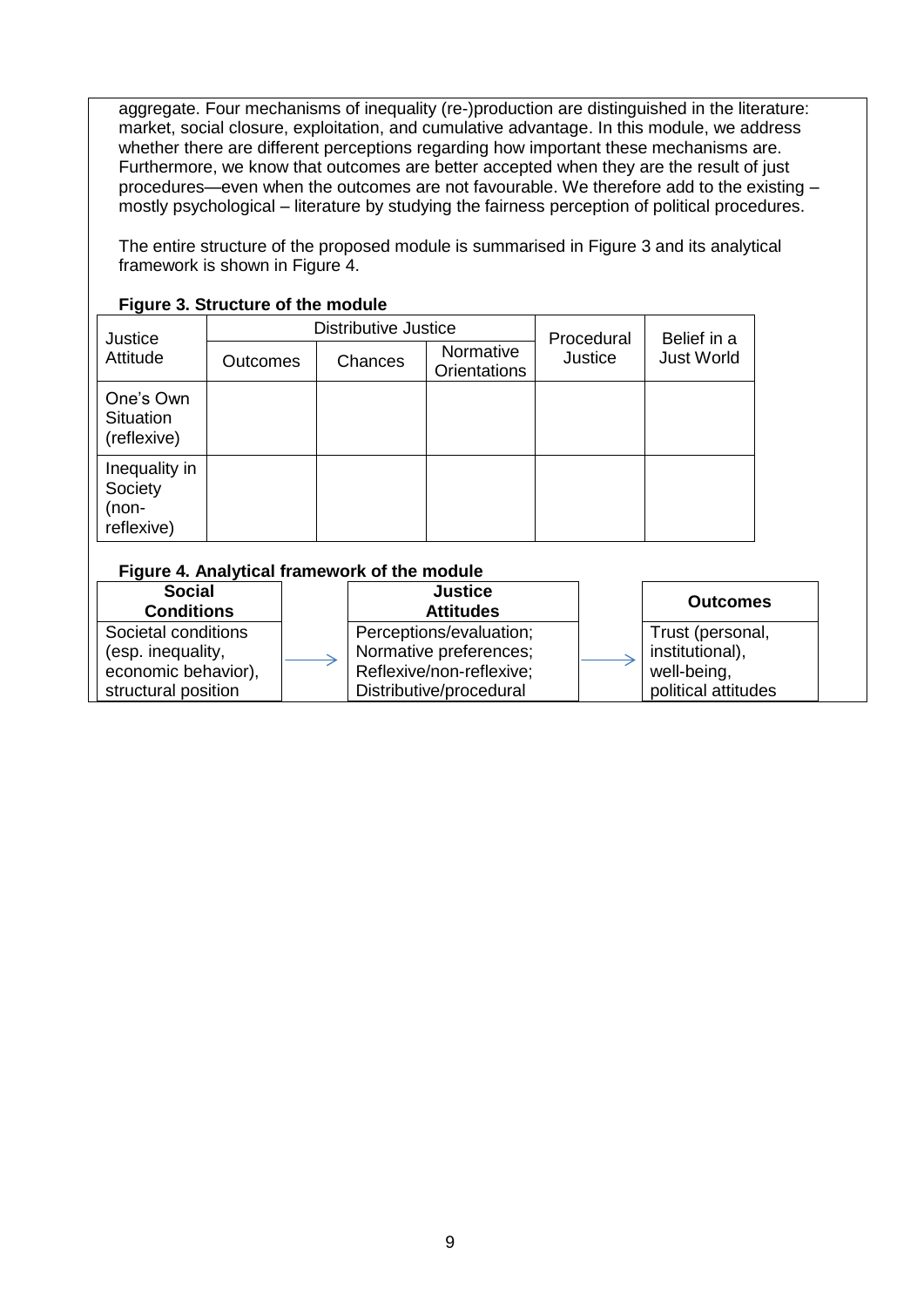# <span id="page-9-0"></span>**SECTION B. Brief description of all the concepts to be measured in the module and their expected relationships**

#### **The conceptual framework**

The design of the module is based on the conceptual model presented in Figure 3 and will cover the areas of (1) *distributive justice*, (2) *procedural justice*, and (3) *the belief in a just world* as its first dimensions, and perceptions and evaluations related to the *own* (self-regarding) and *societal* (otherregarding) situation. The items on distributive justice are divided into those concerned with basic resources (income and wealth) and those concerned with life chances and opportunities (for getting a job and good education). As there is still no empirically based knowledge about the relative importance of self- or other-regarding justice considerations the module captures reflexive (respondents) as well as non-reflexive (societal) justice evaluations. Testing the relative importance of both considerations requires a parallel measurement, which is done for income – as the most important dimension of social inequalities – by measuring the justice evaluation (J in Jasso's formula) for the non-reflexive (income distribution in society) as well as for the reflexive case. That enables us to test which evaluation – reflexive or non-reflexive – might be more relevant for predicting political and other attitudes. The parallel measurement approach is followed for the justice evaluation of life-chances (getting a job and good education) as well, where respondents are asked to evaluate both their own and the life chances of others in society.

Attitudes towards the justice of outcomes (resources and opportunities) are not only based on rational interests or social comparisons processes but also on normative preferences. According to research within social psychology and normative justice theory these preferences are related to four basic justice principles (equality, equity, need, and entitlement) (Liebig & Sauer, 2016).

Following the literature on the importance of procedural justice concerns for the legitimacy of allocative decisions and the resulting distribution of goods and burdens, the module also takes into account respondents procedural justice considerations. As in the distributive justice case, there is only little knowledge on the relative importance of self- and other-regarding experiences of procedural (in-)justice. Therefore, attitudes toward procedural justice are covered by items that describe the personal experience of unfair treatment of respondents and also items that describe the procedures according to which resources in society are allocated. As the module is concerned with the more general question under which conditions inequalities are regarded as just or legitimate, the focus is on those societal procedures or societal mechanisms that are generating inequalities: social closure and market processes.

## **Complex concepts and their working names**

- 1. Distributive Justice: Justice of own income (*djoinc*)
- 2. Distributive Justice: Justice of the distribution of other resources (*djres*)
- 3. Distributive Justice: Justice of own life chances (*djolich*)
- 4. Distributive Justice: Justice of life chances within society (*djslich*)
- 5. Distributive Justice: Basic normative principles (*djnp*)
- 6. Procedural Justice (*pj*)
- 6.1 Procedural Justice: Perception of inequality-generating mechanisms (*pjmec*)
- 6.2 Perception of political procedural justice in society (*pjpol*)

#### **Simple concepts and their working names**

- 1. Distributive Justice: Justice evaluation of country's income distribution, 10th decile (*djdincj10*)
- 2. Distributive Justice: Justice evaluation of country's income distribution, 1st decile (*djdincj1*)
- 3. General belief in a just world (*gbjw*)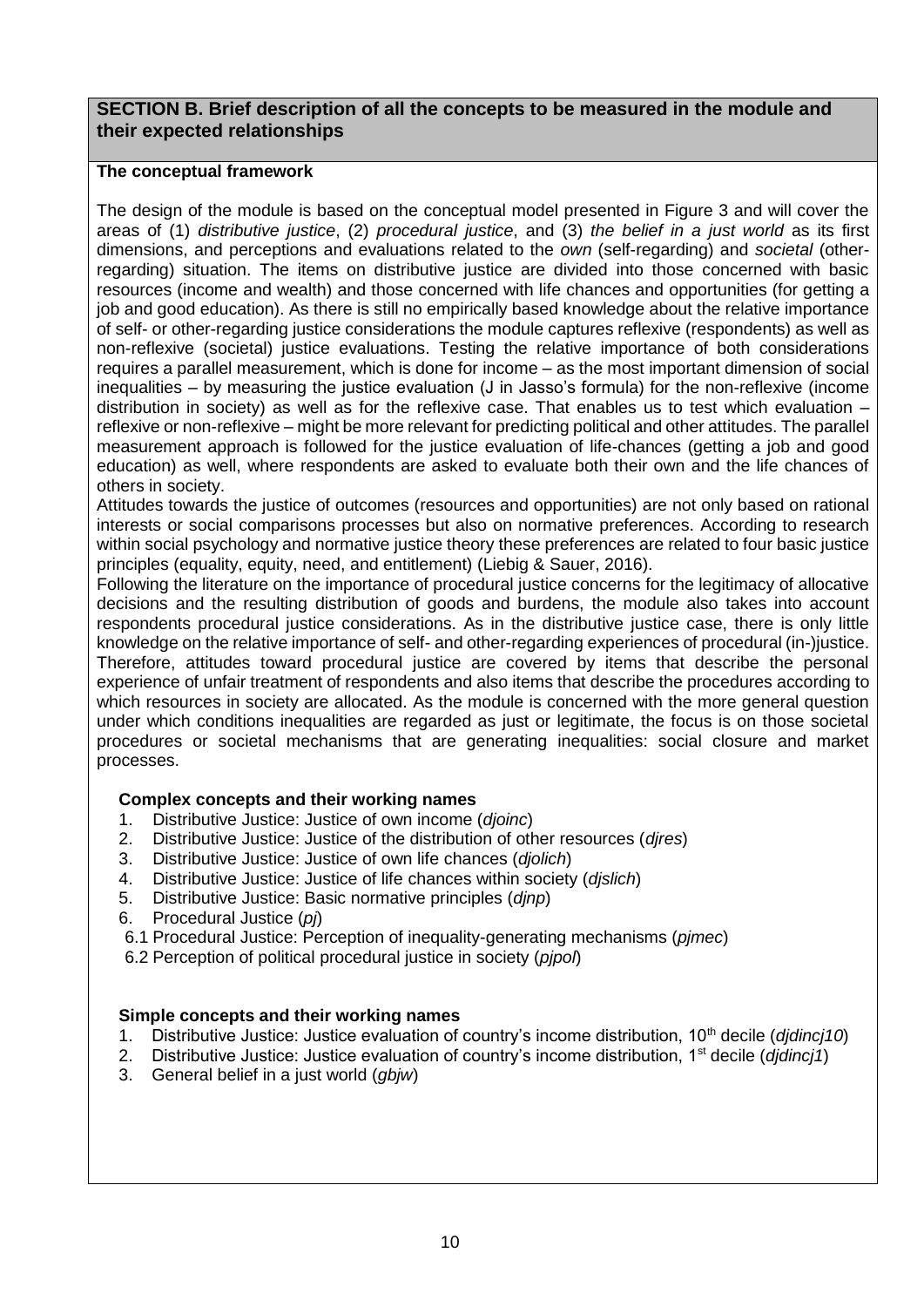| Figure 5. Content of the module<br><b>Distributive Justice</b> |                                                                                                                                                                           |                                                              |                                                        |                                                                                                                                                                         |                                                                                        |  |
|----------------------------------------------------------------|---------------------------------------------------------------------------------------------------------------------------------------------------------------------------|--------------------------------------------------------------|--------------------------------------------------------|-------------------------------------------------------------------------------------------------------------------------------------------------------------------------|----------------------------------------------------------------------------------------|--|
| Justice<br>Attitude                                            | Outcomes<br>(income,<br>wealth,<br>education)                                                                                                                             | Chances                                                      | Normative<br>orientations                              | Procedural<br>Justice                                                                                                                                                   | <b>Belief in Just</b><br>World                                                         |  |
| One's own<br>situation<br>(reflexive)                          | Justice of<br>own income<br>(djoinc)                                                                                                                                      | Justice of<br>own life<br>chances<br>(djolich)               |                                                        | Experience of<br>exploitation<br>(pjexplr) (core)                                                                                                                       |                                                                                        |  |
| Inequality in<br>society (non-<br>reflexive)                   | Justice of<br>the<br>distribution<br>of income,<br>$10^{th}$ and $1^{st}$<br>deciles<br>(djdincj10,<br>djdincj1) and<br>other<br>resources<br>(djres)                     | Justice of<br>life chances<br>within<br>society<br>(djslich) | <b>Basic</b><br>normative<br>principles<br>(dinp)      | Perception of<br>inequality-<br>generating<br>mechanisms<br>$(p \text{j} \text{m} \text{e} \text{c})$<br>Perception of<br>procedural<br>justice in<br>society<br>(pipo) | General belief<br>in a just world<br>(gbyw)                                            |  |
| income):                                                       |                                                                                                                                                                           |                                                              |                                                        |                                                                                                                                                                         | Final question wording (additional item for routing respondents according to source of |  |
|                                                                | ASK IF MORE THAN 1 HOUSEHOLD MEMBER AT F1 (IF F1 > 1)<br>F42a <sup>2</sup> CARD 46 Now please consider your own individual income.<br>What is your main source of income? |                                                              |                                                        |                                                                                                                                                                         |                                                                                        |  |
|                                                                |                                                                                                                                                                           |                                                              |                                                        |                                                                                                                                                                         |                                                                                        |  |
|                                                                |                                                                                                                                                                           |                                                              | Income from self-employment (excluding farming)        | Wages or salaries                                                                                                                                                       | 01<br>02                                                                               |  |
|                                                                |                                                                                                                                                                           |                                                              |                                                        | Income from farming                                                                                                                                                     | 03                                                                                     |  |
|                                                                |                                                                                                                                                                           |                                                              |                                                        | Pensions                                                                                                                                                                | 04                                                                                     |  |
|                                                                |                                                                                                                                                                           |                                                              | Unemployment/redundancy benefit                        |                                                                                                                                                                         | 05                                                                                     |  |
|                                                                |                                                                                                                                                                           |                                                              | Any other social benefits or grants                    |                                                                                                                                                                         | 06                                                                                     |  |
|                                                                |                                                                                                                                                                           |                                                              | Income from investment, savings, insurance or property |                                                                                                                                                                         | 07                                                                                     |  |
|                                                                |                                                                                                                                                                           |                                                              | Income from other sources                              |                                                                                                                                                                         | 08                                                                                     |  |
|                                                                |                                                                                                                                                                           |                                                              |                                                        | No source of income                                                                                                                                                     | 09                                                                                     |  |
|                                                                |                                                                                                                                                                           |                                                              |                                                        | (Refusal)                                                                                                                                                               | 77                                                                                     |  |

<sup>-</sup><sup>2</sup> **NEW QUESTION** as part of the ESS9 module on Justice and Fairness. Please refer to item F40 to guide the translation.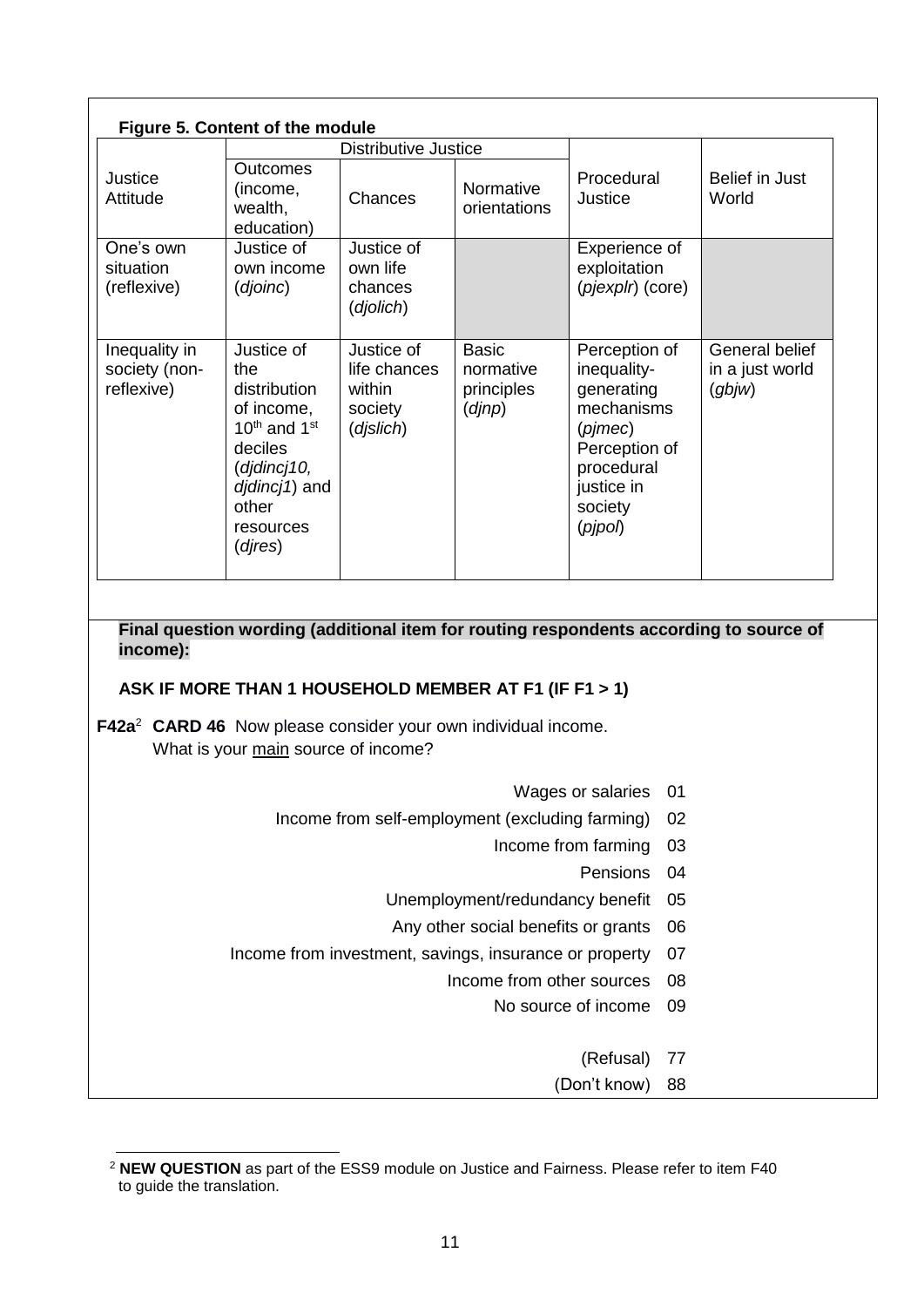# <span id="page-11-0"></span>**SECTION C. Complex concepts**

# <span id="page-11-1"></span>**COMPLEX CONCEPT NAME: Distributive justice: Justice of own income [***djoinc***]**

#### **Describe the concept in detail, outlining the various sub concepts it comprises Distributive Justice: Perceived justice of own income, reflexive**

Income from work is one of the central dimensions of social inequality. The amount of income a person has at its disposal affects more or less all spheres of personal life. The assumption is that both subjective well-being and the subjective legitimacy of the political and the economic system in a society are shaped by the sense of justice about own income. There are two concepts of income from work: *before* (gross income) and *after* taxes (net income). Justice of the gross income may affect the perceived legitimacy of the economic system and the evaluation of the existing mechanisms of allocating income in the labour markets. Net income is the result of country specific taxation schemes, contributions to the social security system and welfare state transfers. It is a more accurate indicator of the disposable income of a person and more related to subjective well-being and attitudes towards the political system and the welfare state. The latter will also be affected by the losses caused by taxation within a society. Taxation schemes impose financial burdens that vary between and within societal groups. As humans are more sensitive to losses the justice evaluation of the own tax burden might be important for the legitimacy of the political system and the welfare state (Jasso, 2017). The underlying theoretical framework is that of Jasso (1978, 2015), which assumes that justice attitudes toward the allocation of goods and bads (benefits and burdens) can be represented by the following formal model:

$$
J = \ln\left(\frac{A}{C}\right)
$$

The assumption is that a person's justice evaluation (J) of a reward can be expressed as the logarithm of the ratio of the actual reward (A) to the reward the person sees as just (C). If the actual reward equals the just reward, the logarithm of the ratio is 0 (i.e., a state of perfect justice is depicted by 0). If the actual reward is less than the just reward, the person is under-rewarded, and the log-ratio yields negative numbers, while situations of over-reward, in which the actual reward exceeds the just reward, are expressed in positive numbers.

The sub concepts are related to the three terms of the equation: Actual income (A), just income (C) and the justice evaluation (J). A and C are measured by amounts of money in the local currency. J is measured by using a 9-point scale with  $-4$  = extremely unfair, unfairly low income,  $0 = \text{fair}$ , and  $+4$ extremely unfair, unfairly high income.

As outlined in Section A the perceived legitimacy of societal inequalities may not only depend on the evaluation of the own income. As inequalities between occupational groups have been increased in more or less all European countries, subjective fairness consideration may also be shaped by the standing of the own occupational group within the income hierarchy of a society – as research on relative deprivation has repeatedly shown. The evaluation of the income of the own occupational group is, hence, a substantial part of reflexive justice evaluations and has to complement the evaluation of the own income.

As with the justice evaluation of goods (here: net income from work) Jasso's framework can also be applied to the evaluations of bads. Moreover, increases or decreases in goods and bads – for example losses of goods – can also be evaluated. Thus, the justice of the own taxation can also be measured using the equation above.

The following items are variations of items that have been fielded in a number of national and cross-national surveys (ISJP, SOEP, Legitimation of Inequality over the Life-span [LINOS; Valet et al., 2014]).

#### **Expected relationship with other complex and simple concepts**

The just income and the justice evaluation of income are related, ceteris paribus, to both the overall distribution of income (*djdinc*) and to procedural justice concerns (*pj*), and these relations are many and varied and involve both determinants and consequences of the just reward and the justice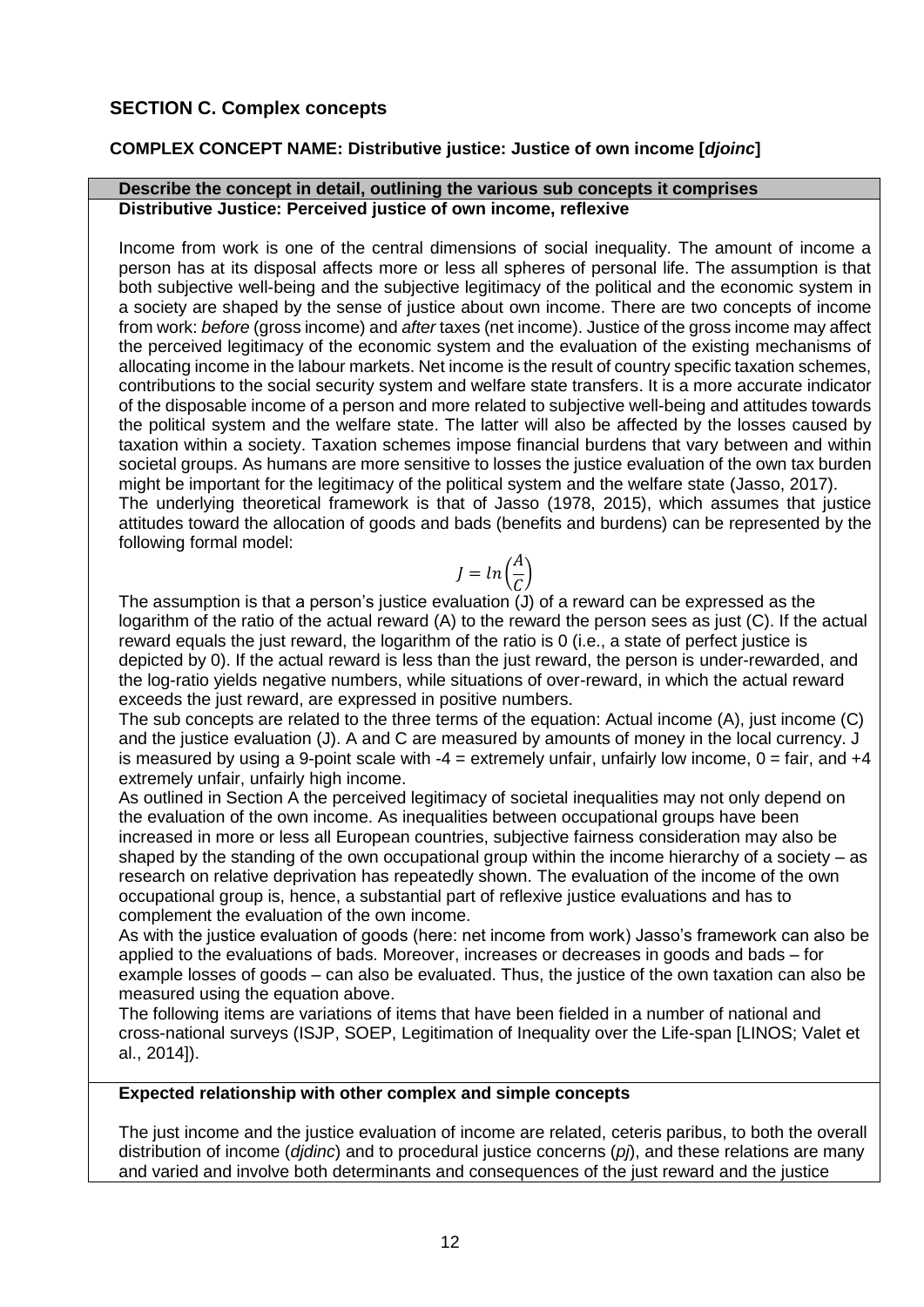evaluation. For example, ideas of one's own just income may be shaped by the overall distribution of income – both average income and income inequality. Similarly, procedural considerations may also affect ideas of one's own just income. Furthermore, the literature contains hypotheses and empirical work linking the justice evaluation to well-being, health, self-esteem, satisfaction at work, and so on. One hypothesis not yet tested is that the combination of negative justice evaluations for self and positive justice evaluations for others – viz., self is under-rewarded while others are overrewarded – leads to social discontent, obviously affecting the perceived legitimacy of the social and economic order.

#### <span id="page-12-0"></span>**SUB CONCEPT NAME: Actual personal income [***djoinca***]**

**Describe the first sub concept in detail outlining any further sub concepts or specifying that it can be measured directly**

Actual personal gross and net income can be measured directly. First, respondents are queried about their individual main source of income and depending on their responses they are asked about their income from voluntary or non-voluntary work (pay), their income from pensions, or their income from social benefits in the local currency. Queried frequencies of pay include weekly, monthly, and annual income. Depending on country-specific customs, respondents are directly asked about their best known frequency of pay (choosing from weekly, monthly, or annual) or the best known frequency will be selected by country NCs. If respondents are unwilling or unable to state their level of income directly, they will be asked to provide an answer using income brackets. For those receiving income from work, asking both gross and net pay will allow to calculate their "loss" from tax and other mandatory deductions.

#### **Can be measured directly.**

#### **Expected relationship with other sub concepts**

Actual personal income is one of the main indicators of a person's economic situation and her position within the existing structure of inequality within a society. The level of income is obviously decisive for the justice evaluation of the own income (*djoincj*), but it also affects ideas about the justice of the income of others. For example high earners tend to show less concern about distributive justice (cf. Liebig & Sauer, 2016) and are therefore expected to be less likely to perceive the income distribution as unjust (*djdinc*). Previous research suggests that personal income is also related to normative principles (Hülle et al., 2018). Accordingly, we expect that higher income is related to lower preferences for equality (*djnpequa*) and need (*djnpneed*) and a higher preference for entitlement (*djnpentit*).

#### **Final question wording:**

**Now some questions on your personal situation. Please remember that all the information you give me will be treated in the strictest confidence.**

**[The following block of questions (G8 to G17) is routed based on the respondent's main source of personal income, as previously reported in F42a (or F40 for one-person households). Questions with the 'a' suffix are asked to respondents receiving wages or salaries, income from self-employment or from farming; questions with the 'b' suffix are asked to respondents receiving pensions; questions with the 'c' suffix are asked to respondents receiving unemployment/redundancy benefit or other social benefits or grants.]**

**ASK IF RECEIVING INCOME FROM WAGES OR SALARIES, SELF-EMPLOYMENT OR FARMING AT F42a OR F40 [(IF F42a = 01, 02, 03) OR (IF F1 = 1 AND F40 = 01, 02, 03)]**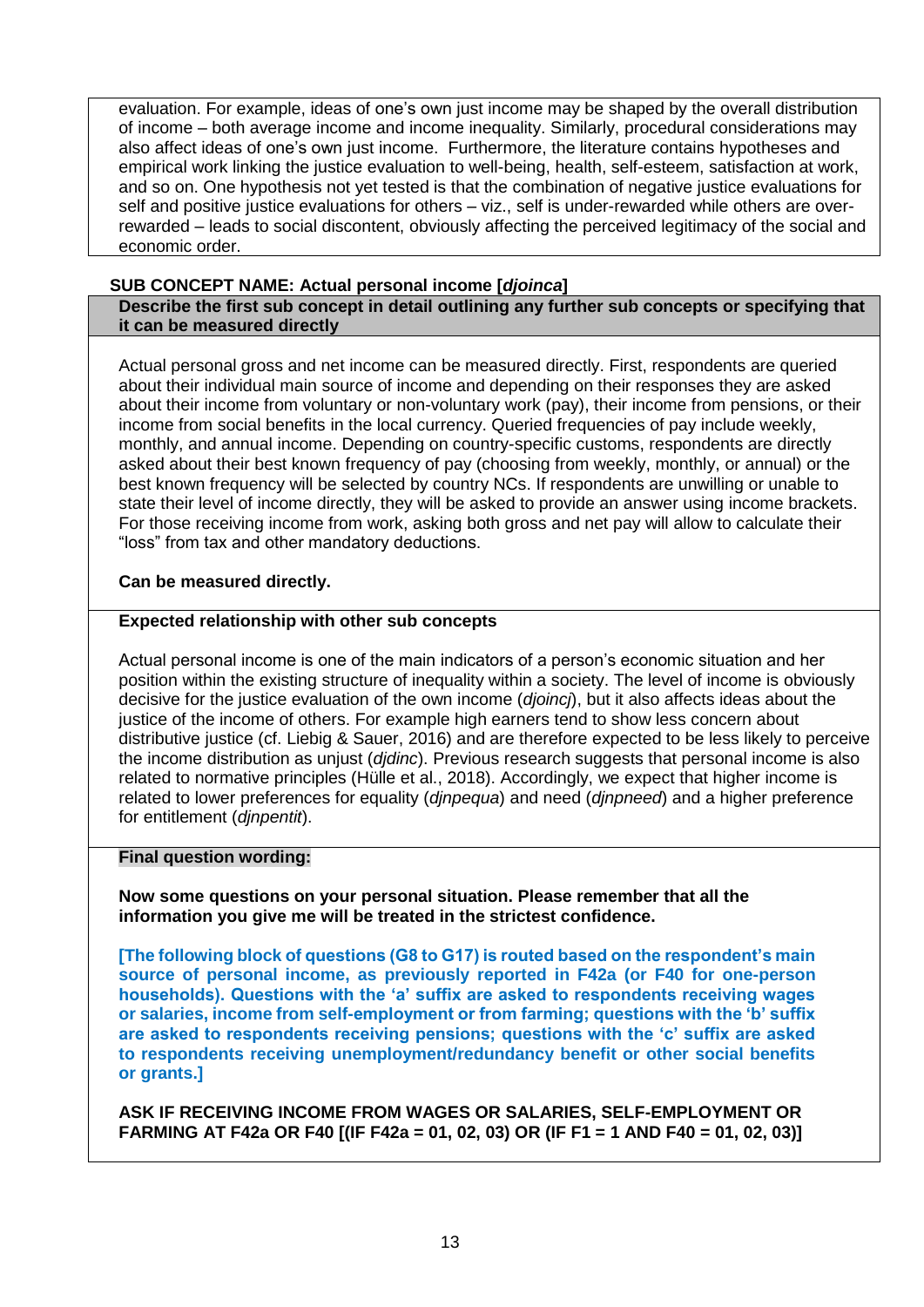|                 | In the following questions, I will first ask you about your gross pay before tax and<br>compulsory deductions, and then about your net pay after tax and compulsory deductions.                                                                                                                                                                                                                                                                            |                                           |   |  |  |  |
|-----------------|------------------------------------------------------------------------------------------------------------------------------------------------------------------------------------------------------------------------------------------------------------------------------------------------------------------------------------------------------------------------------------------------------------------------------------------------------------|-------------------------------------------|---|--|--|--|
|                 | G8a CARD 56 Thinking about your usual pay <sup>3</sup> , which one do you know best? Please choose your<br>answer from this card.                                                                                                                                                                                                                                                                                                                          |                                           |   |  |  |  |
|                 | [Countries can include any subset of the 3 categories below]                                                                                                                                                                                                                                                                                                                                                                                               |                                           |   |  |  |  |
|                 |                                                                                                                                                                                                                                                                                                                                                                                                                                                            | Weekly pay                                | 1 |  |  |  |
|                 |                                                                                                                                                                                                                                                                                                                                                                                                                                                            | Monthly pay                               | 2 |  |  |  |
|                 |                                                                                                                                                                                                                                                                                                                                                                                                                                                            | Annual pay                                | 3 |  |  |  |
|                 |                                                                                                                                                                                                                                                                                                                                                                                                                                                            |                                           |   |  |  |  |
|                 |                                                                                                                                                                                                                                                                                                                                                                                                                                                            | (Refusal)                                 | 7 |  |  |  |
|                 |                                                                                                                                                                                                                                                                                                                                                                                                                                                            | (Don't know)                              | 8 |  |  |  |
|                 | <b>NOTE ON ADMINISTRATION OF G8a</b>                                                                                                                                                                                                                                                                                                                                                                                                                       |                                           |   |  |  |  |
|                 |                                                                                                                                                                                                                                                                                                                                                                                                                                                            |                                           |   |  |  |  |
|                 | The set of country-specific categories that are listed in the 'Consultation outcomes' for Justice and<br>Fairness on the ESS9 NC Intranet should be made available to interviewers. In countries where two<br>or more categories are relevant, G8a should be asked to all respondents. In countries where only<br>one category is relevant, G8a should be skipped and the pre-selected frequency of pay should be<br>included at G9a, G11a, G15a and G16a. |                                           |   |  |  |  |
| G <sub>9a</sub> | What is your usual weekly/monthly/annual <sup>4</sup> gross pay before tax and compulsory deductions <sup>5</sup> ?                                                                                                                                                                                                                                                                                                                                        |                                           |   |  |  |  |
|                 | <b>INTERVIEWER: Use 0 if the respondent does not receive any pay. If the</b><br>respondent does not have a usual pay, ask them to think of the pay received<br>in a typical week/month/year.                                                                                                                                                                                                                                                               |                                           |   |  |  |  |
|                 | <b>TYPE IN AMOUNT</b>                                                                                                                                                                                                                                                                                                                                                                                                                                      |                                           |   |  |  |  |
|                 | [in own currency]<br>OR CODE                                                                                                                                                                                                                                                                                                                                                                                                                               |                                           |   |  |  |  |
|                 |                                                                                                                                                                                                                                                                                                                                                                                                                                                            | (Refusal) 7777777<br>(Don't know) 8888888 |   |  |  |  |
|                 | ASK IF DON'T KNOW/REFUSAL AT G9a (G9a = 7777777, 8888888)                                                                                                                                                                                                                                                                                                                                                                                                  |                                           |   |  |  |  |
|                 | G10a CARD 57 Would you be able to tell me which letter describes your gross pay? If you don't<br>know the exact figure, please give an estimate. Use the part of the card that you know best:<br>weekly, monthly or annual pay <sup>6</sup> .                                                                                                                                                                                                              |                                           |   |  |  |  |

<sup>&</sup>lt;u>.</u> <sup>3</sup> 'Pay': income from work. This applies to all items using this wording.

<sup>4</sup> 'Weekly/monthly/annual' refers to the frequency the respondent knows best with respect to their pay, asked in G8a. This should be used to present the frequency respondents selected ('weekly', 'monthly' or 'annual') in the question wording of G9a, G11a, G15a and G16a; if the respondent refused to answer or answered 'don't know' at G8a, show 'monthly'.

<sup>&</sup>lt;sup>5</sup> 'Tax and compulsory deductions': the same translation should be used as in item F41. This applies to all items using this wording.

<sup>&</sup>lt;sup>6</sup> The actual amounts must NOT appear on the questionnaire. Only the letters and the corresponding numeric codes.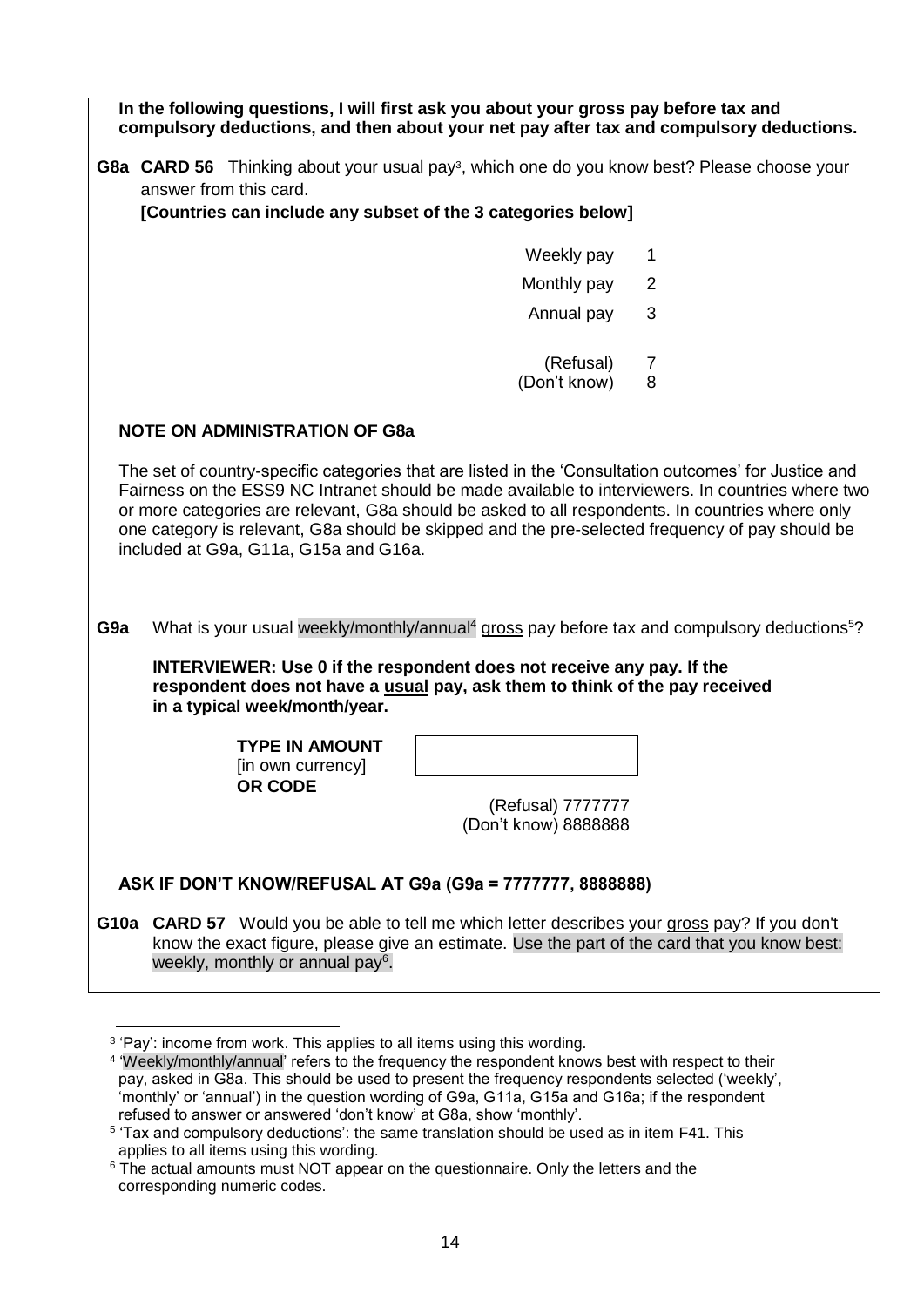| K                                                                                                                                                                                 | 01 |  |
|-----------------------------------------------------------------------------------------------------------------------------------------------------------------------------------|----|--|
| S                                                                                                                                                                                 | 02 |  |
| D                                                                                                                                                                                 | 03 |  |
| N                                                                                                                                                                                 | 04 |  |
| G                                                                                                                                                                                 | 05 |  |
| Т                                                                                                                                                                                 | 06 |  |
|                                                                                                                                                                                   | 07 |  |
| Q                                                                                                                                                                                 | 08 |  |
| F                                                                                                                                                                                 | 09 |  |
| J                                                                                                                                                                                 | 10 |  |
| (Refusal)                                                                                                                                                                         | 77 |  |
| (Don't know)                                                                                                                                                                      | 88 |  |
| NOTE ON FRAMING INCOME QUESTION, CATEGORIES AND CARD                                                                                                                              |    |  |
| An income showcard should be devised with approximate weekly, monthly and annual amounts.<br>Vou should use tan income ronge cotogration, sook coloulated becad on the mean CDOSS |    |  |

You should use **ten income range categories, each calculated based on the mean GROSS INDIVIDUAL PAY in your country.** Guidance on data sources and further instructions on the construction of categories will be provided as part of the Justice and Fairness consultation.

Please note that a showcard must **always** be used at this question. The ten rows on the showcard should display the income ranges selected and be preceded by the ten letters used above (or their Cyrillic equivalent) which helps to ensure respondent confidentiality. Each country can choose whether to include weekly, monthly or annual amounts on the showcard or include more than one of these as appropriate. The text in the last sentence of G10a (above) should be rephrased to match the solution selected. Queries should be referred to [ess@city.ac.uk.](mailto:ess@city.ac.uk)

## **ASK IF RECEIVING INCOME FROM WAGES OR SALARIES, SELF-EMPLOYMENT OR FARMING AT F42a OR F40 [(IF F42a = 01, 02, 03) OR (IF F1 = 1 AND F40 = 01, 02, 03)]**

**G11a** And what is your usual weekly/monthly/annual net pay after tax and compulsory deductions?

**INTERVIEWER: Use 0 if the respondent does not receive any pay. If the respondent does not have a usual pay, ask them to think of the pay received in a typical week/month/year.**

> **TYPE IN AMOUNT** [in own currency] **OR CODE**

(Refusal) 7777777 (Don't know) 8888888

**ASK IF DON'T KNOW/REFUSAL AT G11a (IF G11a = 7777777, 8888888)**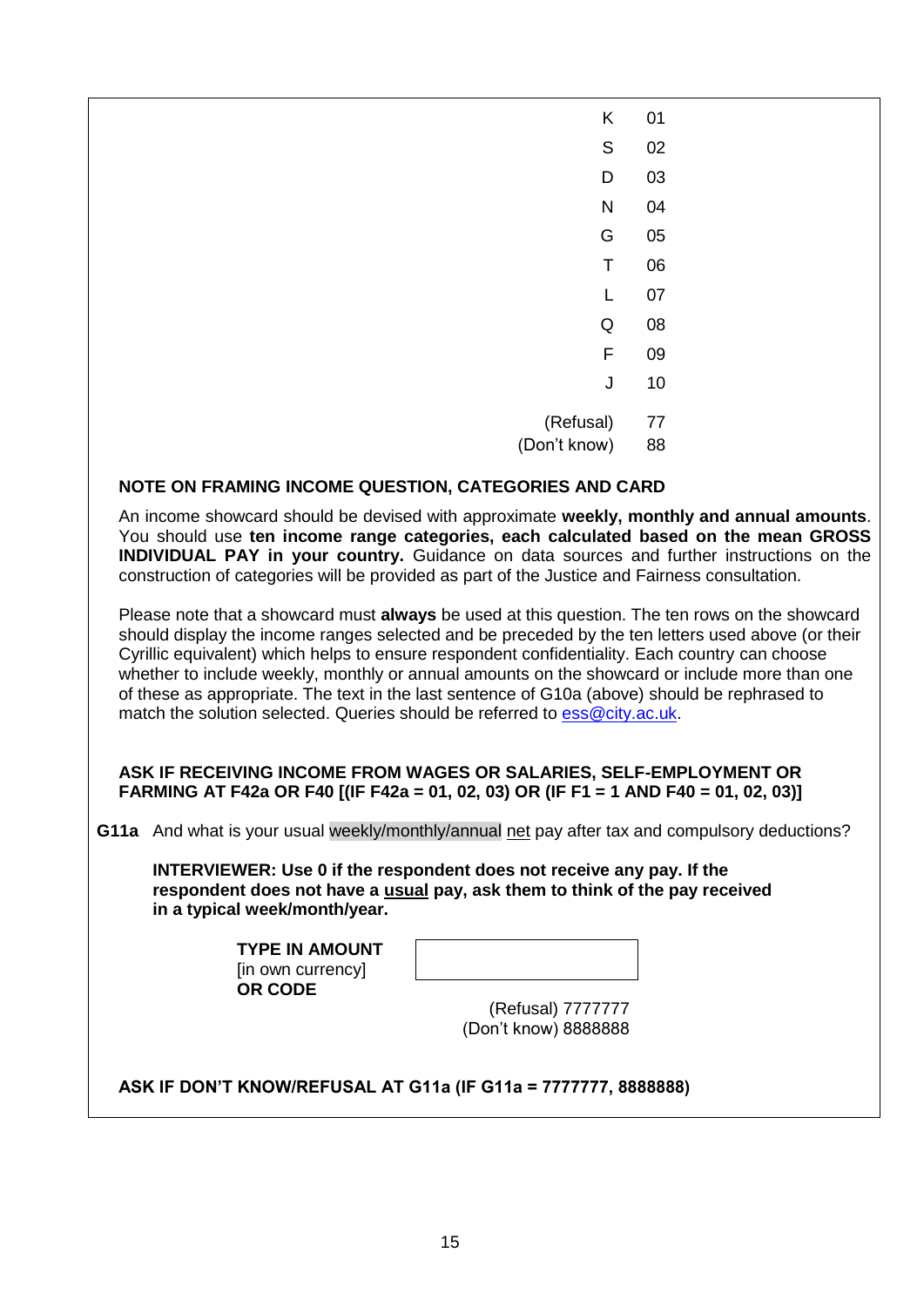**G12a CARD 58** Would you be able to tell me which letter describes your net pay? If you don't know the exact figure, please give an estimate. Use the part of the card that you know best: weekly, monthly or annual pay<sup>7</sup>.

| Κ            | 01 |
|--------------|----|
| S            | 02 |
| D            | 03 |
| N            | 04 |
| G            | 05 |
| Τ            | 06 |
| L            | 07 |
| Q            | 08 |
| F            | 09 |
| J            | 10 |
| (Refusal)    | 77 |
| (Don't know) | 88 |

# **NOTE ON FRAMING INCOME QUESTION, CATEGORIES AND CARD**

An income showcard should be devised with approximate **weekly, monthly and annual amounts**. You should use **ten income range categories, each calculated based on the mean NET INDIVIDUAL PAY in your country.** Guidance on data sources and further instructions on the construction of categories will be provided as part of the Justice and Fairness consultation.

Please note that a showcard must **always** be used at this question. The ten rows on the showcard should display the income ranges selected and be preceded by the ten letters used above (or their Cyrillic equivalent) which helps to ensure respondent confidentiality. Each country can choose whether to include weekly, monthly or annual amounts on the showcard or include more than one of these as appropriate. The text in the last sentence of G12a (above) should be rephrased to match the solution selected. Queries should be referred to [ess@city.ac.uk.](mailto:ess@city.ac.uk)

## **ASK IF RECEIVING INCOME FROM PENSIONS AT F42a OR F40 [(IF F42a = 04) OR (IF F1 = 1 AND F40 = 04)]**

**G8b CARD 60** Thinking about your usual income from pensions, which one do you know best? Please choose your answer from this card.

**[Countries can include any subset of the 3 categories below]**

- Weekly income from pensions 1
- Monthly income from pensions 2
- Annual income from pensions 3

(Refusal) 7

-

 $7$  The actual amounts must NOT appear on the questionnaire. Only the letters and the corresponding numeric codes.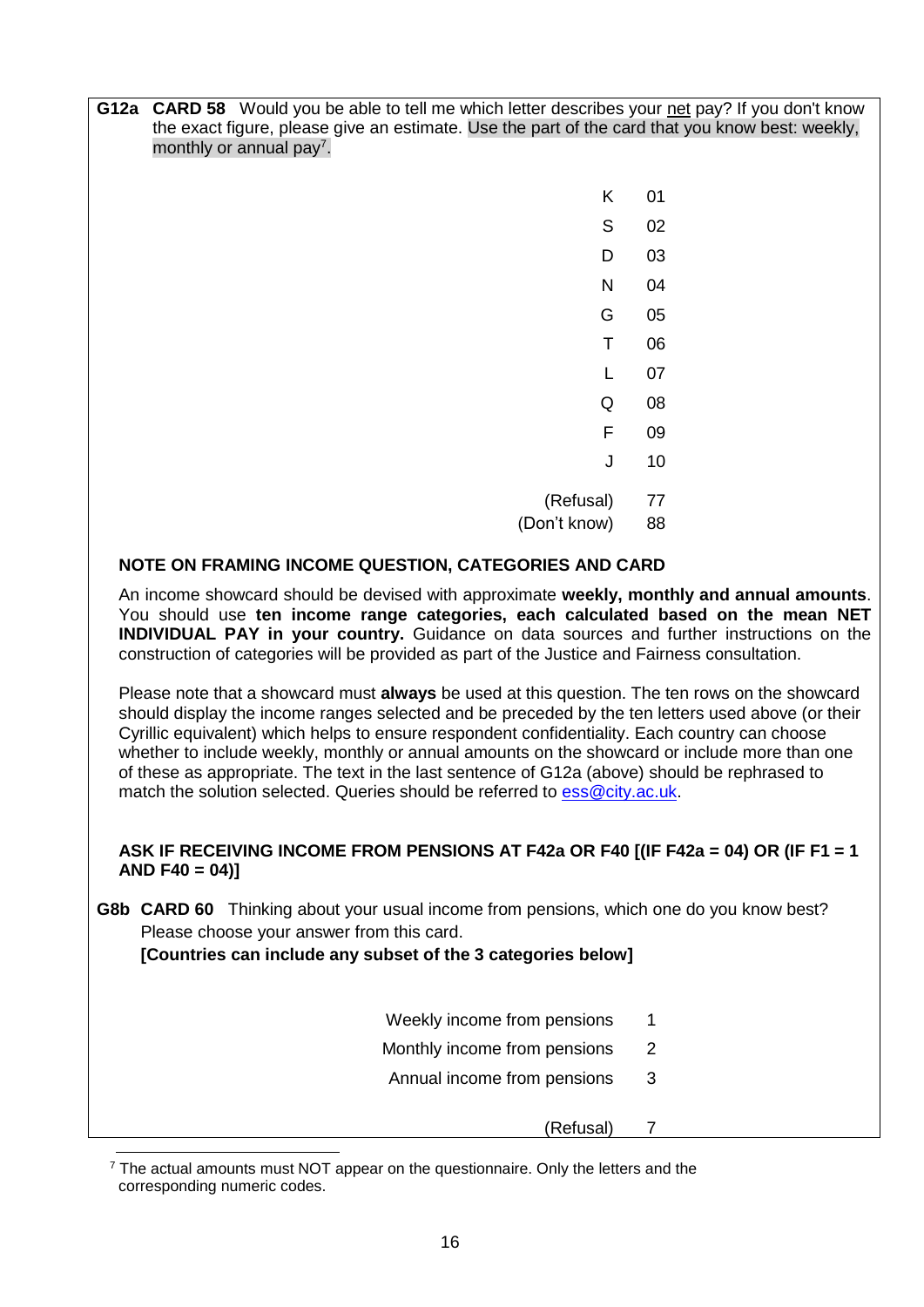|                                      |                                                                                                                                                                                                                                                                                                                                            | (Don't know)                              | 8                                                                                                            |  |  |  |
|--------------------------------------|--------------------------------------------------------------------------------------------------------------------------------------------------------------------------------------------------------------------------------------------------------------------------------------------------------------------------------------------|-------------------------------------------|--------------------------------------------------------------------------------------------------------------|--|--|--|
| <b>NOTE ON ADMINISTRATION OF G8b</b> |                                                                                                                                                                                                                                                                                                                                            |                                           |                                                                                                              |  |  |  |
|                                      | The set of country-specific categories that are listed in the 'Consultation outcomes' for Justice and<br>or more categories are relevant, G8b should be asked to all respondents. In countries where only<br>one category is relevant, G8b should be skipped and the pre-selected frequency of pay should be<br>included at G11b and G16b. |                                           | Fairness on the ESS9 NC Intranet should be made available to interviewers. In countries where two            |  |  |  |
|                                      | deductions <sup>9</sup> ?                                                                                                                                                                                                                                                                                                                  |                                           | G11b What is your usual weekly/monthly/annual <sup>8</sup> net income from pensions after tax and compulsory |  |  |  |
|                                      | <b>INTERVIEWER: Use 0 if the respondent does not receive any income from pensions. If</b><br>the respondent does not have a usual income from pensions, ask them to think of the<br>income from pensions received in a typical week/month/year.                                                                                            |                                           |                                                                                                              |  |  |  |
|                                      | <b>TYPE IN AMOUNT</b><br>[in own currency]<br><b>OR CODE</b>                                                                                                                                                                                                                                                                               |                                           |                                                                                                              |  |  |  |
|                                      |                                                                                                                                                                                                                                                                                                                                            | (Refusal) 7777777<br>(Don't know) 8888888 |                                                                                                              |  |  |  |
|                                      |                                                                                                                                                                                                                                                                                                                                            |                                           |                                                                                                              |  |  |  |
|                                      | ASK IF DON'T KNOW/REFUSAL AT G11b (IF G11b = 7777777, 8888888)                                                                                                                                                                                                                                                                             |                                           |                                                                                                              |  |  |  |
|                                      | G12b CARD 61 Would you be able to tell me which letter describes your net <sup>10</sup> income from<br>that you know best: weekly, monthly or annual income <sup>11</sup> .                                                                                                                                                                |                                           | pensions? If you don't know the exact figure, please give an estimate. Use the part of the card              |  |  |  |
|                                      |                                                                                                                                                                                                                                                                                                                                            | ĸ.                                        | 01                                                                                                           |  |  |  |
|                                      |                                                                                                                                                                                                                                                                                                                                            | S                                         | 02                                                                                                           |  |  |  |
|                                      |                                                                                                                                                                                                                                                                                                                                            | D                                         | 03                                                                                                           |  |  |  |
|                                      |                                                                                                                                                                                                                                                                                                                                            | N                                         | 04                                                                                                           |  |  |  |
|                                      |                                                                                                                                                                                                                                                                                                                                            | G                                         | 05                                                                                                           |  |  |  |
|                                      |                                                                                                                                                                                                                                                                                                                                            | T                                         | 06                                                                                                           |  |  |  |
|                                      |                                                                                                                                                                                                                                                                                                                                            | $\mathbf{L}$                              | 07                                                                                                           |  |  |  |
|                                      |                                                                                                                                                                                                                                                                                                                                            | Q                                         | 08                                                                                                           |  |  |  |
|                                      |                                                                                                                                                                                                                                                                                                                                            | F                                         | 09                                                                                                           |  |  |  |

Weekly/monthly/annual' refers to the frequency the respondent knows best with respect to their<br>a iveral respect to their income from pensions, asked in G8b. This should be used to present the frequency respondents selected ('weekly', 'monthly' or 'annual') in the question wording of G11b and G16b; if the respondent refused to answer or answered 'don't know' at G8b, show 'monthly'.

<sup>&</sup>lt;sup>9</sup> Countries should include 'net' and 'after tax and compulsory deductions' only if income from pensions is subject to taxation and deductions.

<sup>&</sup>lt;sup>10</sup> Countries should include 'net' only if income from pensions is subject to taxation and deductions.

<sup>&</sup>lt;sup>11</sup> The actual amounts must NOT appear on the questionnaire. Only the letters and the corresponding numeric codes.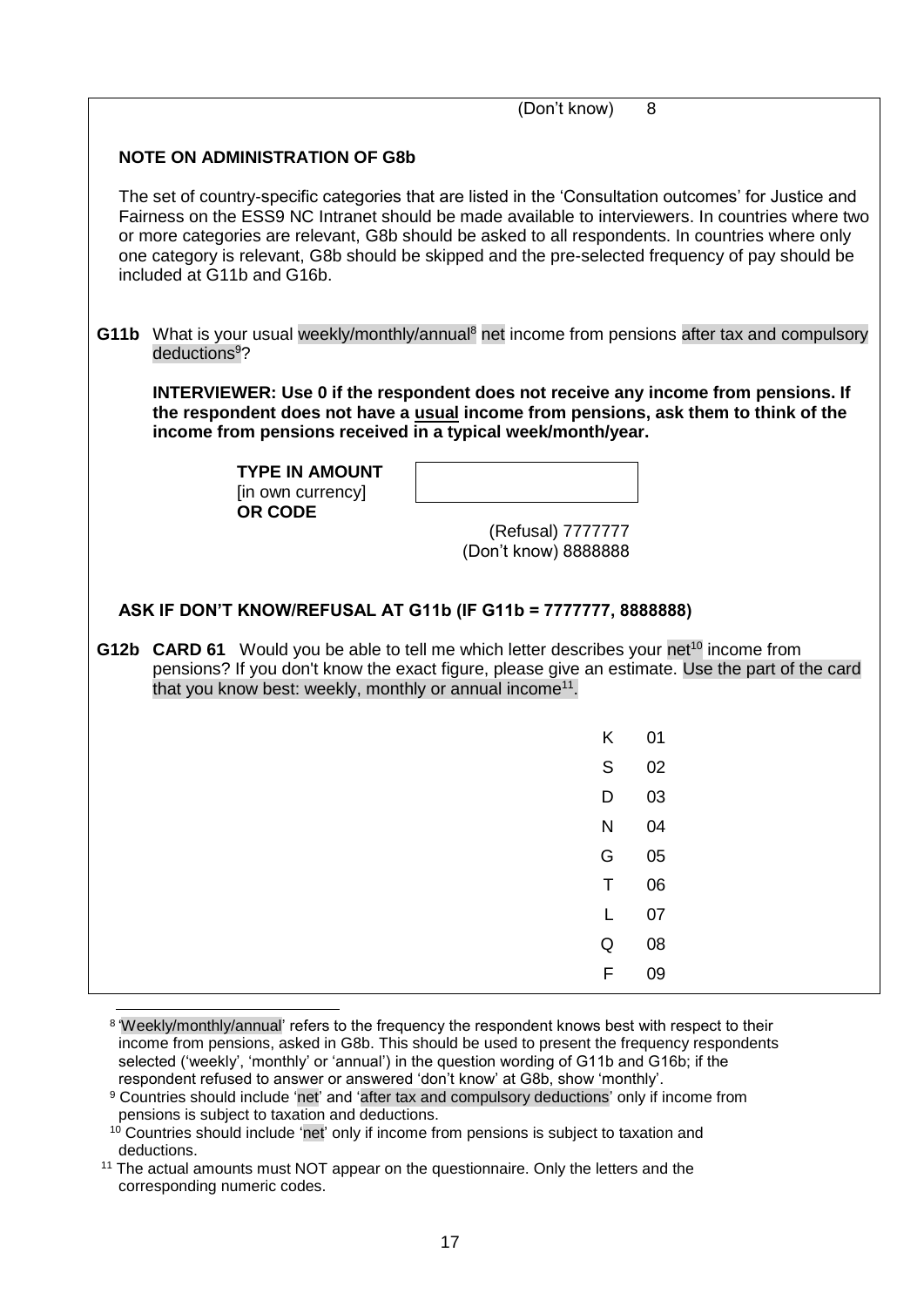$J = 10$ 

(Refusal) 77 (Don't know) 88

# **NOTE ON FRAMING INCOME QUESTION, CATEGORIES AND CARD**

An income showcard should be devised with approximate **weekly, monthly and annual amounts**. You should use **ten income range categories, each calculated based on the mean NET INDIVIDUAL INCOME FROM PENSIONS in your country.** Guidance on data sources and further instructions on the construction of categories will be provided as part of the Justice and Fairness consultation.

Please note that a showcard must **always** be used at this question. The ten rows on the showcard should display the income ranges selected and be preceded by the ten letters used above (or their Cyrillic equivalent) which helps to ensure respondent confidentiality. Each country can choose whether to include weekly, monthly or annual amounts on the showcard or include more than one of these as appropriate. The text in the last sentence of G12b (above) should be rephrased to match the solution selected. Queries should be referred to [ess@city.ac.uk.](mailto:ess@city.ac.uk)

#### **ASK IF RECEIVING INCOME FROM UNEMPLOYMENT/REDUNDANCY BENEFIT OR FROM ANY OTHER SOCIAL BENEFITS OR GRANTS AT F42a OR F40 [(IF F42a = 05, 06) OR (IF F1 = 1 AND F40 = 05, 06)]**

**G8c CARD 63** Thinking about your usual income from social benefits and/or grants<sup>12</sup>, which one do you know best? Please choose your answer from this card.

**[Countries can include any subset of the 3 categories below]**

Weekly income from social benefits and/or grants 1

- Monthly income from social benefits and/or grants 2
- Annual income from social benefits and/or grants 3

(Refusal) 7 (Don't know) 8

## **NOTE ON ADMINISTRATION OF G8c**

-

The set of country-specific categories that are listed in the 'Consultation outcomes' for Justice and Fairness on the ESS9 NC Intranet should be made available to interviewers. In countries where two or more categories are relevant, G8c should be asked to all respondents. In countries where only one category is relevant, G8c should be skipped and the pre-selected frequency of pay should be included at G11c and G16c.

<sup>&</sup>lt;sup>12</sup> 'Social benefits and/or grants': a similar translation should be used as in item F40. This applies to all items using this wording.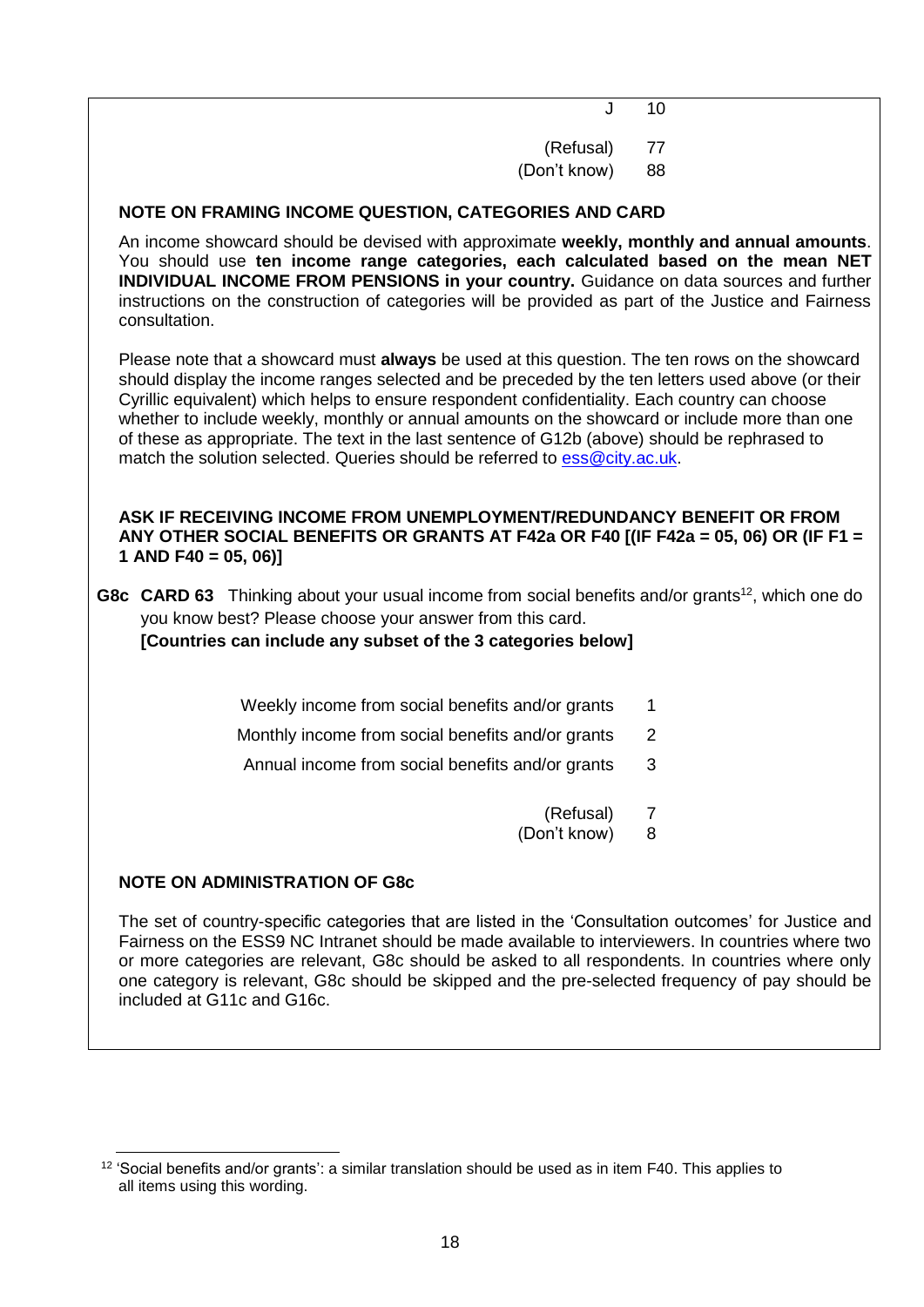| <b>INTERVIEWER: Use 0 if the respondent does not receive any income from social</b><br>benefits and/or grants. If the respondent does not have a usual income from social<br>benefits and/or grants, ask them to think of the income from social benefits and/or<br>grants received in a typical week/month/year.<br><b>TYPE IN AMOUNT</b> |  |  |  |  |  |
|--------------------------------------------------------------------------------------------------------------------------------------------------------------------------------------------------------------------------------------------------------------------------------------------------------------------------------------------|--|--|--|--|--|
|                                                                                                                                                                                                                                                                                                                                            |  |  |  |  |  |
| [in own currency]<br>OR CODE                                                                                                                                                                                                                                                                                                               |  |  |  |  |  |
| (Refusal) 7777777<br>(Don't know) 8888888                                                                                                                                                                                                                                                                                                  |  |  |  |  |  |
| ASK IF DON'T KNOW/REFUSAL AT G11c (IF G11c = 7777777, 8888888)                                                                                                                                                                                                                                                                             |  |  |  |  |  |
| G12c CARD 64 Would you be able to tell me which letter describes your net <sup>15</sup> income from social<br>benefits and/or grants? If you don't know the exact figure, please give an estimate. Use the<br>part of the card that you know best: weekly, monthly or annual income <sup>16</sup> .                                        |  |  |  |  |  |
| K.<br>01                                                                                                                                                                                                                                                                                                                                   |  |  |  |  |  |
| S<br>02                                                                                                                                                                                                                                                                                                                                    |  |  |  |  |  |
| 03<br>D                                                                                                                                                                                                                                                                                                                                    |  |  |  |  |  |
| N<br>04                                                                                                                                                                                                                                                                                                                                    |  |  |  |  |  |
| 05<br>G                                                                                                                                                                                                                                                                                                                                    |  |  |  |  |  |
| 06<br>T.                                                                                                                                                                                                                                                                                                                                   |  |  |  |  |  |
| 07<br>L                                                                                                                                                                                                                                                                                                                                    |  |  |  |  |  |
| 08<br>Q                                                                                                                                                                                                                                                                                                                                    |  |  |  |  |  |
| F<br>09                                                                                                                                                                                                                                                                                                                                    |  |  |  |  |  |
| J<br>10                                                                                                                                                                                                                                                                                                                                    |  |  |  |  |  |
| (Refusal)<br>77                                                                                                                                                                                                                                                                                                                            |  |  |  |  |  |
| (Don't know)<br>88                                                                                                                                                                                                                                                                                                                         |  |  |  |  |  |
|                                                                                                                                                                                                                                                                                                                                            |  |  |  |  |  |
| NOTE ON FRAMING INCOME QUESTION, CATEGORIES AND CARD                                                                                                                                                                                                                                                                                       |  |  |  |  |  |

An income showcard should be devised with approximate **weekly, monthly and annual amounts**. You should use **ten income range categories, each calculated based on the mean NET** 

 $\overline{a}$ <sup>13</sup> 'Weekly/monthly/annual' refers to the frequency the respondent knows best with respect to their income from social benefits and/or grants, asked in G8c. This should be used to present the frequency respondents selected ('weekly', 'monthly' or 'annual') in the question wording of G11c and G16c; if the respondent refused to answer or answered 'don't know' at G8c, show 'monthly'. <sup>14</sup> Countries should include 'net' and 'after tax and compulsory deductions' only if income from

social benefits and/or grants is subject to taxation and deductions.

<sup>15</sup> Countries should include 'net' only if income from social benefits and/or grants is subject to taxation and deductions.

<sup>&</sup>lt;sup>16</sup> The actual amounts must NOT appear on the questionnaire. Only the letters and the corresponding numeric codes.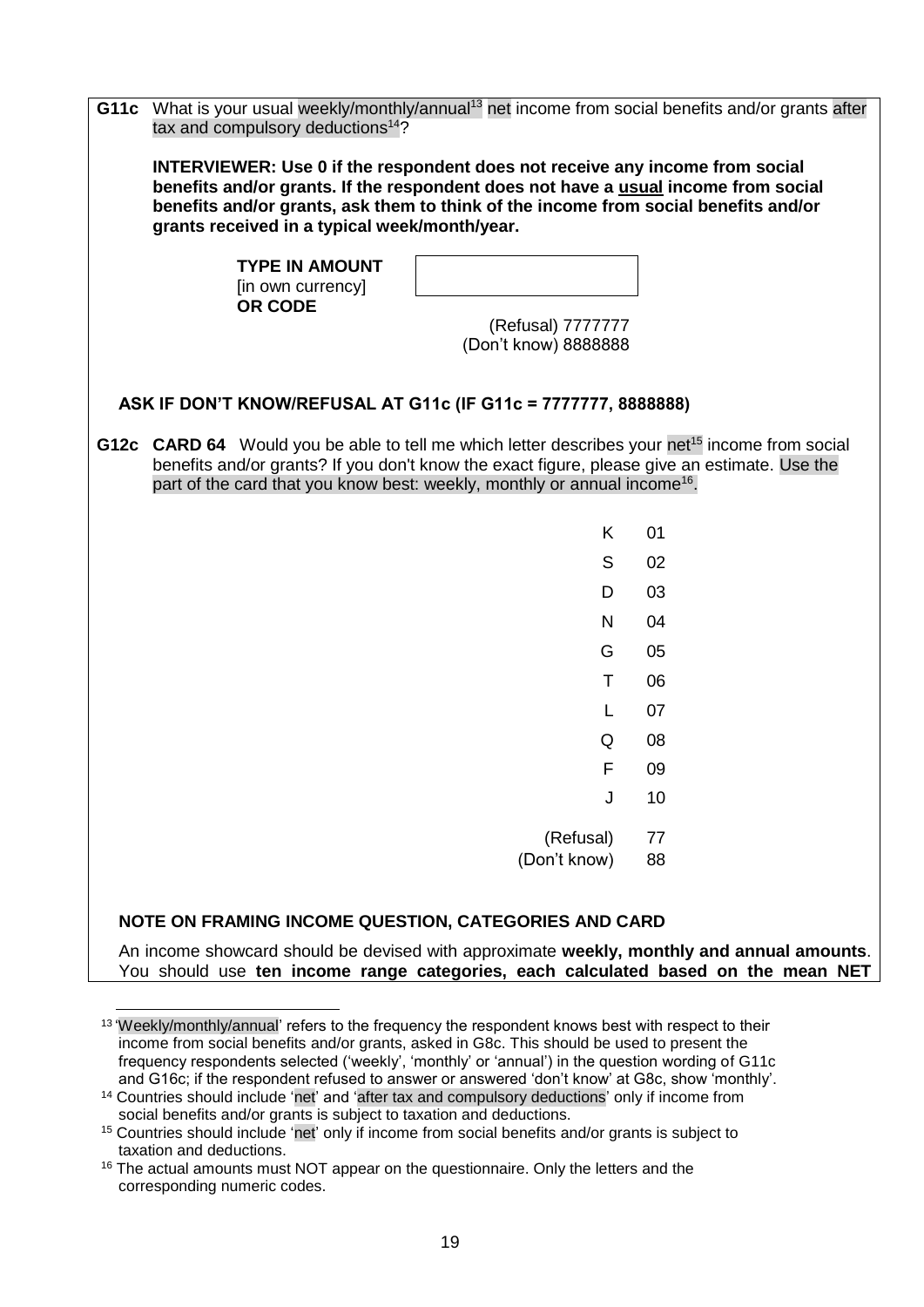**INDIVIDUAL INCOME FROM SOCIAL BENEFITS AND/OR GRANTS in your country.** Guidance on data sources and further instructions on the construction of categories will be provided as part of the Justice and Fairness consultation.

Please note that a showcard must **always** be used at this question. The ten rows on the showcard should display the income ranges selected and be preceded by the ten letters used above (or their Cyrillic equivalent) which helps to ensure respondent confidentiality. Each country can choose whether to include weekly, monthly or annual amounts on the showcard or include more than one of these as appropriate. The text in the last sentence of G12c (above) should be rephrased to match the solution selected. Queries should be referred to [ess@city.ac.uk.](mailto:ess@city.ac.uk)

## <span id="page-19-0"></span>**SUB CONCEPT NAME: Justice evaluation of personal income [***djoincj***]**

**Describe the first sub concept in detail outlining any further sub concepts or specifying that it can be measured directly**

Evaluation of personal income as fair or unfair using a 9-point answer scale running from –4 (extremely unfair, unfairly low income) over 0 (= fair income) to +4 (extremely unfair, unfairly high income). Respondents receiving income from work are asked to evaluate both gross and net pay. Respondents receiving income from pensions or social benefits only evaluate their net income.

**Can be measured directly.**

## **Expected relationship with other sub concepts**

As the evaluation of own income and the income distribution within society (*djdinc*) is measured in the same way, it can be tested whether justice evaluations about self or justice evaluations about others (reflexive or non-reflexive) have a greater impact on political attitudes and behavioural intentions (voting behaviour, trust etc.)

Evaluation of own income will be strongly affected by the assessment of procedural justice (*pjmec*) and of own life chances (*djolich*), especially educational and occupational opportunities (*djoliched, djolichjo*). In both cases we expect a negative correlation, i.e. the higher the injustice of societal procedures and the own life chances, the higher also the injustice related to the own income in the sense of "under-rewarded". Experiences of exploitation (*pjexplr*) may also contribute to the feeling of unjust earnings if those experiences of exploitation are relate to the employer, for example.

#### **Final question wording:**

#### **ASK IF THE GROSS PAY REPORTED AT G9a IS GREATER THAN 0, OR IF THE RESPONDENT ANSWERED DON'T KNOW/REFUSAL AT G9a (IF G9a > 0 OR G9a = 7777777, 8888888)**

**G13a<sup>17</sup> CARD 59** Would you say your gross pay is unfairly low, fair<sup>18</sup>, or unfairly high?

- If you think your pay is unfairly low, please choose a number from the left-hand side.
- If you think your pay is fair, please choose 0.
- If you think your pay is unfairly high, please choose a number from the right-hand side.

<sup>&</sup>lt;u>.</u> <sup>17</sup> Please keep the orientation of this response scale as in the source questionnaire, including when adapting it for a right-to-left language version. This applies to all items using a similar response scale.

<sup>&</sup>lt;sup>18</sup> 'Fair' (and 'unfairly low/high') in the sense of a fair or just allocation of resources – please choose the term that is most appropriate in your language and which can be used with both 'fair' and 'unfairly'. This applies to all items using a similar response scale. In case of doubt, please check with the Translation team [ess\\_translate@gesis.org.](mailto:ess_translate@gesis.org)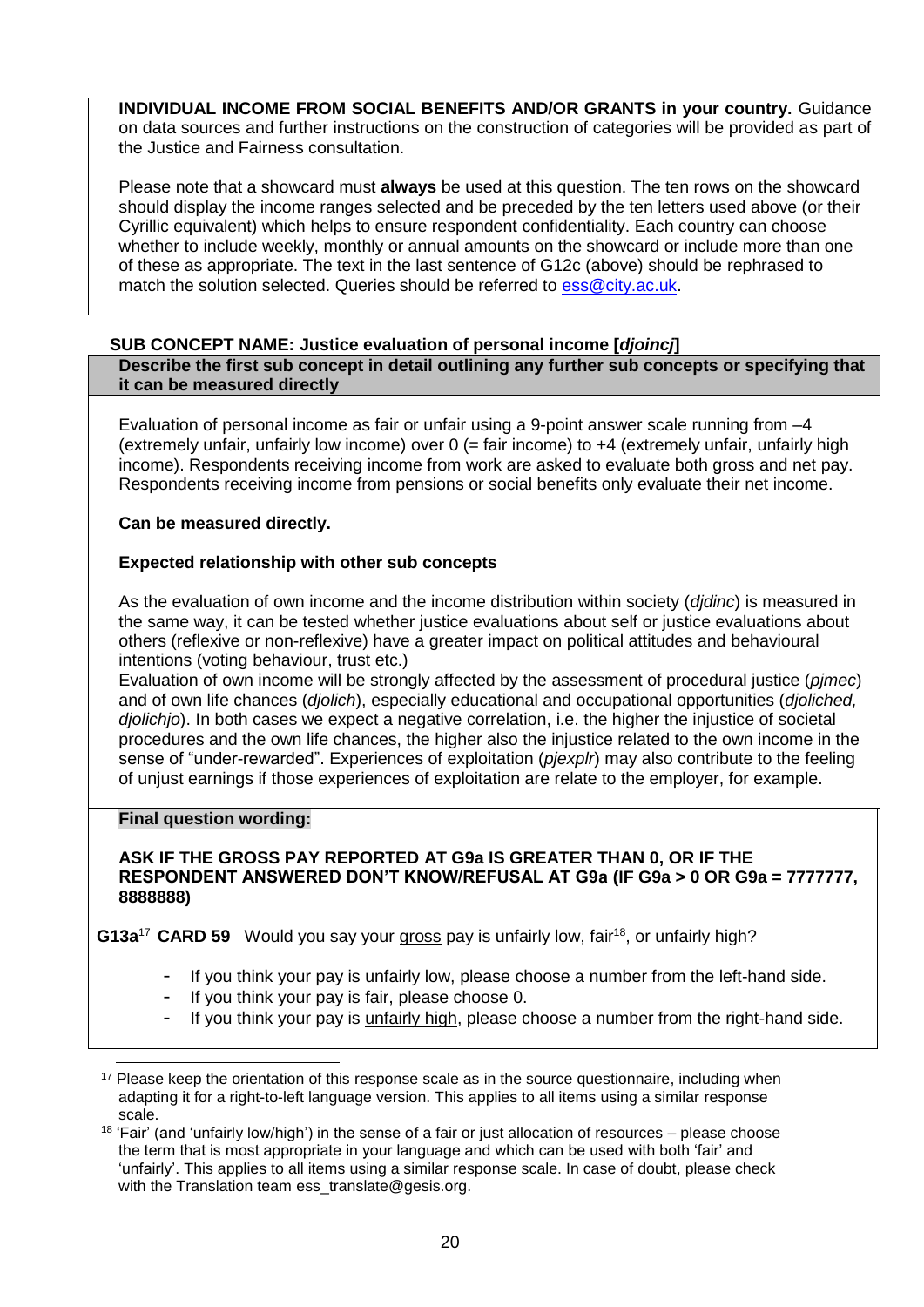|                            |                                        | <b>Unfairly low pay</b> |                    |                                                 |                    | Unfairly high pay       |                   |                                                                                                                                                                                                                                                                                                                                                                                                                                                    |                |                 |
|----------------------------|----------------------------------------|-------------------------|--------------------|-------------------------------------------------|--------------------|-------------------------|-------------------|----------------------------------------------------------------------------------------------------------------------------------------------------------------------------------------------------------------------------------------------------------------------------------------------------------------------------------------------------------------------------------------------------------------------------------------------------|----------------|-----------------|
|                            |                                        |                         |                    |                                                 |                    |                         |                   |                                                                                                                                                                                                                                                                                                                                                                                                                                                    |                |                 |
| <b>Extremely</b><br>unfair | Very<br>unfair                         | Some-<br>what<br>unfair | Slightly<br>unfair | Fair pay                                        | Slightly<br>unfair | Some-<br>what<br>unfair | Very<br>unfair    | <b>Extremely</b><br>unfair                                                                                                                                                                                                                                                                                                                                                                                                                         | (Refusal)      | (Don't<br>know) |
| -4                         | $-3$                                   | $-2$                    | -1                 | 0                                               | $+1$               | $+2$                    | $+3$              | +4                                                                                                                                                                                                                                                                                                                                                                                                                                                 | $\overline{7}$ | 8               |
| $\overline{\phantom{a}}$   | please say:<br>side.<br>side.'         |                         |                    | If you think your pay is fair, please choose 0. |                    |                         |                   | ANSWERED DON'T KNOW/REFUSAL AT G11a (IF G11a > 0 OR G11a = 7777777, 8888888)<br>G14a STILL CARD 59 Would you say your net pay is unfairly low, fair, or unfairly high?<br>INTERVIEWER: If the respondent needs additional instructions on how to use the scale,<br>'If you think your pay is <i>unfairly low</i> , please choose a number from the left-hand<br>If you think your pay is unfairly high, please choose a number from the right-hand |                |                 |
|                            |                                        | <b>Unfairly low pay</b> |                    |                                                 |                    |                         | Unfairly high pay |                                                                                                                                                                                                                                                                                                                                                                                                                                                    |                |                 |
|                            |                                        |                         |                    |                                                 |                    |                         |                   |                                                                                                                                                                                                                                                                                                                                                                                                                                                    |                |                 |
| <b>Extremely</b><br>unfair | Very<br>unfair                         | Some-<br>what<br>unfair | Slightly<br>unfair | Fair pay                                        | Slightly<br>unfair | Some-<br>what<br>unfair | Very<br>unfair    | <b>Extremely</b><br>unfair                                                                                                                                                                                                                                                                                                                                                                                                                         | (Refusal)      | (Don't<br>know) |
| -4                         | -3                                     | -2                      | -1                 | 0                                               | +1                 | $+2$                    | +3                | +4                                                                                                                                                                                                                                                                                                                                                                                                                                                 | 7              | 8               |
|                            | $= 7777777, 8888888$<br>unfairly high? |                         |                    |                                                 |                    |                         |                   | ASK IF THE NET INCOME FROM PENSIONS REPORTED AT G11b IS GREATER THAN 0, OR<br>IF THE RESPONDENT ANSWERED DON'T KNOW/REFUSAL AT G11b (IF G11b > 0 OR G11b<br>G14b CARD 62 Would you say your net <sup>19</sup> income from pensions is unfairly low, fair, or                                                                                                                                                                                       |                |                 |

- **-** If you think your income from pensions is unfairly low, please choose a number from the left-hand side.
- **-** If you think your income from pensions is fair, please choose 0.
- **-** If you think your income from pensions is unfairly high, please choose a number from the right-hand side.

<sup>&</sup>lt;u>.</u> <sup>19</sup> Countries should include 'net' only if income from pensions is subject to taxation and deductions.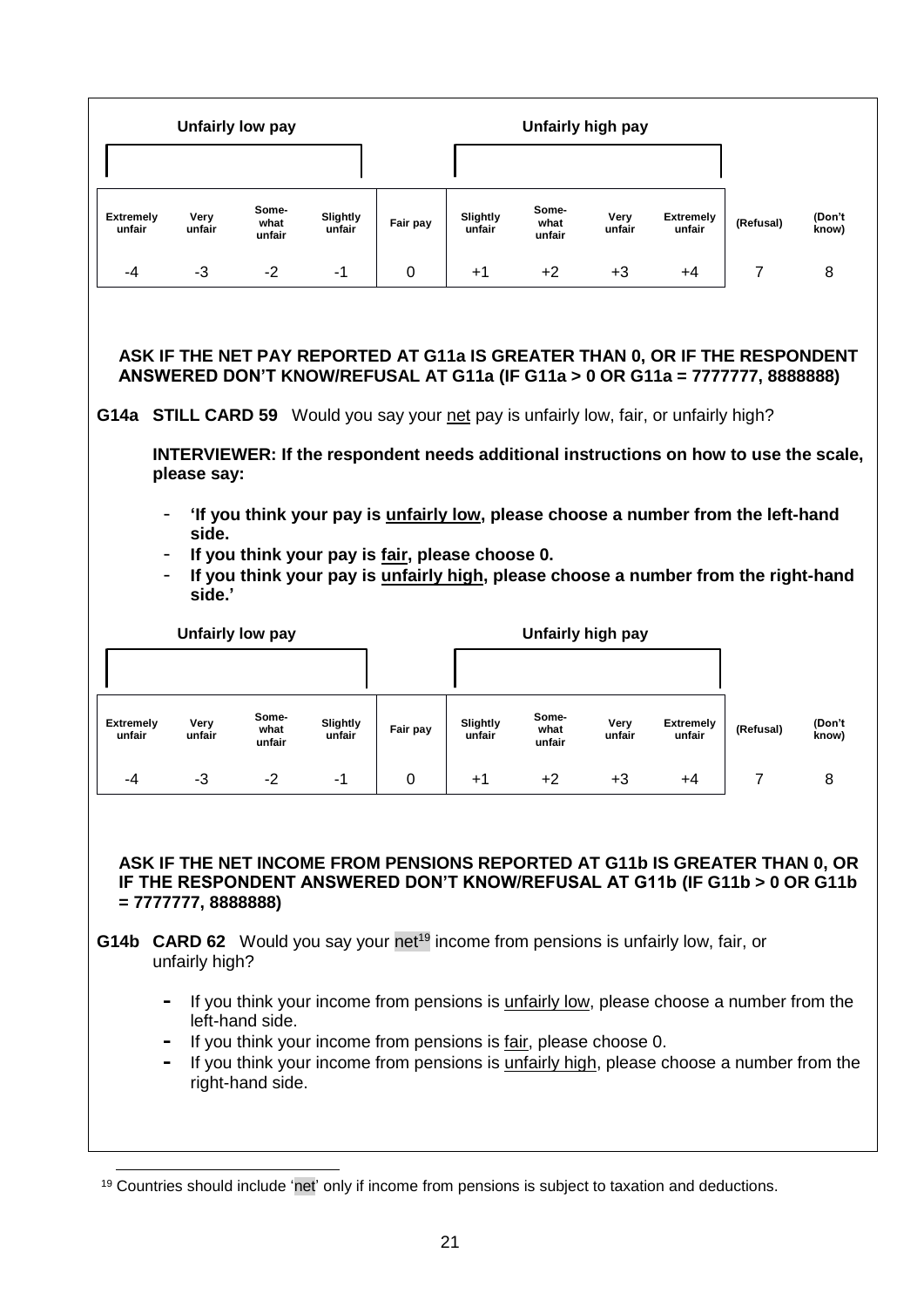|                            | <b>Unfairly low income</b>                                                                                                                                                                                                                                                                                                                                                                                                                                                                                                                                                                                                                                                                                                                                        |                         |                    |                |                    | <b>Unfairly high income</b> |                |                            |                |                 |  |  |  |  |
|----------------------------|-------------------------------------------------------------------------------------------------------------------------------------------------------------------------------------------------------------------------------------------------------------------------------------------------------------------------------------------------------------------------------------------------------------------------------------------------------------------------------------------------------------------------------------------------------------------------------------------------------------------------------------------------------------------------------------------------------------------------------------------------------------------|-------------------------|--------------------|----------------|--------------------|-----------------------------|----------------|----------------------------|----------------|-----------------|--|--|--|--|
|                            |                                                                                                                                                                                                                                                                                                                                                                                                                                                                                                                                                                                                                                                                                                                                                                   |                         |                    |                |                    |                             |                |                            |                |                 |  |  |  |  |
| <b>Extremely</b><br>unfair | Very<br>unfair                                                                                                                                                                                                                                                                                                                                                                                                                                                                                                                                                                                                                                                                                                                                                    | Some-<br>what<br>unfair | Slightly<br>unfair | Fair<br>income | Slightly<br>unfair | Some-<br>what<br>unfair     | Very<br>unfair | <b>Extremely</b><br>unfair | (Refusal)      | (Don't<br>know) |  |  |  |  |
| -4                         | $-3$                                                                                                                                                                                                                                                                                                                                                                                                                                                                                                                                                                                                                                                                                                                                                              | $-2$                    | -1                 | $\Omega$       | $+1$               | $+2$                        | $+3$           | +4                         | $\overline{7}$ | 8               |  |  |  |  |
| G14c                       | ASK IF THE NET INCOME FROM SOCIAL BENEFITS AND/OR GRANTS REPORTED AT G11c<br>IS GREATER THAN 0, OR IF THE RESPONDENT ANSWERED DON'T KNOW/REFUSAL AT<br>G11c (G11c > 0 OR G11c = 7777777, 8888888)<br><b>CARD 65</b> Would you say your net <sup>20</sup> income from social benefits and/or grants is unfairly low,<br>fair, or unfairly high?<br>If you think your income from social benefits and/or grants is unfairly low, please choose a<br>$\qquad \qquad \blacksquare$<br>number from the left-hand side.<br>If you think your income from social benefits and/or grants is fair, please choose 0.<br>$\blacksquare$<br>If you think your income from social benefits and/or grants is unfairly high, please choose<br>a number from the right-hand side. |                         |                    |                |                    |                             |                |                            |                |                 |  |  |  |  |
|                            | <b>Unfairly low income</b>                                                                                                                                                                                                                                                                                                                                                                                                                                                                                                                                                                                                                                                                                                                                        |                         |                    |                |                    | <b>Unfairly high income</b> |                |                            |                |                 |  |  |  |  |
|                            |                                                                                                                                                                                                                                                                                                                                                                                                                                                                                                                                                                                                                                                                                                                                                                   |                         |                    |                |                    |                             |                |                            |                |                 |  |  |  |  |
| <b>Extremely</b><br>unfair | Very<br>unfair                                                                                                                                                                                                                                                                                                                                                                                                                                                                                                                                                                                                                                                                                                                                                    | Some-<br>what<br>unfair | Slightly<br>unfair | Fair<br>income | Slightly<br>unfair | Some-<br>what<br>unfair     | Very<br>unfair | <b>Extremely</b><br>unfair | (Refusal)      | (Don't<br>know) |  |  |  |  |
| -4                         | $-3$                                                                                                                                                                                                                                                                                                                                                                                                                                                                                                                                                                                                                                                                                                                                                              | $-2$                    | $-1$               | $\Omega$       | $+1$               | $+2$                        | $+3$           | $+4$                       | $\overline{7}$ | 8               |  |  |  |  |
|                            |                                                                                                                                                                                                                                                                                                                                                                                                                                                                                                                                                                                                                                                                                                                                                                   |                         |                    |                |                    |                             |                |                            |                |                 |  |  |  |  |

# <span id="page-21-0"></span>**SUB CONCEPT NAME: Personal income evaluated as just [***djoincc***]**

# **Describe the first sub concept in detail outlining any further sub concepts or specifying that it can be measured directly**

Amount of personal gross and net income from work in the local currency (income frequency to be queried from respondent or country specific frequency determined by NCs) that is perceived as just. For individuals receiving income from pensions or social benefits only the fair level of net income is queried.

Justice evaluations of gross pay are related to the economic system and allocation of resources on the labour markets, while fairness perceptions of net pay are also affected by country specific taxation and social security schemes. Asking for both just gross and just net allows us to assess the just burden from tax and mandatory deductions, which means the logarithmic ration of actual burden to just burden can be calculated. This yields an indirect measure for the justice evaluation of the burden from tax and mandatory deductions.

<sup>-</sup><sup>20</sup> Countries should include 'net' only if income from social benefits and/or grants is subject to taxation and deductions.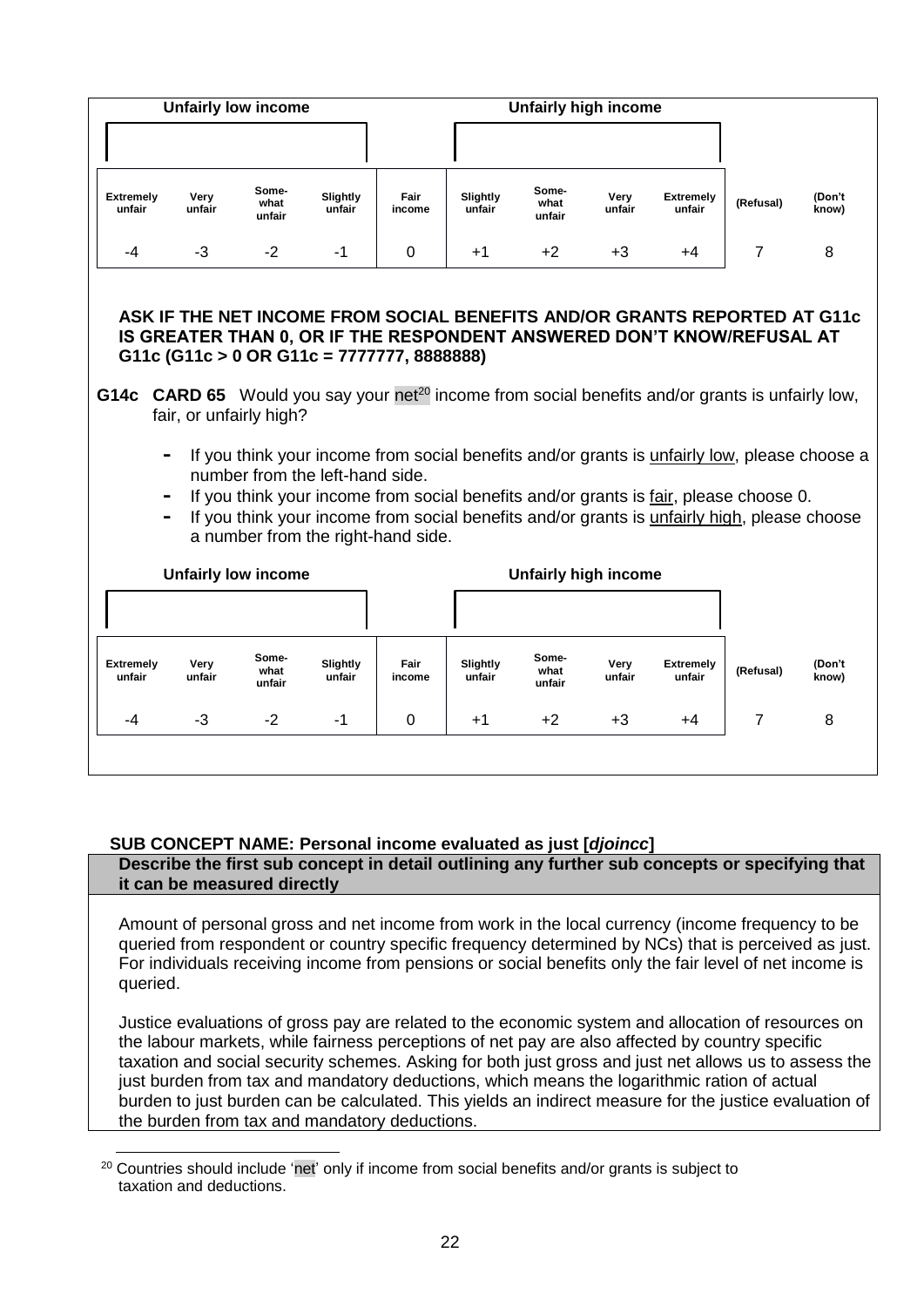# **Can be measured directly.**

## **Expected relationship with other sub concepts**

A canonical principle in justice research is the Hatfield Principle: "Justice is in the eye of the beholder." Thus, ideas of the just reward are respondent-specific. For example, respondents will disagree with each other about the just pay for particular workers. Every empirical study that has ever tested for respondent agreement on the earnings of others has found substantial differences. But, aside from respondent's own economic situation and a just earnings function (with determinants like skills and effort), little is known about the sources of ideas of the just reward. Perception of inequality generating mechanisms (*pjmec*) and political procedural justice in society as unfair (*pjpol*) are expected to be associated with viewing one's own income as unjustly too high, or even more strongly with viewing one's own income as unjustly too low (Tyler, 2011b). The ESS will provide an unprecedented opportunity to assess determinants of just gross and net pay, not only from procedural justice (*pj*) and own and others' life chances (*djolich*, *djslich*) but also from the rich array of other behavioural and social questions.

Assessments of the justice of own taxes and mandatory deductions play many parts, as both determinants and consequences. They are shaped, obviously, by basic normative orientations (*djnp*), their actual income (*djoinca*), justice evaluations of the income distribution (*djdinc*), and assessments of procedural justice (*pj, pjpolfa*; *pjpolim*; *pjpolgv*; *pjpoltr*) (Murphy, 2005). Regarding normative orientations, people supporting the equality principle (*djnpequa*) and need principle (*djnpneed*) are expected to be more likely to evaluate the burden from taxes and other deductions as just as people who mainly support the principle of equity (*djnpequy*) and entitlement (*djnpentit*). Overall, the more things the respondent thinks are "right with the world" the more likely the respondent is to think that the burden from taxes and other deductions is just. On the other hand, assessments that the world is unjust are expected to lead to assessments that the burden from tax and mandatory deductions is unjust. Further, respondents who judge themselves underpaid are likely to think their deductions are unjustly too high. As determinant, the justice evaluation about deductions is likely to shape general redistributive and political preferences. For example, thinking one's deductions are too low will encourage redistribution, and conversely. More broadly, evaluations that deductions are too high may lead to a general distrust of the political structure.

## **Final question wording:**

**ASK IF GROSS PAY NOT REPORTED AS FAIR AT G13a, INCLUDING IF RESPONDENT ANSWERED DON'T KNOW/REFUSAL AT G13a (G13a > 0 OR G13a < 0 OR G13a = 7, 8)**

**G15a** In your opinion, what would be a fair level of weekly/monthly/annual gross pay for you?

**TYPE IN AMOUNT** [in own currency] **OR CODE**

(Refusal) 7777777 (Don't know) 8888888

## **ASK IF NET PAY NOT REPORTED AS FAIR AT G14a, INCLUDING IF RESPONDENT ANSWERED DON'T KNOW/REFUSAL AT G14a (G14a > 0 OR G14a < 0 OR G14a = 7, 8)**

**G16a** In your opinion, what would be a fair level of weekly/monthly/annual net pay for you?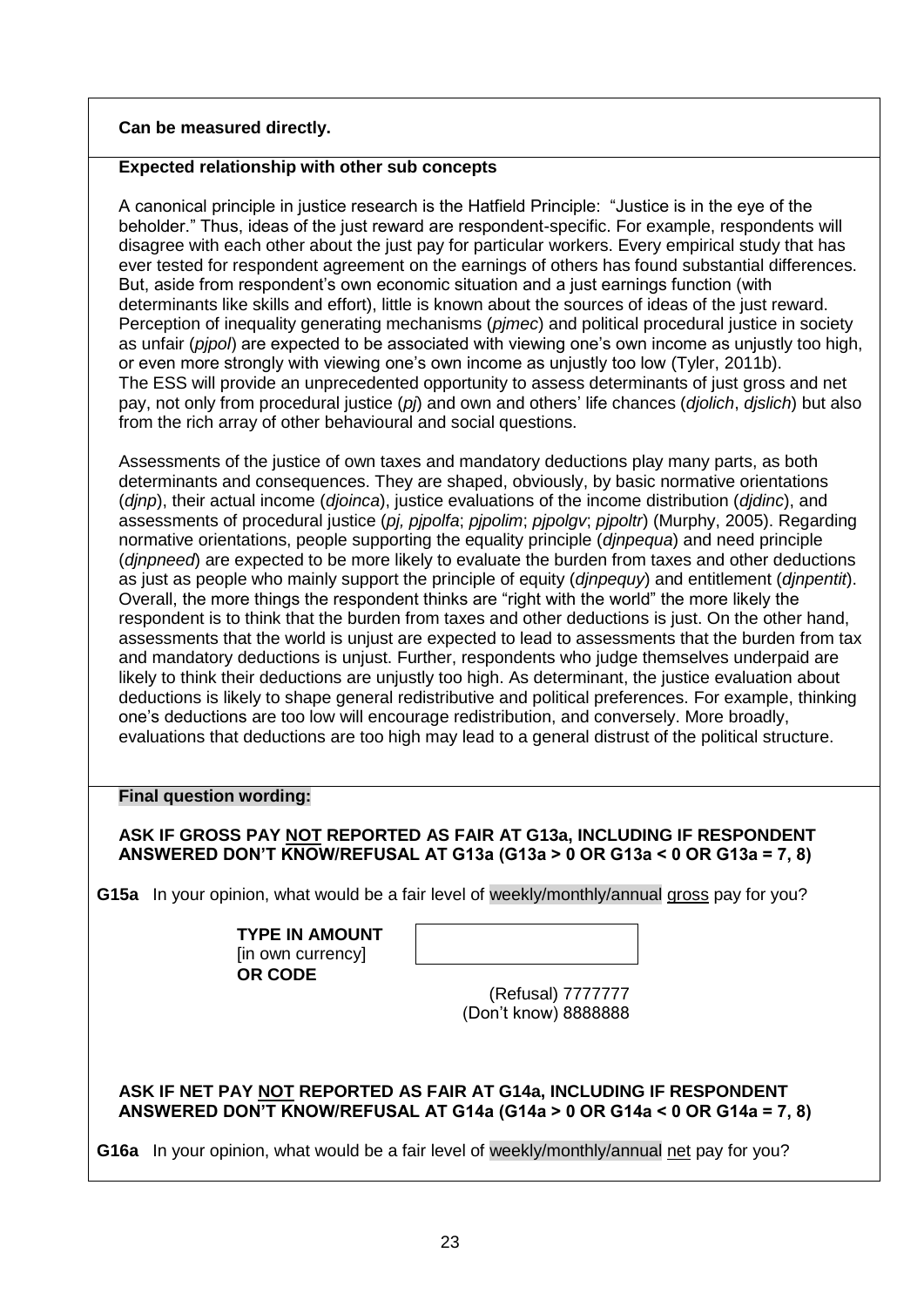| <b>TYPE IN AMOUNT</b><br>[in own currency]<br><b>OR CODE</b> | (Refusal) 7777777                                                                                                                                                                                                                                                    |
|--------------------------------------------------------------|----------------------------------------------------------------------------------------------------------------------------------------------------------------------------------------------------------------------------------------------------------------------|
|                                                              | (Don't know) 8888888                                                                                                                                                                                                                                                 |
| $G14b = 7, 8$                                                | ASK IF NET INCOME FROM PENSIONS NOT REPORTED AS FAIR AT G14b, INCLUDING IF<br>RESPONDENT ANSWERED DON'T KNOW/REFUSAL AT G14b (G14b > 0 OR G14b < 0 OR                                                                                                                |
| G16b<br>pensions for you?                                    | In your opinion, what would be a fair level of weekly/monthly/annual net <sup>21</sup> income from                                                                                                                                                                   |
| <b>TYPE IN AMOUNT</b><br>[in own currency]<br><b>OR CODE</b> |                                                                                                                                                                                                                                                                      |
|                                                              | (Refusal) 7777777<br>(Don't know) 8888888                                                                                                                                                                                                                            |
| OR G14c < $0$ OR G14c = 7, 8)<br>G16c                        | ASK IF NET INCOME FROM SOCIAL BENEFITS OR GRANTS NOT REPORTED AS FAIR AT<br>G14c, INCLUDING IF RESPONDENT ANSWERED DON'T KNOW/REFUSAL AT G14c (G14c > 0<br>In your opinion, what would be a fair level of weekly/monthly/annual net <sup>22</sup> income from social |
| benefits and/or grants for you?                              |                                                                                                                                                                                                                                                                      |
| <b>TYPE IN AMOUNT</b><br>[in own currency]<br><b>OR CODE</b> | (Refusal) 7777777<br>(Don't know) 8888888                                                                                                                                                                                                                            |

#### <span id="page-23-0"></span>**SUB CONCEPT NAME: Justice evaluation of income, own group [***djoincoc***] Describe the first sub concept in detail outlining any further sub concepts or specifying that it can be measured directly**

Based on the literature on relative deprivation this item (1) captures assessments of injustice related to the standing of one's own occupational group compared with other occupations in a society and (2) enables detailed analysis of those cases which respondents evaluate their own income as fair and that of their own occupation within society as unfair. Measurement follows Jasso's framework, asking for the justice evaluation of the gross income of the own occupational group (J in the formula), providing parallel measures of the justice evaluation of own gross income and own occupational group's income. Extending the measure of relative deprivation, we provide a parallel measure of justice evaluations of own pensions and pensions of others who worked in the same occupation. Similarly, we are able to compare justice evaluations of own income from social

-

<sup>21</sup> See previous footnote.

<sup>22</sup> See previous footnote.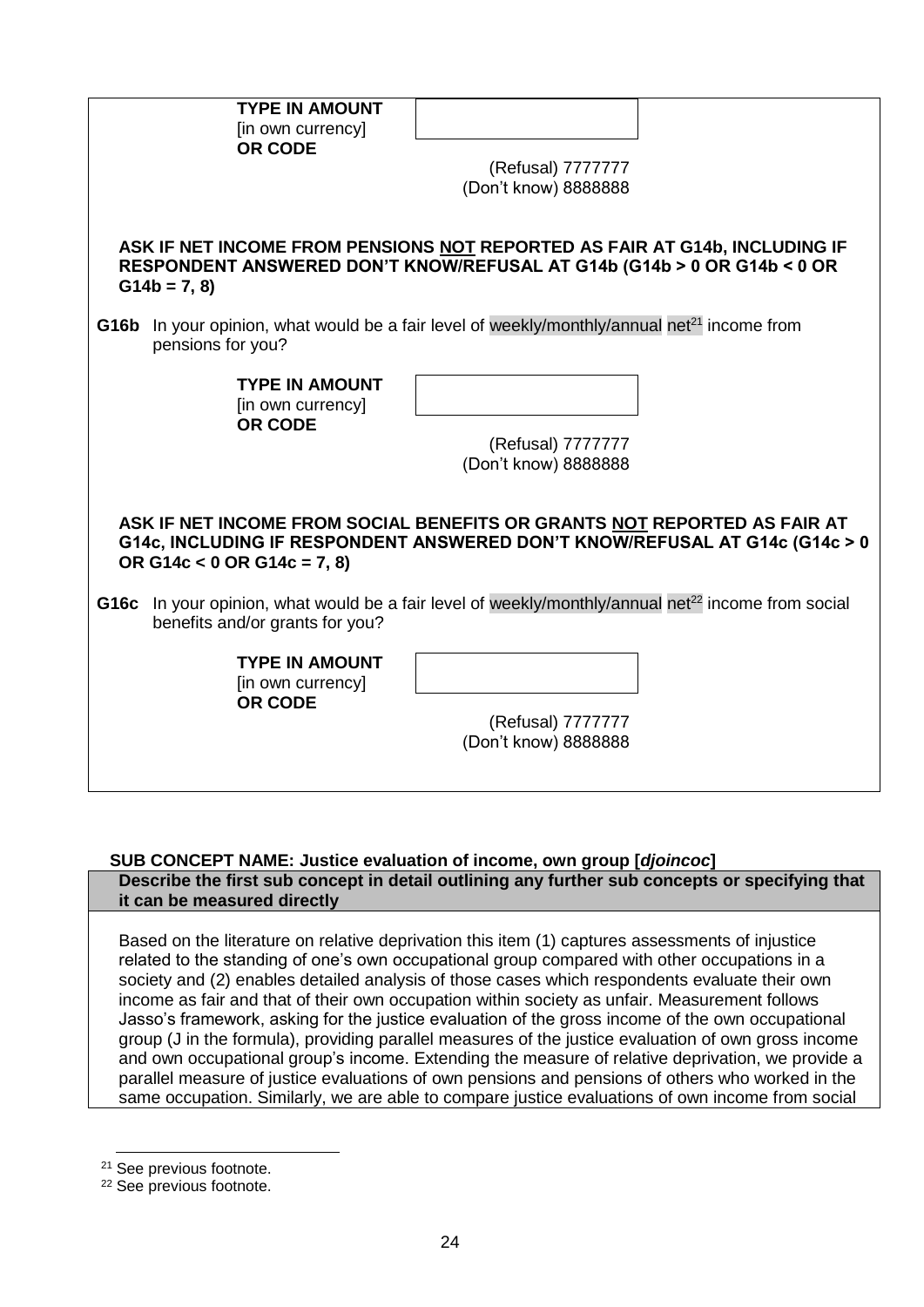| benefits and of others receiving social benefits. The answer scale runs from -4 (extremely unfair,<br>unfairly low income) over $0$ (= fair income) to $+4$ (extremely unfair, unfairly high income).                                                                                                                                                                                                                                                                                                                                                                                                                                                                                                                                                                                                                                                                                                                                                                                                                                                                                                                                                                                                                                                                              |  |  |  |  |  |  |  |  |  |  |  |
|------------------------------------------------------------------------------------------------------------------------------------------------------------------------------------------------------------------------------------------------------------------------------------------------------------------------------------------------------------------------------------------------------------------------------------------------------------------------------------------------------------------------------------------------------------------------------------------------------------------------------------------------------------------------------------------------------------------------------------------------------------------------------------------------------------------------------------------------------------------------------------------------------------------------------------------------------------------------------------------------------------------------------------------------------------------------------------------------------------------------------------------------------------------------------------------------------------------------------------------------------------------------------------|--|--|--|--|--|--|--|--|--|--|--|
| Can be measured directly.                                                                                                                                                                                                                                                                                                                                                                                                                                                                                                                                                                                                                                                                                                                                                                                                                                                                                                                                                                                                                                                                                                                                                                                                                                                          |  |  |  |  |  |  |  |  |  |  |  |
| <b>Expected relationship with other sub concepts</b>                                                                                                                                                                                                                                                                                                                                                                                                                                                                                                                                                                                                                                                                                                                                                                                                                                                                                                                                                                                                                                                                                                                                                                                                                               |  |  |  |  |  |  |  |  |  |  |  |
| The justice evaluation of the income of the own occupational group is a measure of group related<br>deprivation. There are four possible combinations related to the own income:                                                                                                                                                                                                                                                                                                                                                                                                                                                                                                                                                                                                                                                                                                                                                                                                                                                                                                                                                                                                                                                                                                   |  |  |  |  |  |  |  |  |  |  |  |
| Own occupation group                                                                                                                                                                                                                                                                                                                                                                                                                                                                                                                                                                                                                                                                                                                                                                                                                                                                                                                                                                                                                                                                                                                                                                                                                                                               |  |  |  |  |  |  |  |  |  |  |  |
| Own income<br>Unjust<br>Just                                                                                                                                                                                                                                                                                                                                                                                                                                                                                                                                                                                                                                                                                                                                                                                                                                                                                                                                                                                                                                                                                                                                                                                                                                                       |  |  |  |  |  |  |  |  |  |  |  |
| No Deprivation<br>Fraternal<br>Just                                                                                                                                                                                                                                                                                                                                                                                                                                                                                                                                                                                                                                                                                                                                                                                                                                                                                                                                                                                                                                                                                                                                                                                                                                                |  |  |  |  |  |  |  |  |  |  |  |
| Unjust<br>Egoistic<br><b>Double Deprivation</b>                                                                                                                                                                                                                                                                                                                                                                                                                                                                                                                                                                                                                                                                                                                                                                                                                                                                                                                                                                                                                                                                                                                                                                                                                                    |  |  |  |  |  |  |  |  |  |  |  |
| turned into a group of pension receivers or for those receiving social benefits, the group of benefit<br>receivers may be a relevant reference group. To what extent other pension receivers who worked in<br>the same occupation or others receiving social benefits are relevant groups and are related to the<br>experience of relative deprivation, remains an empirical question.<br>How the three types of deprivation correlate with political behaviour, trust in society and other<br>outcome variables has been mainly studied up to now by psychologists with student samples<br>(Gollwitzer/van Prooijen, 2016). We will further extend this typology by also considering the justice<br>evaluation of incomes of other groups in society (djdincj1, djdincj10). The concept is also likely to<br>be related to the experience of exploitation (pjexplr). Additionally, by obtaining justice evaluations<br>that distinguish between under-reward and over-reward, we will expand the framework from the<br>four-cell table shown above to a nine-cell table, making it possible to explore more specific and<br>more nuanced mechanisms. Examples would include the case where the respondent judges self as<br>underpaid and the group as overpaid - and conversely. |  |  |  |  |  |  |  |  |  |  |  |
| <b>Final question wording:</b><br>ASK IF RECEIVING INCOME FROM WAGES OR SALARIES, SELF-EMPLOYMENT OR<br>FARMING AT F42a OR F40 (IF F42a = 01, 02, 03, OR IF F1 = 1 AND F40 = 01, 02, 03)<br>G17a STILL CARD 59 In general, do you think the pay of people who work in the same occupation<br>as you in [country] is unfairly low, fair, or unfairly high?<br>INTERVIEWER: If the respondent needs additional instructions on how to use the scale,<br>please say:<br>'If you think this pay is unfairly low, please choose a number from the left-hand<br>-<br>side.<br>If you think this pay is fair, please choose 0.<br>٠<br>If you think this pay is unfairly high, please choose a number from the right-hand<br>۰<br>side.'                                                                                                                                                                                                                                                                                                                                                                                                                                                                                                                                                  |  |  |  |  |  |  |  |  |  |  |  |
|                                                                                                                                                                                                                                                                                                                                                                                                                                                                                                                                                                                                                                                                                                                                                                                                                                                                                                                                                                                                                                                                                                                                                                                                                                                                                    |  |  |  |  |  |  |  |  |  |  |  |
|                                                                                                                                                                                                                                                                                                                                                                                                                                                                                                                                                                                                                                                                                                                                                                                                                                                                                                                                                                                                                                                                                                                                                                                                                                                                                    |  |  |  |  |  |  |  |  |  |  |  |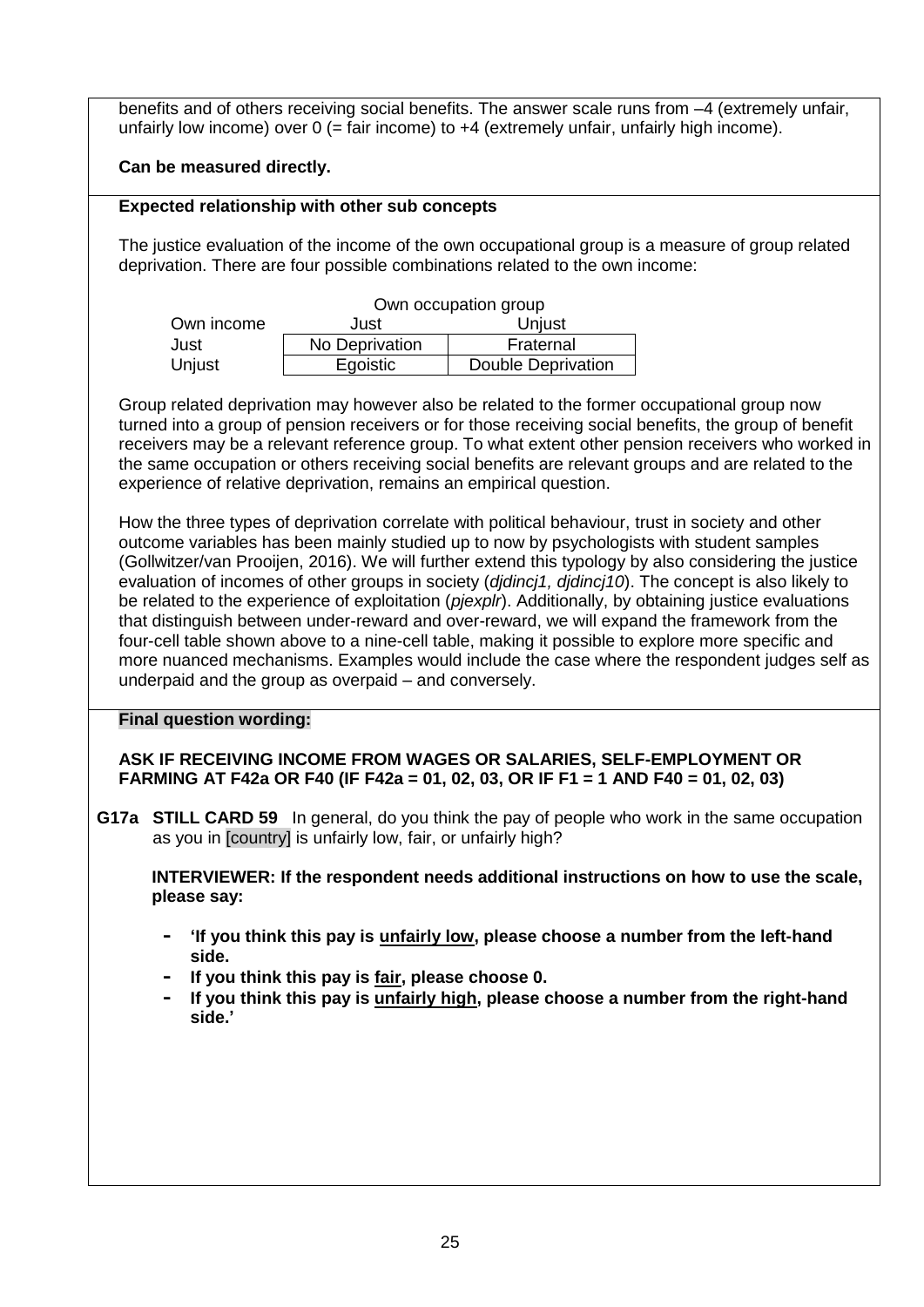|                                                                                                                                                                                                                                                                                                           |                                                   | Unfairly low pay              |                    |                                                                                                                                 |                    |                         | Unfairly high pay |                                                                                                                                                                                                                                                                                                                                                                                                                                                                                                                                 |                |                 |  |  |  |
|-----------------------------------------------------------------------------------------------------------------------------------------------------------------------------------------------------------------------------------------------------------------------------------------------------------|---------------------------------------------------|-------------------------------|--------------------|---------------------------------------------------------------------------------------------------------------------------------|--------------------|-------------------------|-------------------|---------------------------------------------------------------------------------------------------------------------------------------------------------------------------------------------------------------------------------------------------------------------------------------------------------------------------------------------------------------------------------------------------------------------------------------------------------------------------------------------------------------------------------|----------------|-----------------|--|--|--|
|                                                                                                                                                                                                                                                                                                           |                                                   |                               |                    |                                                                                                                                 |                    |                         |                   |                                                                                                                                                                                                                                                                                                                                                                                                                                                                                                                                 |                |                 |  |  |  |
| <b>Extremely</b><br>unfair                                                                                                                                                                                                                                                                                | Very<br>unfair                                    | Some-<br>what<br>unfair       | Slightly<br>unfair | Fair pay                                                                                                                        | Slightly<br>unfair | Some-<br>what<br>unfair | Very<br>unfair    | <b>Extremely</b><br>unfair                                                                                                                                                                                                                                                                                                                                                                                                                                                                                                      | (Refusal)      | (Don't<br>know) |  |  |  |
| -4                                                                                                                                                                                                                                                                                                        | -3                                                | $-2$                          | -1                 | 0                                                                                                                               | $+1$               | $+2$                    | +3                | +4                                                                                                                                                                                                                                                                                                                                                                                                                                                                                                                              | $\overline{7}$ | 8               |  |  |  |
|                                                                                                                                                                                                                                                                                                           | $AND F40 = 04$                                    |                               |                    |                                                                                                                                 |                    |                         |                   | ASK IF RECEIVING INCOME FROM PENSIONS AT F42a OR F40 [(IF F42a = 04) OR (IF F1 = 1<br>G17b STILL CARD 62 In general, do you think the incomes from pensions of people who worked in<br>the same occupation as you in [country] are unfairly low, fair, or unfairly high?                                                                                                                                                                                                                                                        |                |                 |  |  |  |
|                                                                                                                                                                                                                                                                                                           |                                                   |                               |                    |                                                                                                                                 |                    |                         |                   | INTERVIEWER: If the respondent needs additional instructions on how to use the scale,                                                                                                                                                                                                                                                                                                                                                                                                                                           |                |                 |  |  |  |
| please say:<br>'If you think these incomes are <i>unfairly low</i> , please choose a number from the left-<br>$\blacksquare$<br>hand side.<br>If you think these incomes are fair, please choose 0.<br>If you think these incomes are unfairly high, please choose a number from the<br>right-hand side.' |                                                   |                               |                    |                                                                                                                                 |                    |                         |                   |                                                                                                                                                                                                                                                                                                                                                                                                                                                                                                                                 |                |                 |  |  |  |
|                                                                                                                                                                                                                                                                                                           |                                                   | <b>Unfairly low income(s)</b> |                    |                                                                                                                                 |                    | Unfairly high income(s) |                   |                                                                                                                                                                                                                                                                                                                                                                                                                                                                                                                                 |                |                 |  |  |  |
|                                                                                                                                                                                                                                                                                                           |                                                   |                               |                    |                                                                                                                                 |                    |                         |                   |                                                                                                                                                                                                                                                                                                                                                                                                                                                                                                                                 |                |                 |  |  |  |
| <b>Extremely</b><br>unfair                                                                                                                                                                                                                                                                                | Very<br>unfair                                    | Some-<br>what<br>unfair       | Slightly<br>unfair | Fair<br>income(s)                                                                                                               | Slightly<br>unfair | Some-<br>what<br>unfair | Very<br>unfair    | <b>Extremely</b><br>unfair                                                                                                                                                                                                                                                                                                                                                                                                                                                                                                      | (Refusal)      | (Don't<br>know) |  |  |  |
| -4                                                                                                                                                                                                                                                                                                        | $-3$                                              | $-2$                          | -1                 | 0                                                                                                                               | +1                 | $+2$                    | +3                | +4                                                                                                                                                                                                                                                                                                                                                                                                                                                                                                                              | 7              | 8               |  |  |  |
| ۰                                                                                                                                                                                                                                                                                                         | 1 AND F40 = 05, 06)]<br>please say:<br>hand side. | right-hand side.'             |                    | social benefits in [country] are unfairly low, fair, or unfairly high?<br>If you think these incomes are fair, please choose 0. |                    |                         |                   | ASK IF RECEIVING INCOME FROM UNEMPLOYMENT/REDUNDANCY BENEFIT OR FROM<br>ANY OTHER SOCIAL BENEFITS OR GRANTS AT F42a OR F40 [(IF F42a = 05, 06) OR (IF F1 =<br>G17c STILL CARD 65 In general, do you think the incomes from social benefits of people receiving<br>INTERVIEWER: If the respondent needs additional instructions on how to use the scale,<br>'If you think these incomes are unfairly low, please choose a number from the left-<br>If you think these incomes are unfairly high, please choose a number from the |                |                 |  |  |  |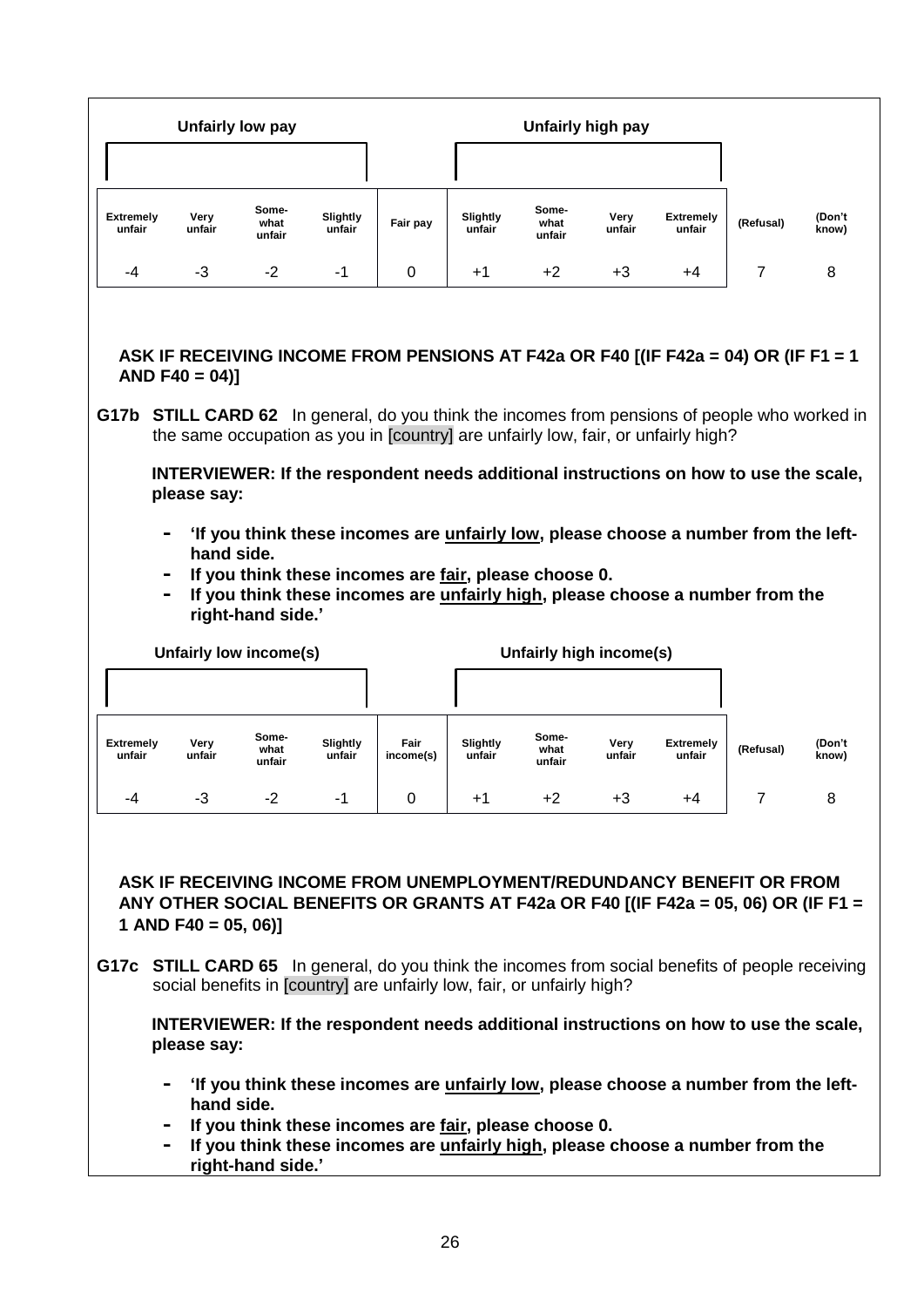|                             | Unfairly low income(s) |                         |                    | Unfairly high income(s) |                    |                         |                |                             |                                                 |           |                 |
|-----------------------------|------------------------|-------------------------|--------------------|-------------------------|--------------------|-------------------------|----------------|-----------------------------|-------------------------------------------------|-----------|-----------------|
|                             |                        |                         |                    |                         |                    |                         |                |                             |                                                 |           |                 |
| <b>Extremel</b><br>y unfair | Very<br>unfair         | Some-<br>what<br>unfair | Slightly<br>unfair | Fair in-<br>come(s)     | Slightly<br>unfair | Some-<br>what<br>unfair | Very<br>unfair | <b>Extremel</b><br>y unfair | (I only<br>receive<br>income<br>from<br>grants) | (Refusal) | (Don't<br>know) |
| -4                          | $-3$                   | $-2$                    | $-1$               | 0                       | $+1$               | $+2$                    | $+3$           | $+4$                        | 5                                               |           | 8               |
|                             |                        |                         |                    |                         |                    |                         |                |                             |                                                 |           |                 |

# <span id="page-26-0"></span>**COMPLEX CONCEPT NAME: Distributive justice: Justice of the distribution of other resources [***djres***]**

#### **Describe the concept in detail, outlining the various sub concepts it comprises Distributive Justice: Justice evaluation of resources (wealth)**

Inequalities within a society can be observed on several dimensions. In some Western societies a declining importance of income from work for the position within the societal inequality structure can be observed over the last 20 years. Moreover, in some countries the inequality of the distribution of wealth is changing much faster than the inequalities of earnings (Piketty, 2014). The subjective legitimacy of the political system is then not only affected by the perceived justice of the allocation and distribution of personal income but also of wealth.

# **Expected relationship with other complex and simple concepts**

We expect strong relationships with *pjmec* and *pjpol* in the direction that perceived procedural justice legitimises differences in wealth (see Vermunt/Steensma 2016). Respondents that evaluate their own life chances (*djolich*) as well as the life chances of others in society negatively, will also evaluate the distribution of wealth as unjust.

There is also relationship between normative orientations (*djnp*) in the direction that those preferring equality will be more likely to evaluate the existing differences in wealth as "unjustly too high".

We also assume that an evaluation of own income as just will be mirrored by a more positive evaluation (= just) of the differences in wealth.

# <span id="page-26-1"></span>**SUB CONCEPT NAME: Evaluation of country's wealth distribution [***djreswe***]**

**Describe the first sub concept in detail outlining any further sub concepts or specifying that it can be measured directly**

While this module puts special emphasis on the in-depth investigation of income inequalities, differences in wealth are another important dimension of economic inequality. The aim of this sub concept is to capture the justice evaluation of the wealth distribution within a respondent's own country. More specifically, measurement follows Jasso's framework, asking for the justice evaluation of differences in wealth in their own country (J in the formula). The concept yields a nonreflexive justice evaluation and uses the 9-point scale running from –4 (extremely unfair, unfairly small differences) over 0 (= fair differences) to +4 (extremely unfair, unfairly large differences). **Can be measured directly.**

**Expected relationship with other sub concepts** See above.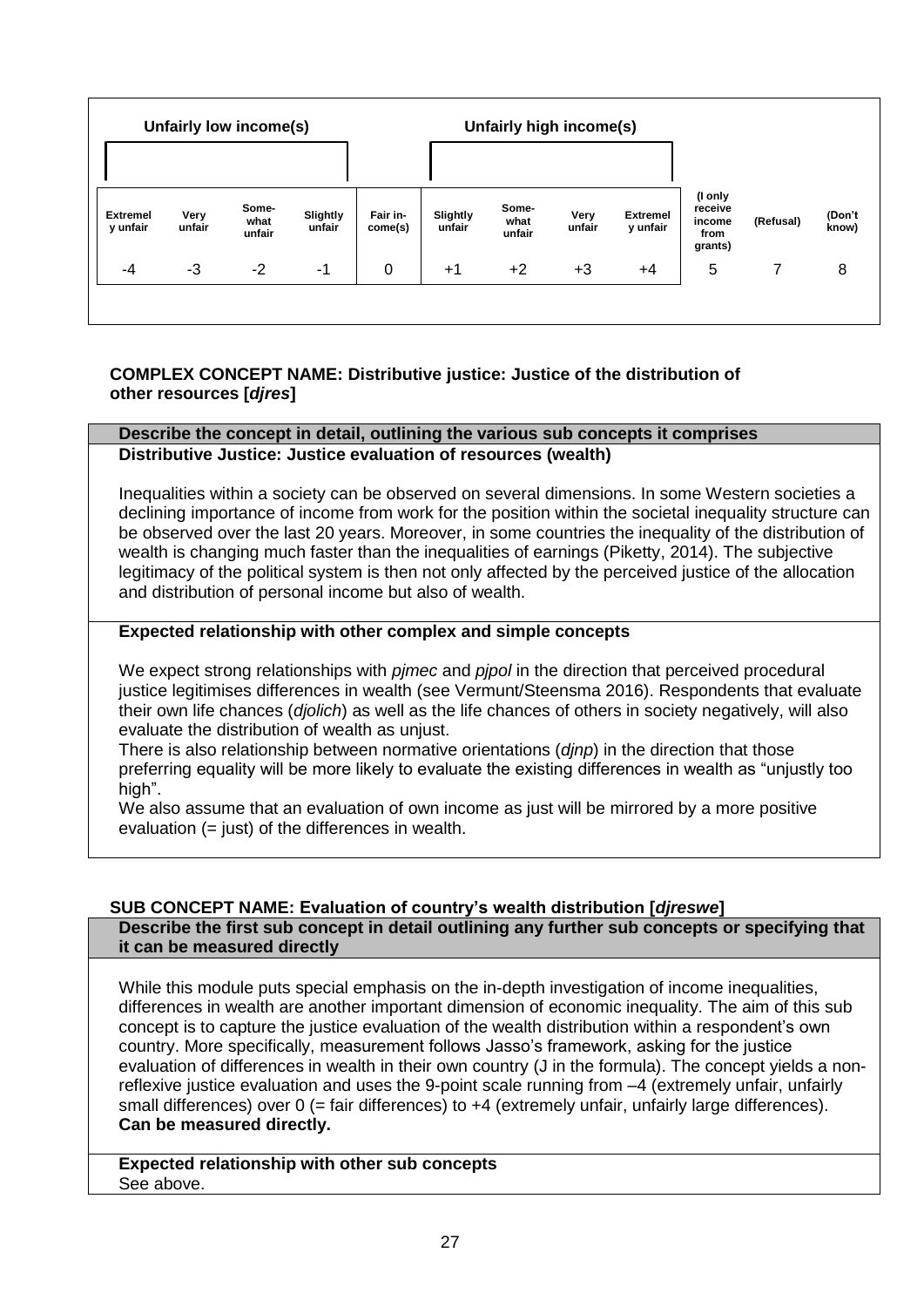| <b>Final question wording:</b>                                                                                                                                                                                                                                                                |                |                                   |                    |                       |                    |                                   |                |                            |           |                 |  |  |  |
|-----------------------------------------------------------------------------------------------------------------------------------------------------------------------------------------------------------------------------------------------------------------------------------------------|----------------|-----------------------------------|--------------------|-----------------------|--------------------|-----------------------------------|----------------|----------------------------|-----------|-----------------|--|--|--|
| In your opinion, are differences in wealth <sup>23</sup> in [country] unfairly small, fair, or unfairly<br>G20<br><b>CARD 66</b><br>large?                                                                                                                                                    |                |                                   |                    |                       |                    |                                   |                |                            |           |                 |  |  |  |
| If you think these differences are unfairly small, please choose a number from the left-<br>۰<br>hand side.<br>If you think these differences are fair, please choose 0.<br>۰<br>If you think these differences are unfairly large, please choose a number from the right-<br>۰<br>hand side. |                |                                   |                    |                       |                    |                                   |                |                            |           |                 |  |  |  |
|                                                                                                                                                                                                                                                                                               |                | <b>Unfairly small differences</b> |                    |                       |                    | <b>Unfairly large differences</b> |                |                            |           |                 |  |  |  |
|                                                                                                                                                                                                                                                                                               |                |                                   |                    |                       |                    |                                   |                |                            |           |                 |  |  |  |
| <b>Extremely</b><br>unfair                                                                                                                                                                                                                                                                    | Very<br>unfair | Some-<br>what<br>unfair           | Slightly<br>unfair | Fair dif-<br>ferences | Slightly<br>unfair | Some-<br>what<br>unfair           | Very<br>unfair | <b>Extremely</b><br>unfair | (Refusal) | (Don't<br>know) |  |  |  |
| -4                                                                                                                                                                                                                                                                                            | -3             | $-2$                              | -1                 | 0                     | $+1$               | $+2$                              | $+3$           | +4                         | 7         | 8               |  |  |  |
|                                                                                                                                                                                                                                                                                               |                |                                   |                    |                       |                    |                                   |                |                            |           |                 |  |  |  |

# <span id="page-27-0"></span>**COMPLEX CONCEPT NAME: Distributive justice: Justice of own life chances [***djolich***]**

# **Describe the concept in detail, outlining the various sub concepts it comprises Distributive Justice: Perceived justice of own life chances**

One of the basic distinctions within sociological inequality research is between outcomes and opportunities. Especially mobility research is focusing on the question of how societal structures shape the opportunities to get access to social positions and the resources related to them. One of the promises of modern, market oriented societies is that of the equality of life chances. Two fundamental elements linked to the concept of life chances are (access to) education and (access to) the labour market. The two sub concepts *djoliched* and *djolichjo* measure the perceived fairness of the respondent's own opportunities within the educational system and on the labour market. As in the other sections of the module, we follow consequently the idea that legitimacy of a societal inequality regime depends on the question of how individuals evaluate their own situation (*djolich*) and the situation within the society (*djslich*). It is an open question and subject to empirical analyses, which of both perspectives is more important for other attitudes related to the legitimacy of the political, economic and social system within a society.

# **Expected relationship with other complex and simple concepts**

One's income level, and thus the positioning on the socio-economic ladder, is affected by different socio-economic and cultural conditions such as gender, ethnicity, race and so on. Thus, it is plausible to assume that legitimation of these inequalities is affected by the experience of just life chances (see also Hegtvedt et al., 2016). Therefore, perceived own life chances is likely to affect the perceived justice of own income (*djoinc*), distribution of incomes (*djdinc*) and wealth (*djreswe*) in society. We assume that a negative perception of own life chances will come with higher feelings

<sup>-</sup><sup>23</sup> 'Wealth' is to be translated in the sense of material prosperity, in the form of valuable possessions and/or money.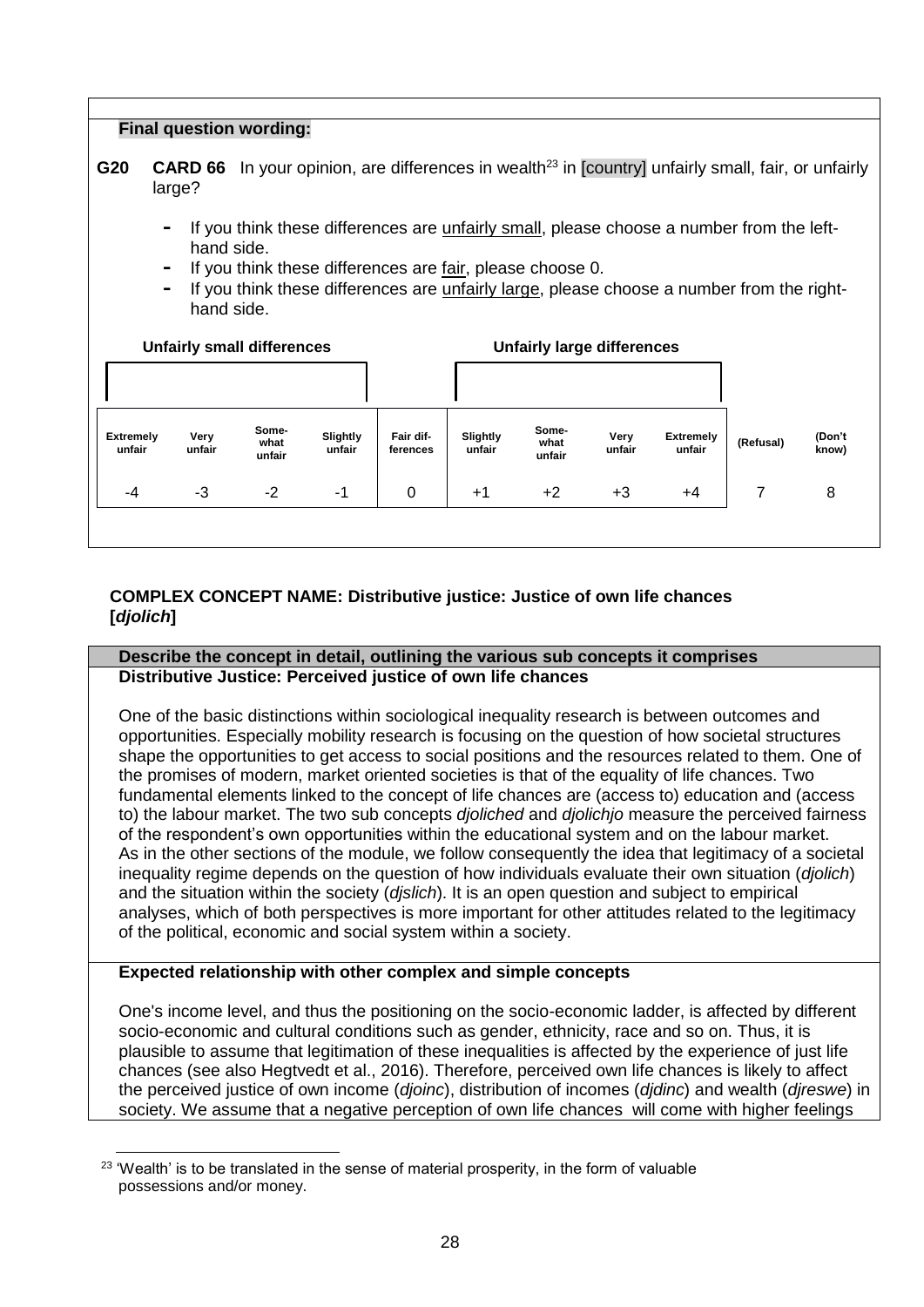of injustice in the mentioned three other concepts. Moreover, negative experiences with respect to educational and occupational attainment (*djoliched*, *djoliched*) are expected to negatively affect perceptions of procedural justice (*pjpol*).

#### <span id="page-28-0"></span>**SUB CONCEPT NAME: Evaluation of educational opportunity, reflexive [***djoliched***] Describe the first sub concept in detail outlining any further sub concepts or specifying that it can be measured directly**

The focus of this sub concept is how respondents evaluate their opportunities to achieve the level of education, given that education is a good which is allocated and distributed within a society.

**Can be measured directly.**

## **Expected relationship with other sub concepts**

Our point of departure is that there is an intimate association between education and social inequality as determined by income levels. This association involves the distribution of valued educational "goods" such as tracking and grading students. Research in education has stressed the crucial long-term implications of such distributions; they provide differential learning opportunities and socialization experiences that affect students' academic achievements, subsequent educational careers and, ultimately, occupational positions and life chances, i.e., placement in the social inequality structure. For this reason, education is conceived as a "social justice" carrier that is meant to guarantee people's fair educational chances in life. In other words, perceived justice of educational opportunities is likely to affect the perceived justice of own income (*djoincj*), the general distribution of incomes (*djdinc*) and other resources (*djres*). Evaluating reflexive educational opportunities as unjust may also be linked to the feeling/experience of being exploited by others (*pjexplr*). Negative experiences with respect to occupational attainment (*djoliched*) should also negatively affect perceptions of procedural justice (*pjpolfa*, *pjpolim*, *pjpolgv*, *pjpoltr*).

## **Final question wording:**

# **The next few questions are about access to education and job opportunities.**

**G4 CARD 55** To what extent do you think this statement applies to you?

Compared to other people in  $[country]$ , I have had a fair chance of achieving<sup>24</sup> the level of education<sup>25</sup> I was seeking.

<sup>&</sup>lt;u>.</u> <sup>24</sup> 'Achieving' should be translated in the sense of attaining, reaching or obtaining a certain level of education. This also applies to item G6.

<sup>&</sup>lt;sup>25</sup> The same translation for 'level of education' should be used as in items F15, F44, F52, F56. This also applies to item G6.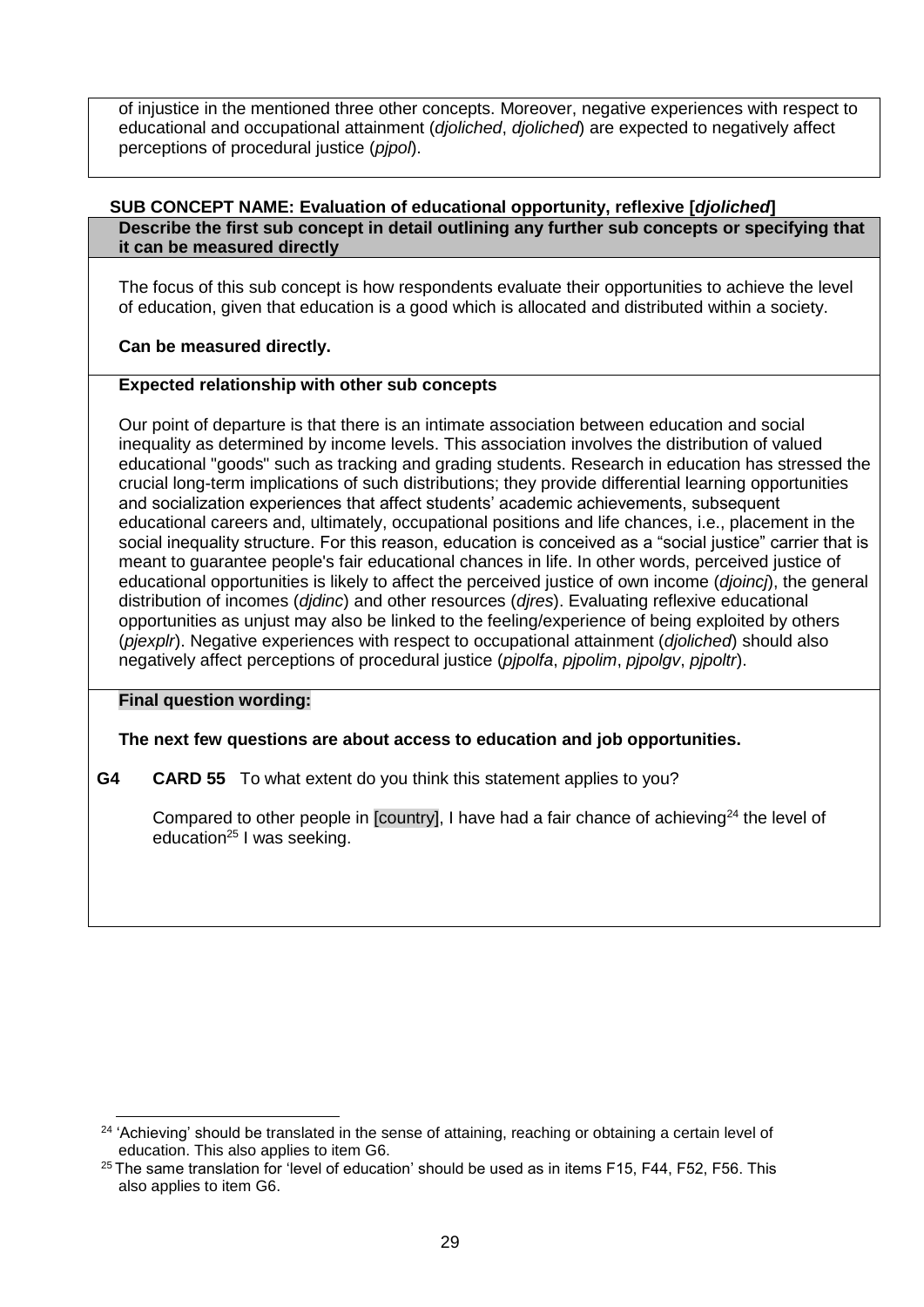| apply at all | Does not |    |    |    |    |    |    |    |    | Applies tion<br>completely $^{26}$ | (I have<br>not<br>comple-<br>ted a<br>level of<br>educa-<br>yet) | (Refu-<br>sal) | (Don't<br>know) |
|--------------|----------|----|----|----|----|----|----|----|----|------------------------------------|------------------------------------------------------------------|----------------|-----------------|
| 00           | 01       | 02 | 03 | 04 | 05 | 06 | 07 | 08 | 09 | 10                                 | 55                                                               | 77             | 88              |

# <span id="page-29-0"></span>**SUB CONCEPT NAME: Evaluation of job opportunities, reflexive [***djolichjo***]**

**Describe the first sub concept in detail outlining any further sub concepts or specifying that it can be measured directly**

The focus of this sub concept is how respondents evaluate the fairness of their own opportunities on the labour market – more specifically how fair are their personal chances to get a job. The item is fielded as a hypothetical statement referring to the job market "today" as we are interested in a justice evaluation of the current job market and not past or anticipated future experiences.

**Can be measured directly.**

#### **Expected relationship with other sub concepts**

Income levels are determined by the occupational job structure – i.e., type of job one occupies. Therefore, evaluation of job opportunities is likely to be affected by the perceived societal fairness in providing such opportunities (i.e., procedural justice (*pj*), social closure (*pjmescp*) and the functioning of job markets (*pjmemap*)) and concomitant levels of own income levels (*djoincj*). Evaluating reflexive job opportunities as unjust may also be linked to the feeling/experience of being exploited by others (*pjexplr*). Negative experiences with respect to occupational attainment (*djolichjo*) negatively affect perceptions of political procedural justice (*pjpol*).

#### **Final question wording:**

-

**G5 STILL CARD 55** Imagine you were looking for a job today. To what extent do you think this statement would apply to you?

Compared to other people in [country], I would have a fair chance of getting the job I was seeking.

| Does not<br>apply at<br>all |    |    |    |    |    |    |    |    |    | completely sal) | <b>Applies (Refu- (Don't</b><br>know) |
|-----------------------------|----|----|----|----|----|----|----|----|----|-----------------|---------------------------------------|
| 00                          | 01 | 02 | 03 | 04 | 05 | 06 | 07 | 08 | 09 | 10              | 88                                    |

 $26$  The same translation should be used for this response scale as in ESS6 (items E17-E30). If translators are unsure, contact [ess\\_translate@gesis.org.](mailto:ess_translate@gesis.org)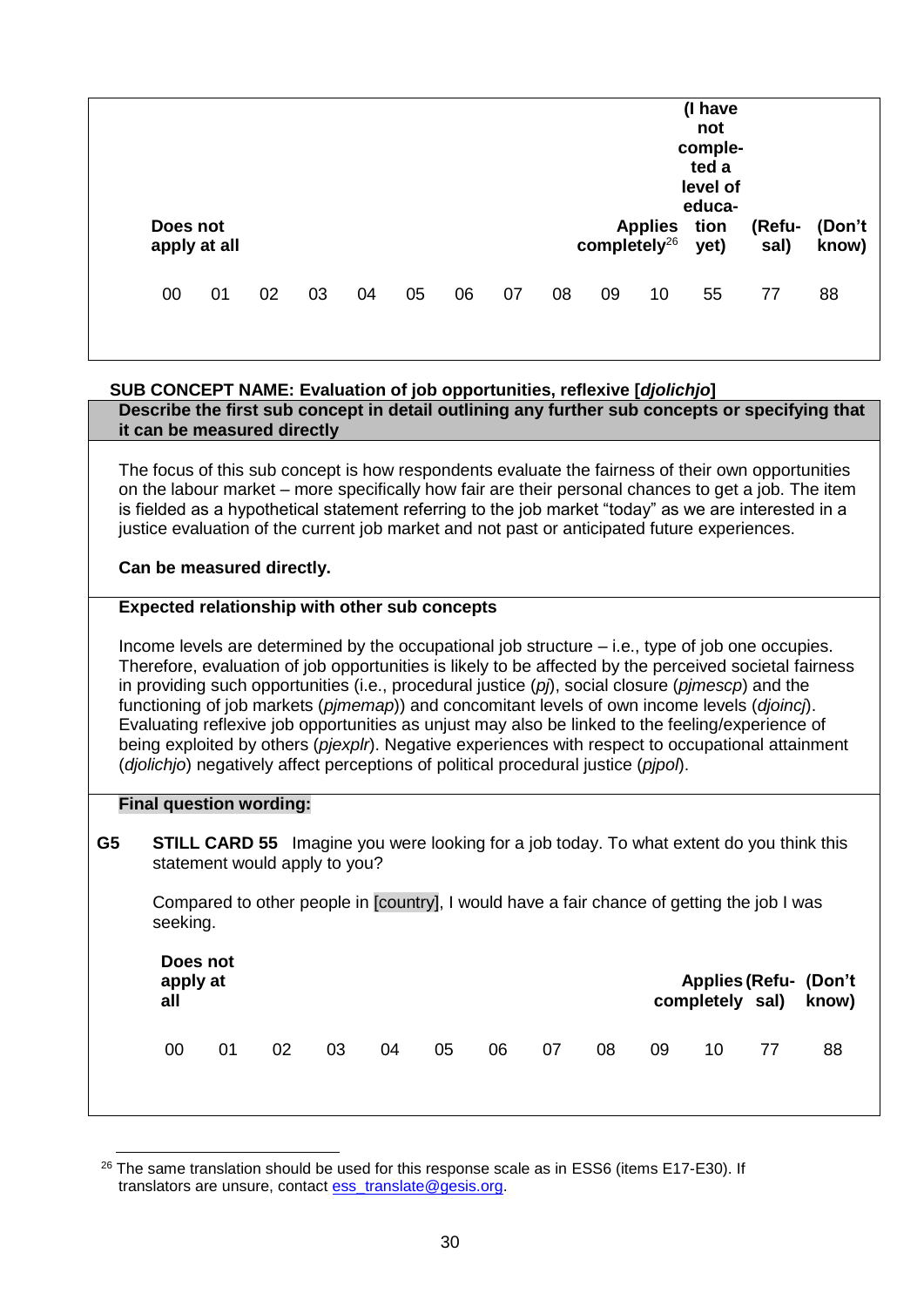# <span id="page-30-0"></span>**COMPLEX CONCEPT NAME: Distributive justice: Justice of life chances within society [***djslich***]**

#### **Describe the concept in detail, outlining the various sub concepts it comprises Distributive Justice: Perceived justice of societal life chances**

One of the basic distinction within sociological inequality research is between outcomes and opportunities. Especially mobility research is focusing on the question how societal structures shape the opportunities to get access to social positions and the resources related to them. One of the promises of modern, market oriented societies is that of the equality of life chances. The basic normative idea is that of an equality of opportunities, which is basically related to education and the access to the labour market.

The concept here aims to measure perceived justice of opportunities within the educational system and the labour market within a society.

As in the other sections of the module, we follow consequently the idea that legitimacy of a societal inequality regime depends on the question how individuals evaluate their own situation and the situation within the society. It is an open question and subject to empirical analyses, which of both perspectives are more important for other attitudes related to the legitimacy of the political, economic and social system within a society.

## **Expected relationship with other complex and simple concepts**

People's positioning on the socio-economic ladder, is affected by different socio-economic and cultural conditions such as gender, ethnicity, race and so on. Thus, it is plausible to assume that the legitimation of these inequalities, i.e., perceived fairness of life chances provided by society is likely to affect the perceived justice of own income, distribution of incomes and wealth (*djoinc*, *djdinc*, *djreswe*).

One important research question is here, again, which relative importance do reflexive and nonreflexive evaluations have. We assume that the reflexive evaluation of life chances has more impact on the evaluation of the other outcomes (*djoinc*, *djdinc*, *djreswe*).

There is also the assumption that the evaluation of non-reflexive life chances is based on the own preferences of the normative principles (*djnp*).

## <span id="page-30-1"></span>**SUB CONCEPT NAME: Evaluation of educational opportunity, non-reflexive [***djsliched***]**

**Describe the first sub concept in detail outlining any further sub concepts or specifying that it can be measured directly**

Perceived equality of opportunities within the educational system in the respondent's country: nonreflexive.

**Can be measured directly.**

#### **Expected relationship with other sub concepts**

As mentioned above, educational opportunities provided by society directly affect the position of an individual within the inequality structure of society. Therefore evaluation of educational opportunities as just is likely to affect the justice evaluation of own income, societal distribution of incomes and other resources in that way that a positive evaluation of the own chances will results in a more positive (just) evaluation of the other outcomes (*djoinc*, *djdinc*, *djres*).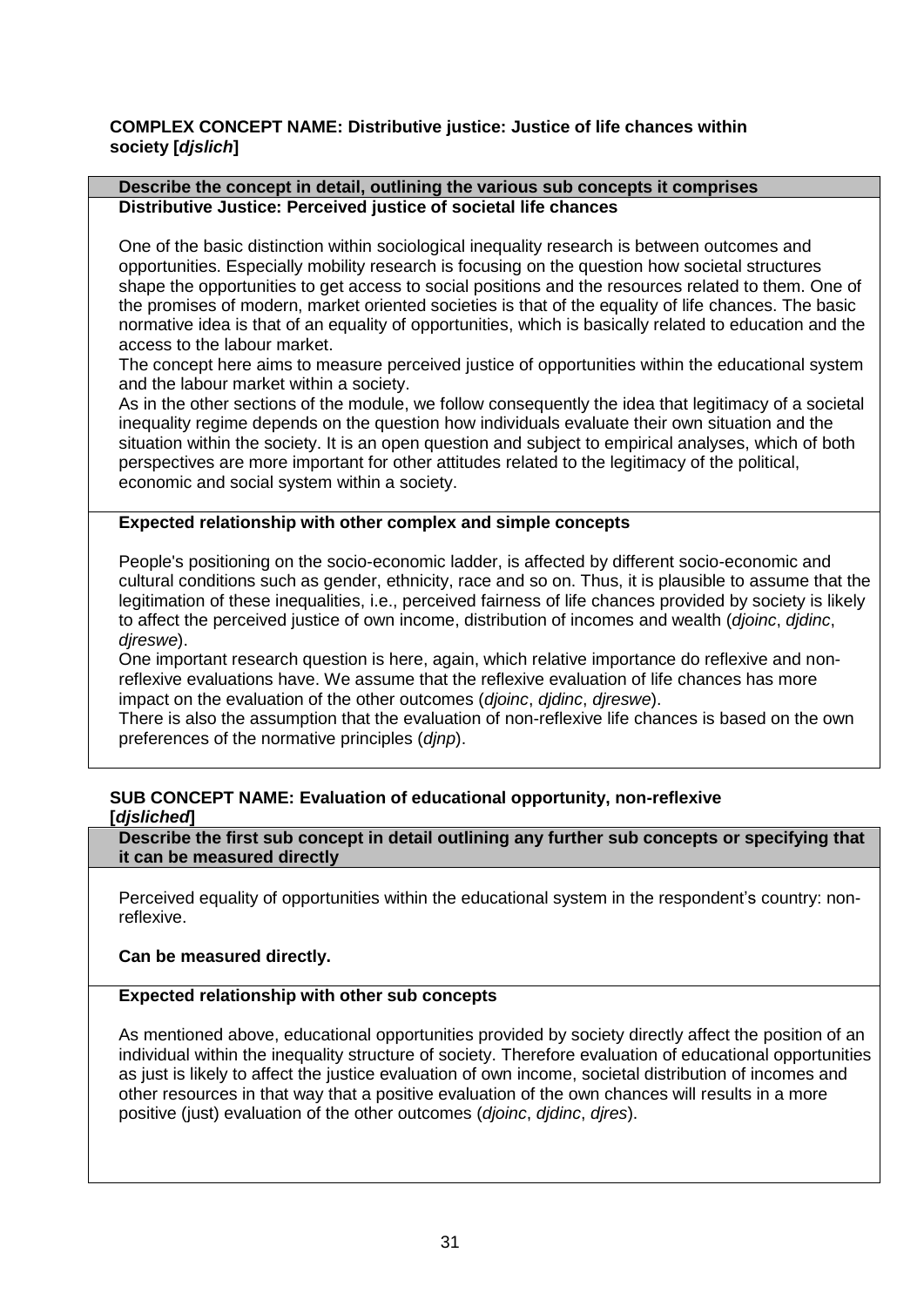| <b>Final question wording:</b> |                                                                                                 |    |    |    |    |    |    |    |    |    |    |    |                                                                                                |  |
|--------------------------------|-------------------------------------------------------------------------------------------------|----|----|----|----|----|----|----|----|----|----|----|------------------------------------------------------------------------------------------------|--|
|                                |                                                                                                 |    |    |    |    |    |    |    |    |    |    |    |                                                                                                |  |
| G <sub>6</sub>                 | <b>STILL CARD 55</b> To what extent do you think this statement applies in [country]?           |    |    |    |    |    |    |    |    |    |    |    |                                                                                                |  |
|                                | Overall, everyone in [country] has a fair chance of achieving the level of education they seek. |    |    |    |    |    |    |    |    |    |    |    |                                                                                                |  |
|                                | Does not<br><b>Applies (Refu- (Don't</b><br>apply at<br>completely sal)<br>all<br>know)         |    |    |    |    |    |    |    |    |    |    |    |                                                                                                |  |
|                                | 00                                                                                              | 01 | 02 | 03 | 04 | 05 | 06 | 07 | 08 | 09 | 10 | 77 | 88                                                                                             |  |
|                                | SUB CONCEPT NAME: Evaluation of job opportunities, non-reflexive [djslichjo]                    |    |    |    |    |    |    |    |    |    |    |    |                                                                                                |  |
|                                |                                                                                                 |    |    |    |    |    |    |    |    |    |    |    | Describe the first sub concept in detail outlining any further sub concepts or specifying that |  |

| Perceived equality of opportunities within the labour market in the respondent's country: non- |
|------------------------------------------------------------------------------------------------|
| reflexive.                                                                                     |

#### **Can be measured directly.**

<span id="page-31-0"></span>**it can be measured directly**

#### **Expected relationship with other sub concepts**

One of the basic principle of legitimating inequalities is the idea of equal chances (Hegtvedt et al. 2016, Hegtvedt & Isom 2014). As inequalities are still mainly affected by labour market processes, we assume that chances on the labour market are a crucial area of legitimacy of the economic and social order in a society. Therefore, if chances are evaluated as fair, own income, societal income distribution and other resources will also be evaluated as just (*djoinc*, *djdinc*, *djres*). There will be also strong relations to the evaluation of own life chances. We expect that the possible combination of reflexive and non-reflexive evaluations of life chances related to education and job may be important to explain political attitudes and behaviour.

#### **Final question wording:**

# **G7 STILL CARD 55** To what extent do you think this statement applies in [country]?

Overall, everyone in [country] has a fair chance of getting the jobs they seek.

| apply at<br>all | Does not |    |    |    |    |    |    |    | <b>Applies (Refu- (Don't)</b><br>completely sal) know) |    |    |    |  |
|-----------------|----------|----|----|----|----|----|----|----|--------------------------------------------------------|----|----|----|--|
| 00              | 01       | 02 | 03 | 04 | 05 | 06 | 07 | 08 | 09                                                     | 10 | 77 | 88 |  |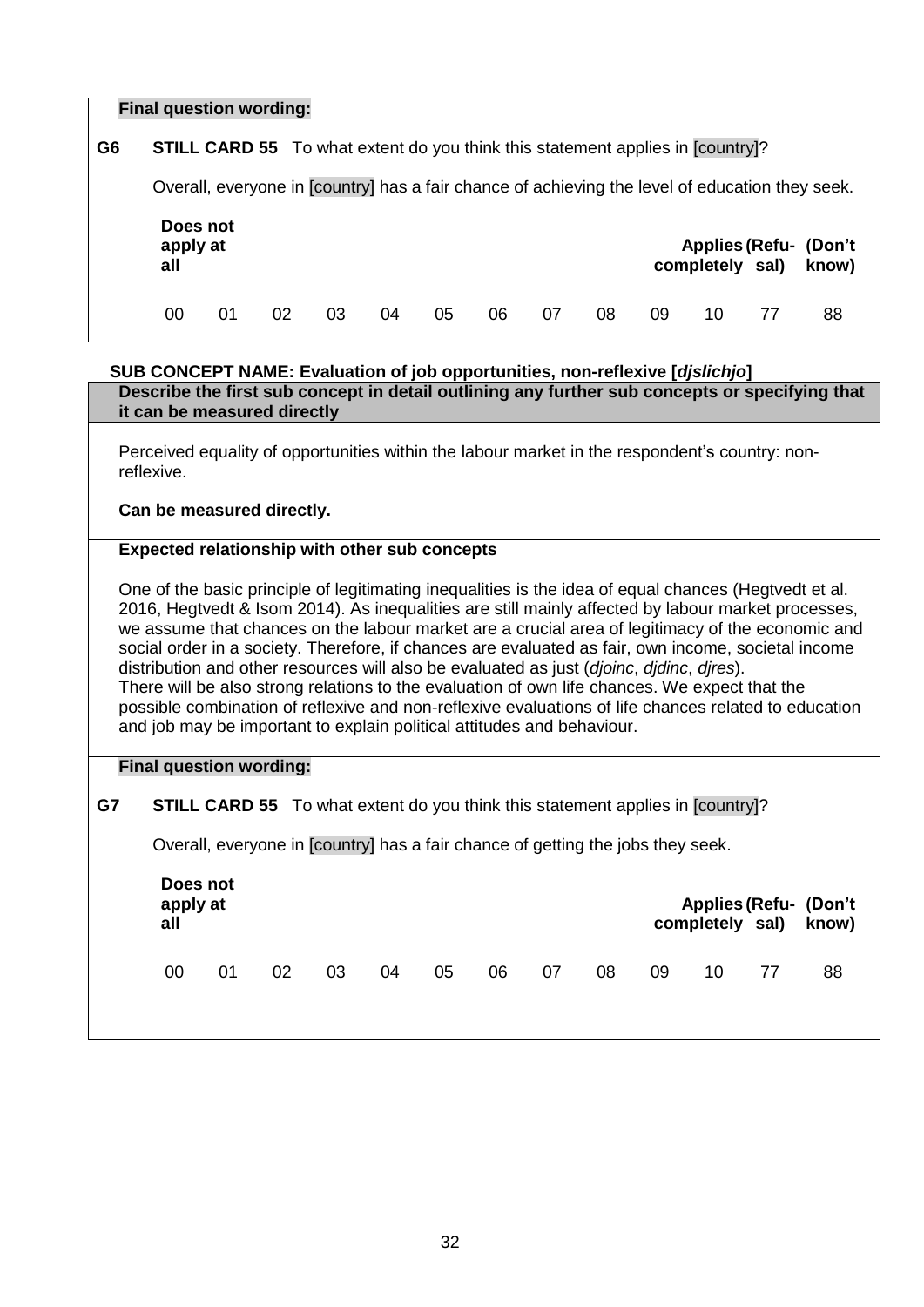#### <span id="page-32-0"></span>**COMPLEX CONCEPT NAME: Distributive justice: Basic normative principles [***djnp***] Describe the concept in detail, outlining the various sub concepts it comprises Distributive Justice: normative principles**

The perception of social inequalities and the normative expectations people have regarding the distribution of benefits and burdens in a society has been one of the key components of nearly all major national and international survey programs in empirical social research since the 1970s (e.g., GSS, ISSP). The primary purpose was to examine the distribution of preferences with respect to equality and inequality – a distinction which is still dominant within recent research on welfare state attitudes. Starting in the mid-1970s, psychologists began to understand that individuals use a small, limited set of fundamental distribution rules when distributing and evaluating the allocation of benefits and burdens. In contrast to equity theory (Adams, 1963), which had been the predominant theory until then and which is based on the assumption that justice is assessed solely on the basis of the principle of proportionality, the new "multi-principle approach" emphasised the important role of the principles of equality and need (Deutsch, 1975). This set of three fundamental principles of distributive justice—equity, equality, and need—was later extended to also include a fourth principle, namely the principle of entitlement, according to which the allocation and distribution of benefits and burdens are considered to be just if the benefits and burdens in question are allocated and distributed on the basis of ascribed or acquired status characteristics (Miller, 1979; 1999). A broad number of empirical studies from psychology and sociology supports the classification of these four basic distributive justice principles (Liebig & Sauer, 2016, Hülle et al., 2018).

The following four items are originally part of a scale consisting of eight items and which has been used in a German language version in three large surveys (see Hülle et al., 2018). Hülle et al. (2018) provide also a more detailed description of the theoretical background of the concept.

# **Expected relationship with other complex and simple concepts**

Individuals differ in their preferences according to the four normative principles. According to past research there will be cultural differences and differences that are attributed to the social position. As preferences for the four principles are regarded as "basic normative orientations" they will affect those concepts and sub concepts that are related to outcomes:

Equality principle: A strong preference will lead to an evaluation of high incomes as unjustly too high and low income as unjustly too low (*djdinc*). Differences with regard to wealth in a society will generally be evaluated as unjustly too high (*djres*).

Need principle: Low incomes (*djdincj1*) will be evaluated as unjustly too low, as the main idea of the need principle is improving conditions for those who are at the bottom of a society.

Equity principle: From that perspective inequalities are legitimate if they reflect individual efforts, thus, existing inequalities might be seen as just or the incomes at the  $10<sup>th</sup>$  decile as too low (*djdincj10*) and at the bottom (*djdincj1*) as too high. In sum, evaluations of *djdinc* will reflect a preference for extending existing inequalities in income. This can also expected for wealth (*djreswe*).

Entitlement: Those who prefer this principle regard existing injustices as just (*djdinc*, *djres*).

## <span id="page-32-1"></span>**SUB CONCEPT NAME: Equality principle [***djnpequa***]**

**Describe the first sub concept in detail outlining any further sub concepts or specifying that it can be measured directly**

*Equality:* everyone should receive the same in a society.

**Can be measured directly.**

**Expected relationship with other sub concepts**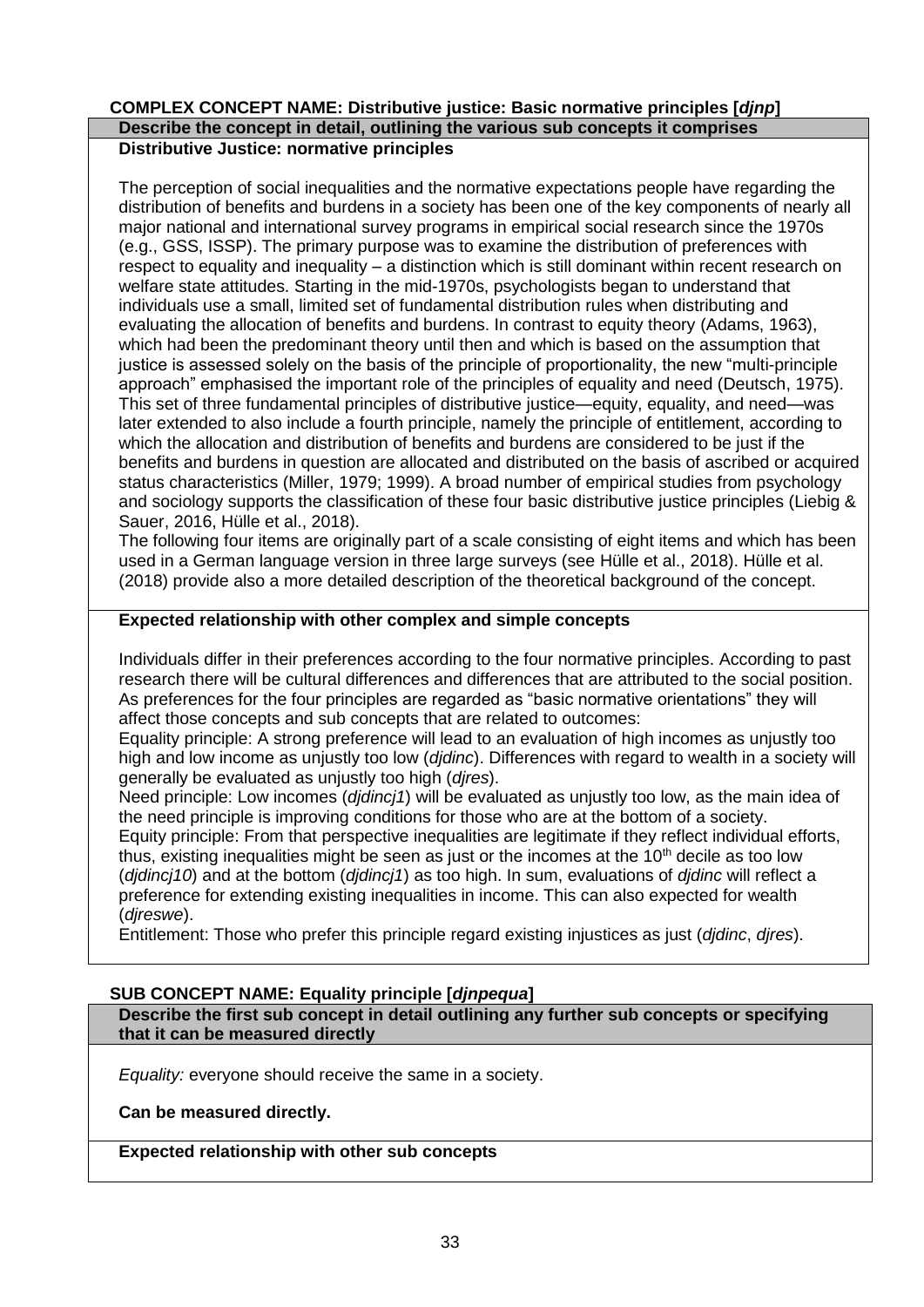Previous research suggests that that higher personal income (*djoinca*) is related to lower preferences for equality (Hülle et al., 2018). Accordingly, we assume that respondents preferring the equality principle will evaluate the earnings in the 10<sup>th</sup> decile (*didinci10*) as unjustly too high and earnings in the 1st decile (*djdincj1*) as unjustly too low. Respondents preferring the equality principle are also expected to show preference for low wealth inequalities (*djreswe*).

#### **Final question wording:**

## **Now some questions about society in general.**

**CARD 68** There are many different views as to what makes a society fair or unfair. How much do you agree or disagree with each of the following statements?

|     |                                                                                                              | <b>Agree</b><br>strongly | Agree | <b>Neither</b><br>agree<br>nor<br>disagree | <b>Disagree</b> | <b>Disagree</b><br>strongly | (Refu-<br>sal) | (Don't<br>know) |  |
|-----|--------------------------------------------------------------------------------------------------------------|--------------------------|-------|--------------------------------------------|-----------------|-----------------------------|----------------|-----------------|--|
| G26 | A society is<br>fair $27$ when<br>income and<br>wealth are<br>equally<br>distributed<br>among all<br>people. | 1                        | 2     | 3                                          | 4               | 5                           | 7              | 8               |  |

## <span id="page-33-0"></span>**SUB CONCEPT NAME: Equity principle [***djnpequy***]**

**Describe the first sub concept in detail outlining any further sub concepts or specifying that it can be measured directly**

*Equity:* benefits and burdens should be distributed in a society proportional to individual investments.

**Can be measured directly.**

## **Expected relationship with other sub concepts**

For people who support the equity principle, we expect preferences for a more unequal distribution of income and wealth (*djdincj1, djdincj10, djreswe*).

#### **Final question wording:**

**(CARD 68** There are many different views as to what makes a society fair or unfair. How much do you agree or disagree with each of the following statements?)

|          |       | <b>Neither</b> |                   |                 |        |        |
|----------|-------|----------------|-------------------|-----------------|--------|--------|
| Agree    |       | agree          |                   | <b>Disagree</b> | (Refu- | (Don't |
| strongly | Agree | nor            | Disagree strongly |                 | sal)   | know)  |
|          |       | disagree       |                   |                 |        |        |

<sup>&</sup>lt;u>.</u> <sup>27</sup> 'Fair' in the sense of a just society. This also applies to G27, G28 and G29.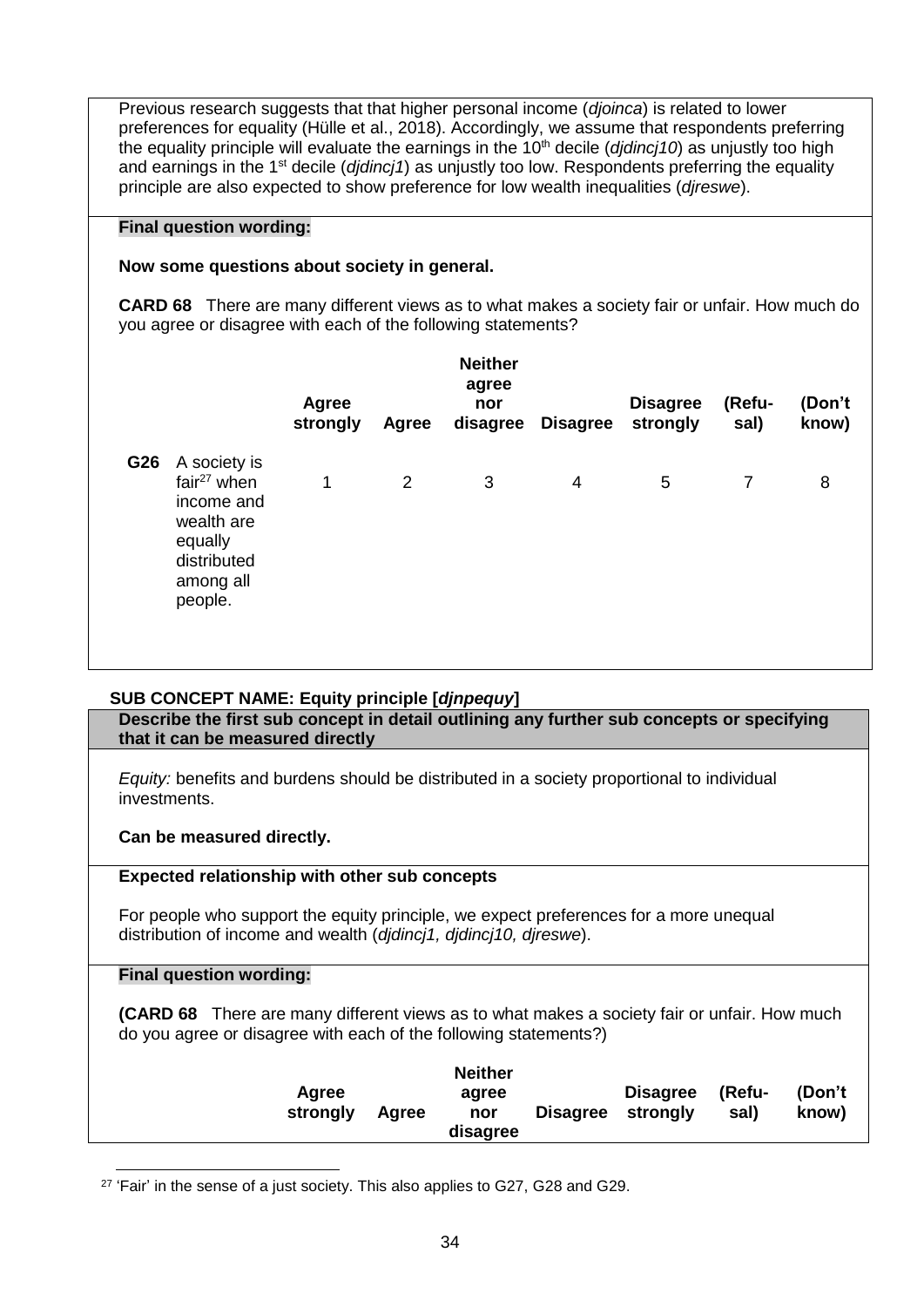| fair when<br>hard-<br>working <sup>28</sup> | $\overline{1}$ | 2 | 3 | $\overline{4}$ | 5 | 8 |
|---------------------------------------------|----------------|---|---|----------------|---|---|
| people earn<br>more than<br>others.         |                |   |   |                |   |   |

## <span id="page-34-0"></span>**SUB CONCEPT NAME: Need principle [***djnpneed***]**

**Describe the first sub concept in detail outlining any further sub concepts or specifying that it can be measured directly**

*Need:* everyone in a society should get enough to cover basic needs.

#### **Can be measured directly.**

#### **Expected relationship with other sub concepts**

Those at the bottom should benefit from the distribution of resources within a society. Accordingly, previous research suggests that that higher personal income (*djoinca*) is related to lower preferences for equality (Hülle et al. 2018). We expect stronger feelings of injustice related to low income brackets (*djdincj1*).

#### **Final question wording:**

**(CARD 68** There are many different views as to what makes a society fair or unfair. How much do you agree or disagree with each of the following statements?)

|     |                                                                                                                                                                        | <b>Agree</b><br>strongly | Agree | <b>Neither</b><br>agree<br>nor | disagree Disagree | <b>Disagree</b><br>strongly | (Refu-<br>sal) | (Don't<br>know) |
|-----|------------------------------------------------------------------------------------------------------------------------------------------------------------------------|--------------------------|-------|--------------------------------|-------------------|-----------------------------|----------------|-----------------|
| G28 | A society is<br>fair when it<br>takes care of<br>those who<br>are poor and<br>in need $^{29}$<br>regardless of<br>what they<br>give back to<br>society <sup>30</sup> . | 1                        | 2     | 3                              | 4                 | 5                           | $\overline{7}$ | 8               |

<u>.</u>  $28$  'Hard-working' can refer to intellectual as well as physical work; it can be translated in the sense of 'working a lot' or 'putting a lot of effort in their work'.

<sup>29</sup> Please translate so that it becomes clear that both 'poor' and 'in need' are expressed.

<sup>&</sup>lt;sup>30</sup> 'Give back to society': please use a wording that is commonly used in your language, even if the image of 'giving back' is not the same as in English, e.g. '(regardless of their) contribution to society'. In case of doubt, please discuss with the Translation team [ess\\_translate@gesis.org.](mailto:ess_translate@gesis.org)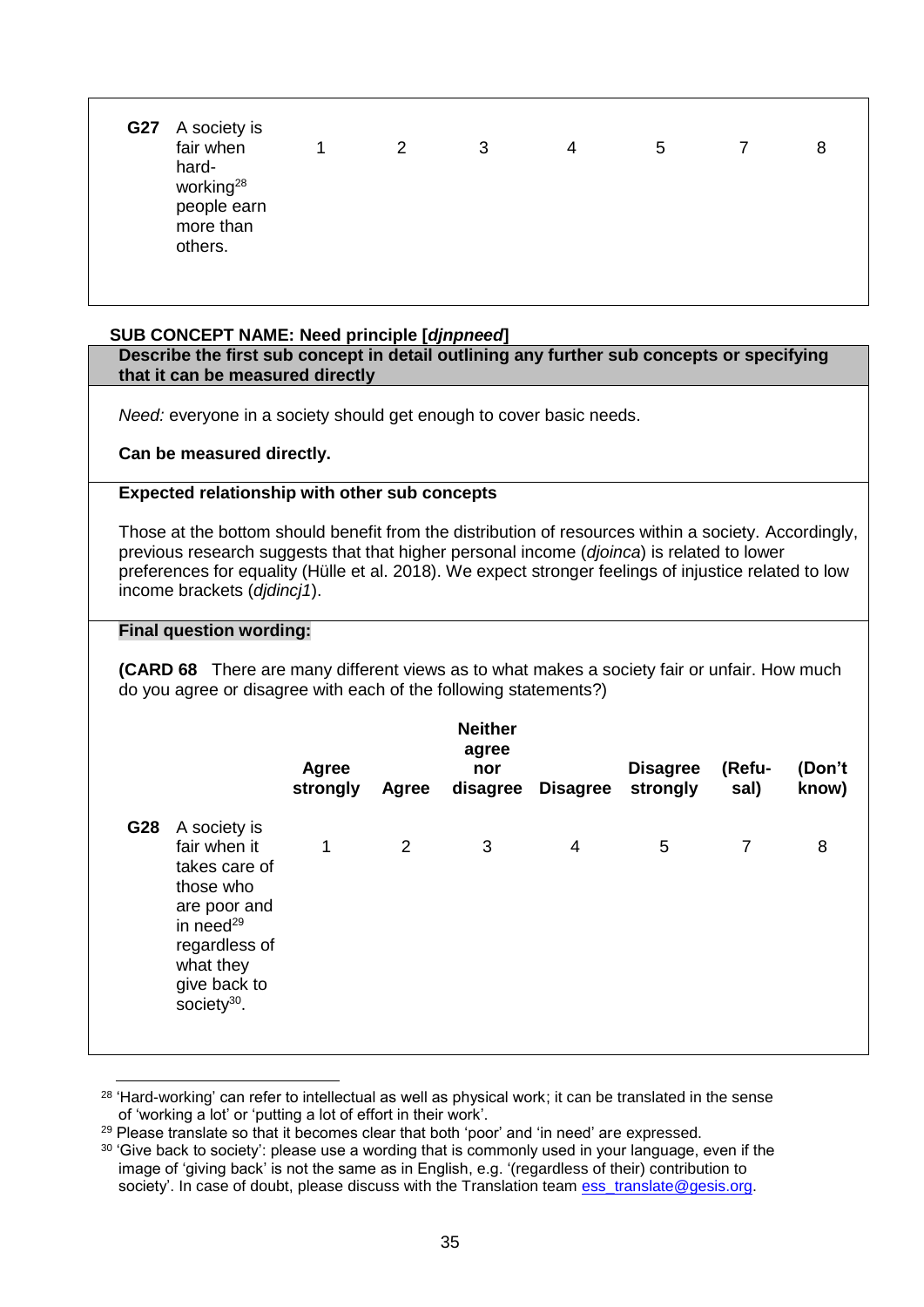## **SUB CONCEPT NAME: Entitlement principle [***djnpentit***]**

<span id="page-35-0"></span>

|     | Describe the first sub concept in detail outlining any further sub concepts or specifying<br>that it can be measured directly                                                                                                                                                                                                                     |                          |       |                                            |                 |                             |                |                 |
|-----|---------------------------------------------------------------------------------------------------------------------------------------------------------------------------------------------------------------------------------------------------------------------------------------------------------------------------------------------------|--------------------------|-------|--------------------------------------------|-----------------|-----------------------------|----------------|-----------------|
|     | <i>Entitlement:</i> benefits or burdens in a society should be allocated according to the ascribed or<br>achieved status characteristics of a person, such as gender, education, occupation, or origin.<br>Can be measured directly.                                                                                                              |                          |       |                                            |                 |                             |                |                 |
|     |                                                                                                                                                                                                                                                                                                                                                   |                          |       |                                            |                 |                             |                |                 |
|     | <b>Expected relationship with other sub concepts</b><br>Previous research suggests that that higher personal income (djoinca) is related to higher<br>preferences for entitlement (Hülle et al., 2018). They are also less likely to evaluate the distribution<br>of educational and occupational opportunities (disliched, dislichio) as unjust. |                          |       |                                            |                 |                             |                |                 |
|     | <b>Final question wording:</b><br><b>(CARD 68</b> There are many different views as to what makes a society fair or unfair. How much<br>do you agree or disagree with each of the following statements?)                                                                                                                                          |                          |       |                                            |                 |                             |                |                 |
|     |                                                                                                                                                                                                                                                                                                                                                   | <b>Agree</b><br>strongly | Agree | <b>Neither</b><br>agree<br>nor<br>disagree | <b>Disagree</b> | <b>Disagree</b><br>strongly | (Refu-<br>sal) | (Don't<br>know) |
| G29 | A society is<br>fair when<br>people from<br>families with<br>high social<br>status $31$<br>enjoy<br>privileges in<br>their lives.                                                                                                                                                                                                                 | 1                        | 2     | 3                                          | $\overline{4}$  | 5                           | $\overline{7}$ | 8               |

# <span id="page-35-1"></span>**COMPLEX CONCEPT NAME: Procedural justice [***pj***]**

## **Describe the concept in detail, outlining the various sub concepts it comprises Procedural Justice Concerns: Perception of social mechanisms to allocate goods and burdens**

Procedural justice concerns have been widely neglected within survey-based justice research, albeit such concerns have been identified as a much stronger motivator for behaviour than have distributive justice concerns (Vermunt & Steensma, 2016). We focus here, in the reflexive dimension, on respondents' experiences with regard to unfair treatment. One item, the experience

<sup>&</sup>lt;u>.</u> <sup>31</sup> 'Social status' in the sense of prestige, social standing and position in society. This can result from birth (hereditary) or from own effort (merit). Please use a term that is commonly used in your country and language and which can include both aspects (birth and merit).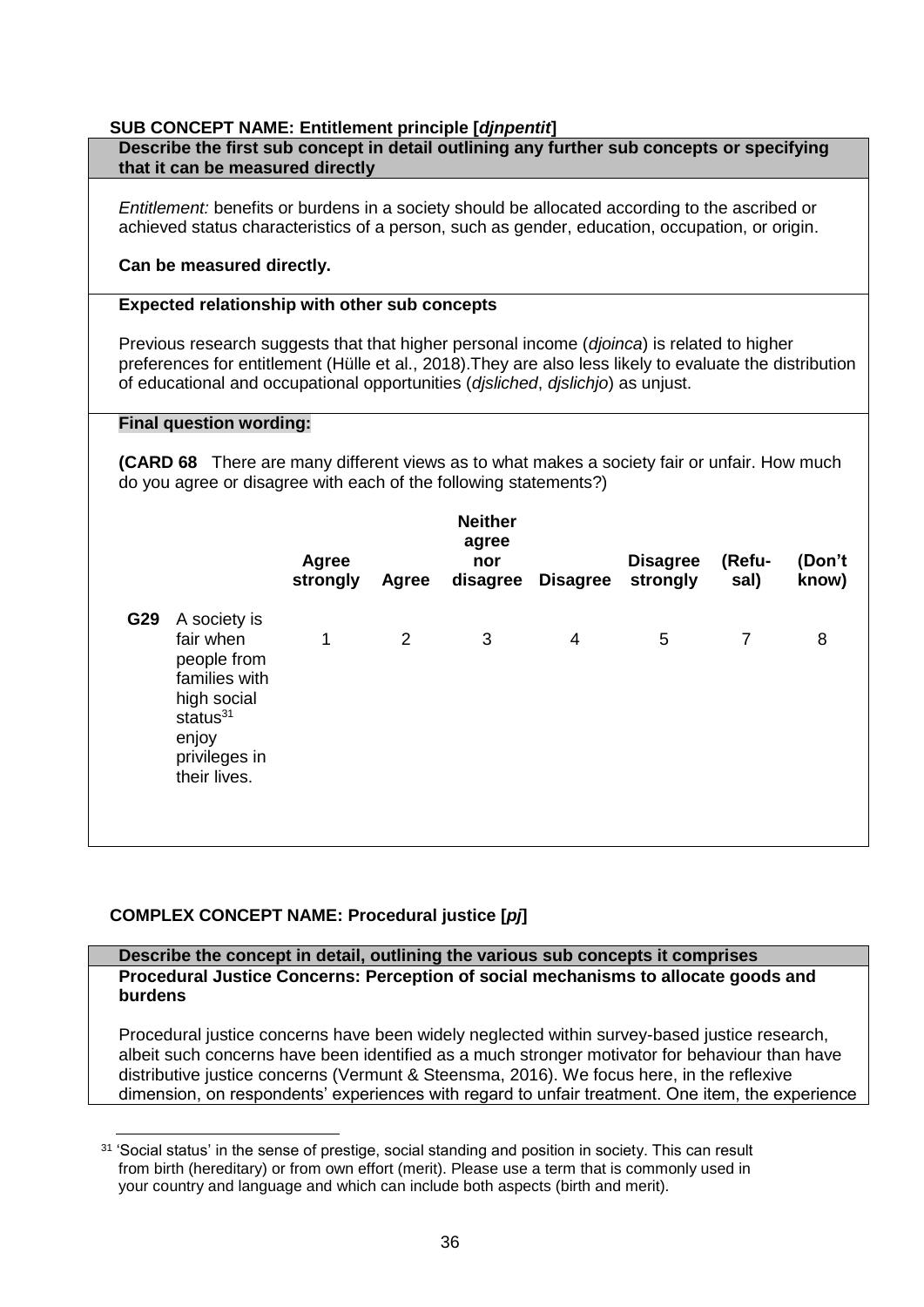of exploitation by others, is designed to capture exactly those experiences considered to be the driving force in preferring justice as a social value. Building on the understanding of social mechanisms as put forward by Mayntz (2004), inequality-generating mechanisms can be understood as procedural elements that generate an individual's wage or a distribution of wages within a social aggregate. Four mechanisms of inequality (re-)production are distinguished in the literature: market, social closure, exploitation, and cumulative advantage. In this module, we address whether there are different perceptions regarding how important these mechanisms are. Following the assumption that the labour market is a crucial site for the generation of inequalities we concentrate on two mechanisms of inequality (re-)production: social closure and market. In this module, we address whether there are different perceptions regarding the significance of these mechanisms for recruiting decisions. If job allocation is solely determined by market mechanisms, only characteristics directly related to productivity concerns (e.g. knowledge and skills, job experience) should be relevant for recruiting decisions. A social closure perspective assumes, however, that access to jobs is restricted based on characteristics not related to productivity (e.g. gender, immigrant background, knowing someone in the company). We measure the perception of the actual importance of mechanisms that generate inequalities in a society using a variety of indicators related to market and social closure mechanisms. Furthermore, we know that outcomes are better accepted when they are the result of just procedures—even when the outcomes are not favourable. We therefore study experiences of procedural justice related to process of political decision making. In psychological research, procedural justice in predominantly discussed in the context of organisations, in particular work contexts. We add to this research a conceptualization of procedural justice on the society level.

## **Expected relationship with other complex and simple concepts**

Outcomes are more readily accepted when the procedures leading to these outcomes are considered to be just. This is true even for unfavourable outcomes. However, inequalities that are generated by unjust mechanisms will be less well accepted than others. We therefore assume that perceptions of procedural injustice (*pj*) are negatively related to perceived distributional justice of income and other resources (*djdoinc*; *djdinc*; *djres*), but also perception of life chances (*djolich*; *djslich*) as measured by fairness of educational and occupational opportunities.

## <span id="page-36-0"></span>**SUB CONCEPT NAME: Experience of exploitation [***pjexplr***]**

#### **Describe the first sub concept in detail outlining any further sub concepts or specifying that it can be measured directly**

Subjective experience of exploitation is seen as one driving force why humans developed a sense of justice (Krebs, 2008). Exploitation, i.e. certain individuals or groups realise profits at the expense of others, is seen as a basic injustice. Measuring the individual experiences related to exploitation by others (reflexive) allows conclusions on the degree of perceived injustice – apart from outcome-related injustice.

## **Can be measured directly.**

## **Expected relationship with other sub concepts**

Experience of exploitation is likely to be correlated with perceived justice of own income (*djoincj*) and - perceived justice of the distribution of income (*djdincj1, djdincj10*), while the direction of the relationship remains open for empirical investigation. It is likely that income is important life domain in which people feel exploited by others, but a general feeling of being exploited might also impact on the justice evaluation of income. Other domains in which people might feel exploited are education and the labour market. Hence, we expect the item to be correlated with *djoliched* and *djolichjo*, but also the experience of social closure on the labour market as measured by *pjmecscp*. To what extent the feeling of being exploited is correlated with the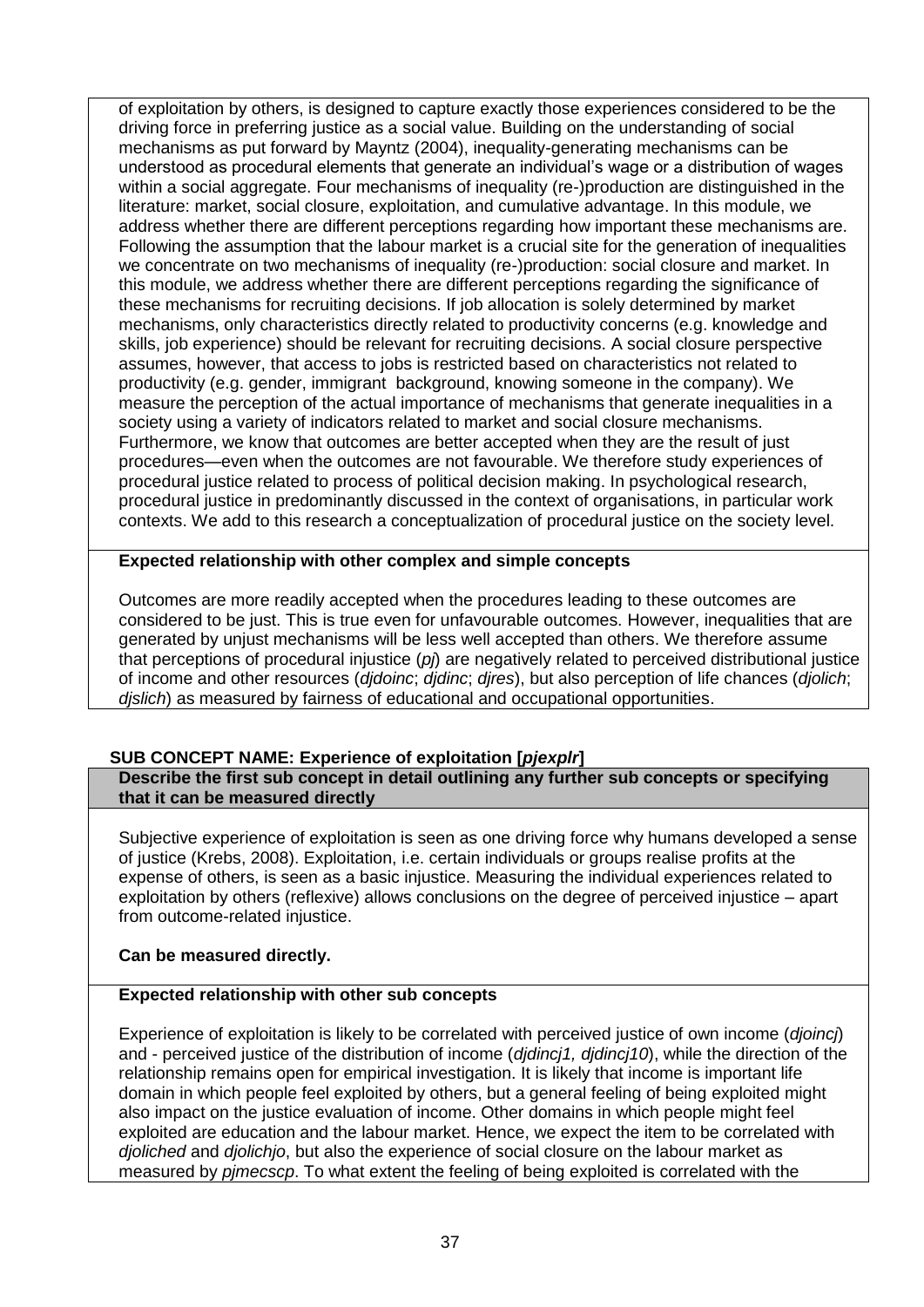| perception of a functioning labour market (pimecmap) remains a question for empirical<br>investigation. |                                                                                                     |    |    |    |    |    |    |    |    |                                              |                |                 |
|---------------------------------------------------------------------------------------------------------|-----------------------------------------------------------------------------------------------------|----|----|----|----|----|----|----|----|----------------------------------------------|----------------|-----------------|
| Final question wording (existing core item):                                                            |                                                                                                     |    |    |    |    |    |    |    |    |                                              |                |                 |
| <b>A5 CARD 3</b> Using this card, do you think that most people would try to take                       | advantage <sup>32</sup> of you if they got the chance, or would they try to be fair <sup>33</sup> ? |    |    |    |    |    |    |    |    |                                              |                |                 |
| <b>Most</b><br>people<br>would try<br>to take<br>advantage<br>of me                                     |                                                                                                     |    |    |    |    |    |    |    |    | Most<br>people<br>would<br>try to<br>be fair | (Refu-<br>sal) | (Don't<br>know) |
| 00                                                                                                      | 01                                                                                                  | 02 | 03 | 04 | 05 | 06 | 07 | 08 | 09 | 10                                           | 77             | 88              |

#### <span id="page-37-0"></span>**SUB CONCEPT NAME: Perception of inequality-generating mechanisms [***pjmec***] Describe the first sub concept in detail outlining any further sub concepts or specifying that it can be measured directly**

Two explanations for the recent increase of income inequalities are discussed in inequality research: While economists point to market processes and the change of demand and supply at the labour markets, sociologist argue that social closure processes are responsible for the changing inequalities. We investigate both mechanisms, referred to as market and social closure mechanisms respectively, with regard to the perceived importance in determining recruiting decisions.

# **Expected relationship with other sub concepts**

The perception of inequality-generating mechanisms is likely to influence the outcomes of such processes. Therefore, we expect to find correlations with perceived justice of own income (*djoinc*), perceived justice of the distribution of income (*djdinc*) and wealth (*djreswe*). We investigate two such mechanisms in the module: markets and social closure. The operationalization of how they are perceived is captured by *pjmecsjp*, *pjmacmap*. Please refer to these concepts for further expected relationships.

# <span id="page-37-1"></span>**SUB CONCEPT NAME: Existence of social closure [***pjmecscp***]**

**Describe the first sub concept in detail outlining any further sub concepts or specifying that it can be measured directly**

Perception of social closure in own society – to what extent do respondents perceive that social closure is a driving force in the generation of inequalities in their country. Social closure is related to a process, where groups use their (market) power to detain others from the access to scarce goods or positions. This is to be distinguished from a situation where aspects directly related to productivity concerns – such as knowledge and skills – are driving the allocation of jobs (market

<sup>-</sup><sup>32</sup> 'take advantage': exploit or cheat.

<sup>33 &#</sup>x27;fair': in the sense of treat appropriately and straightforwardly.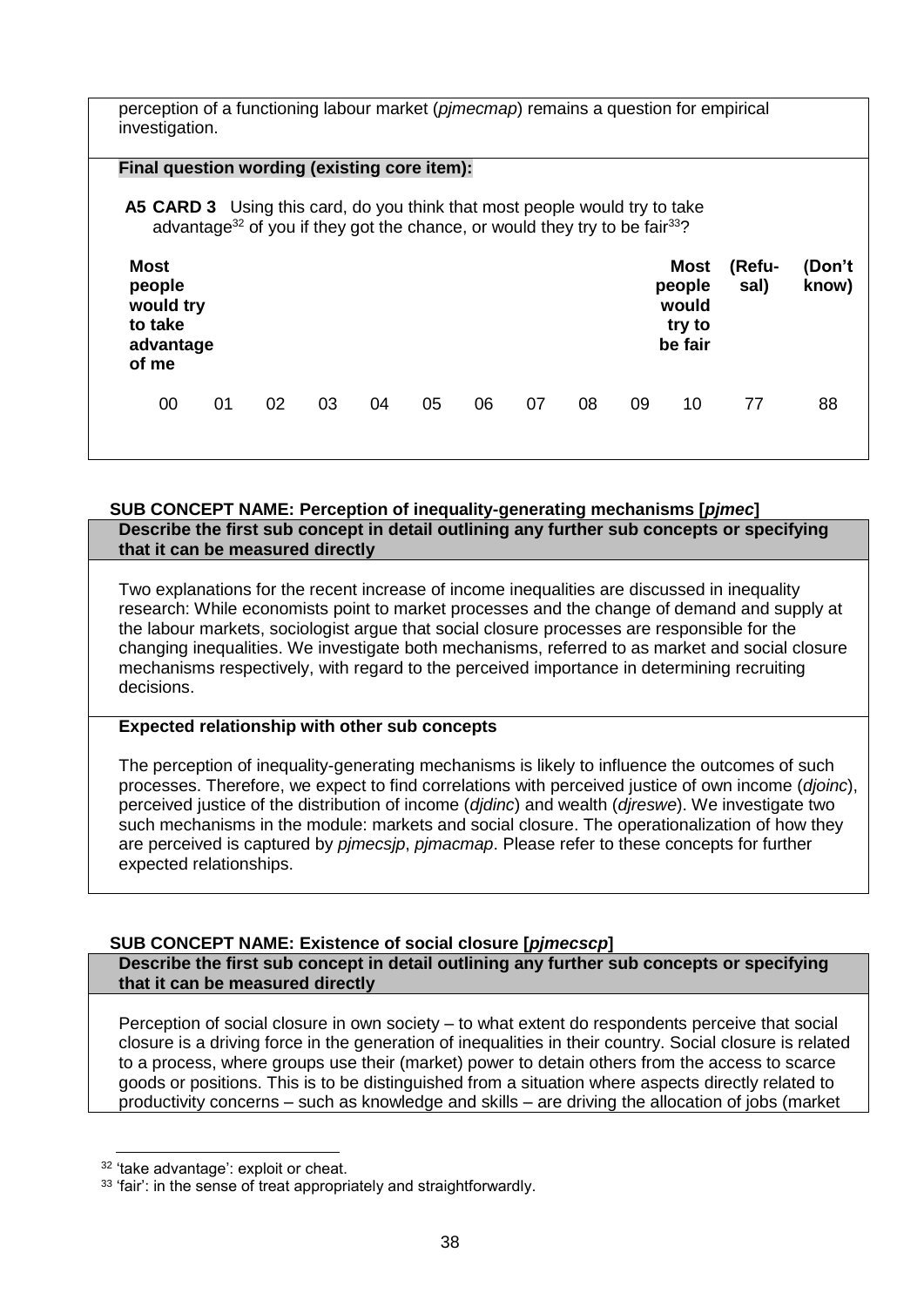mechanism).

**Can be measured directly.**

# **Expected relationship with other sub concepts**

The perception of social closure mechanisms and their influence on filling vacancies are expected to be directly related to the evaluation of job opportunities as unjust (*djolichjo*, *djslichjo*). Perceptions of social closure on the job market are also expected to negatively influence the justice evaluations of own income (*djoincj*), distribution of income (*djdinc1*, *djdinc10*), and wealth (*djreswe*). These relationships are likely to be moderated by preferences for different normative principles (*djnpequa*, *djnpequy*, *djnpentit*).

## **Final question wording:**

**Now I would like to ask you about how employers select amongst job applicants in [country]. Many factors can influence whether a person is recruited or not recruited for a job. We are going to ask you how much influence each factor has. There are no right or wrong answers, so please just tell me what you think.**

**CARD 67** In your opinion, how much influence does each of the following factors have on the decision to recruit or not to recruit a person for a job in [country]?

|     |                                                                                  | Not much<br>or no<br>influence <sup>34</sup> | <b>Some</b> | Quite a<br>lot of<br>influence influence influence | A great<br>deal of | (Refu-<br>sal) | (Don't<br>know) |  |
|-----|----------------------------------------------------------------------------------|----------------------------------------------|-------------|----------------------------------------------------|--------------------|----------------|-----------------|--|
| G23 | Whether the<br>person knows<br>someone in<br>the<br>organisation <sup>35</sup> . | 1                                            | 2           | 3                                                  | 4                  | 7              | 8               |  |
| G24 | Whether the<br>person has an<br>immigrant<br>background <sup>36</sup> .          | 1                                            | 2           | 3                                                  | $\overline{4}$     | $\overline{7}$ | 8               |  |
| G25 | The person's<br>gender.                                                          |                                              | 2           | 3                                                  | $\overline{4}$     | $\overline{7}$ | 8               |  |

<u>.</u>

<sup>&</sup>lt;sup>34</sup> The same translation for this response scale should be used as in ESS5 (items G43-G44).

<sup>&</sup>lt;sup>35</sup> 'Organisation' can refer to both private firms and public entities.

<sup>&</sup>lt;sup>36</sup> 'Immigrant background' in the sense of 'the situation of people who have immigrated to a country: they can have immigrated either themselves or their parents or ancestors may have done so. This term can also refer to social groups or communities consisting of immigrants or their descendants'.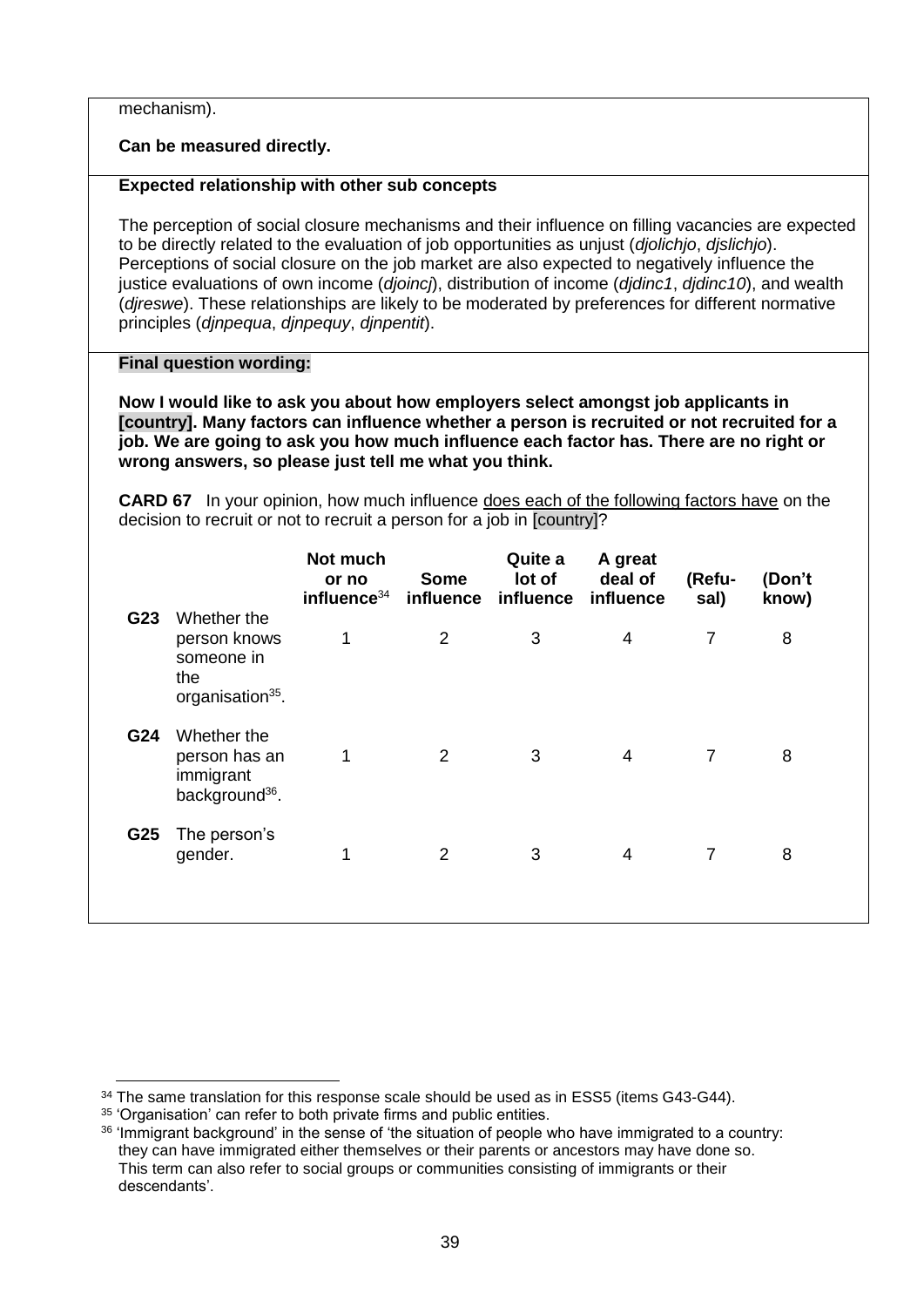#### <span id="page-39-0"></span>**SUB CONCEPT NAME: Markets as inequality-generating mechanism [***pjmecmap***] Describe the first sub concept in detail outlining any further sub concepts or specifying that it can be measured directly**

Market processes as the driving force of inequalities.

## **Can be measured directly.**

## **Expected relationship with other sub concepts**

It is assumed that the perception that market mechanisms have a large influence on recruiting decisions is negatively associated with the perception of social closure mechanisms. The perception of functioning markets should impact on the evaluation of life chances, reflexive and non-reflexive (*djoliched*, *djolichjo*, *djsliched*, *djslichjo*). This relationship is likely to be moderated by preferences for different normative principles (*djnpequa*, *djnpequy*, *djnpentit*).

## **Final question wording:**

**Now I would like to ask you about how employers select amongst job applicants in [country]. Many factors can influence whether a person is recruited or not recruited for a job. We are going to ask you how much influence each factor has. There are no right or wrong answers, so please just tell me what you think.**

**CARD 67** In your opinion, how much influence does each of the following factors have on the decision to recruit or not to recruit a person for a job in [country]?

|     |                                                          | Not much<br>or no<br>influence <sup>37</sup> | <b>Some</b>    | Quite a<br>lot of<br>influence influence influence | A great<br>deal of | (Refu-<br>sal) | (Don't<br>know) |  |
|-----|----------------------------------------------------------|----------------------------------------------|----------------|----------------------------------------------------|--------------------|----------------|-----------------|--|
| G21 | The person's<br>knowledge<br>and skills.                 |                                              | 2              | 3                                                  | 4                  |                | 8               |  |
| G22 | The person's<br>on-the-job<br>experience <sup>38</sup> . |                                              | $\overline{2}$ | 3                                                  | 4                  |                | 8               |  |

#### <span id="page-39-1"></span>**SUB CONCEPT NAME: Perception of political procedural justice in society [***pjpol***] Describe the first sub concept in detail outlining any further sub concepts or specifying that it can be measured directly**

Based on the – mostly psychological research – procedural justice related to the political system is conceptualised within political science by four dimensions: fairness, impartiality, giving voice, transparency. We use these four dimensions to measure the perceived political procedural justice.

## **Expected relationship with other sub concepts**

<sup>-</sup><sup>37</sup> The same translation for this response scale should be used as in ESS5 (items G43-G44).

 $38$  'On-the-job experience' can be translated in the sense of 'professional experience'.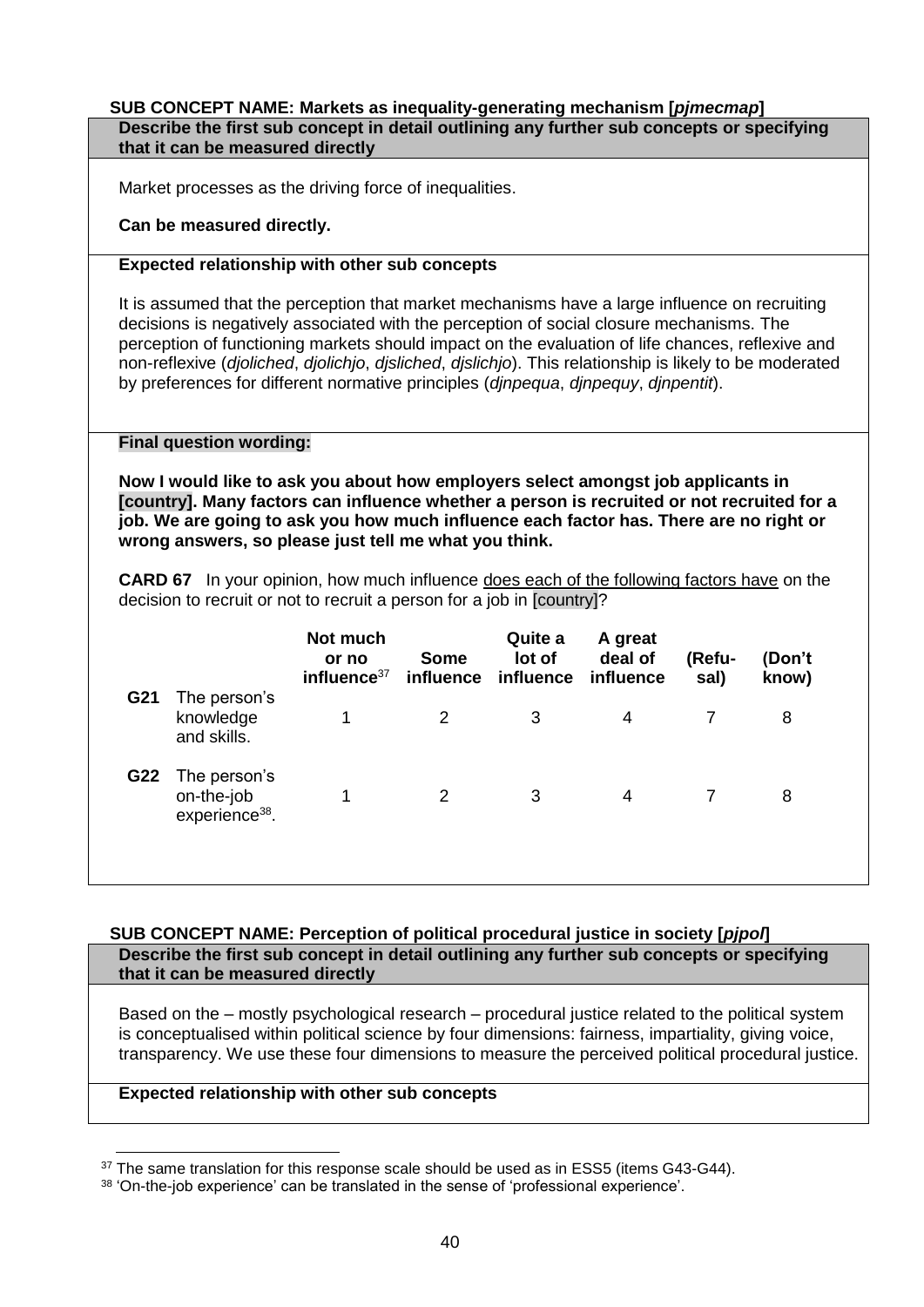We expect to find that experiences of unfair treatment (*pjexplr*, *djoliched, djolichjo*) as well discrimination negatively affect perceptions of political procedural justice. Furthermore, perceptions of social closure (*pjmecscp*) are expected to negatively affect perceptions of political procedural justice. On the other hand, positive perceptions of political procedural justice are assumed to positively affect perceptions of distributive justice (*djdinc*, *djres*).

We further expect relationships to other ESS variables: For example, interest in politics is expected to affect perceptions of political procedural justice positively if feeling close to a party in government, and negatively if feeling close to an opposition party. While feelings of social exclusion are assumed to affect perceptions of political procedural justice negatively, higher education should positively affect perceptions of political procedural justice. In turn, positive perceptions of political procedural justice are expected to positively affect general well-being and optimism.

# <span id="page-40-0"></span>**SUB CONCEPT NAME: Fairness of political procedures [***pjpolfa***]**

**Describe the first sub concept in detail outlining any further sub concepts or specifying that it can be measured directly**

Operationalization of perceptions of fairness of political procedures.

**Can be measured directly.**

## **Expected relationship with other sub concepts**

Next to the expected relationships described above (see sub concept pjpol), the QDT expects the four sub concepts of political procedural justice (*pjpolfa*; *pjpolim*; *pjpolgv*; *pjpoltr*) to be positively correlated.

## **Final question wording:**

## **ASK ALL**

**Now some questions on how the political system works in [country].**

|                |                                                                                                                                                                                                          | Not at<br>all | <b>Very</b><br>little | <b>Some</b> | A lot          | A great<br>deal <sup>39</sup> | (Refu-<br>sal) | (Don't<br>know) |
|----------------|----------------------------------------------------------------------------------------------------------------------------------------------------------------------------------------------------------|---------------|-----------------------|-------------|----------------|-------------------------------|----------------|-----------------|
| G <sub>1</sub> | <b>CARD 54</b><br>How much<br>would you<br>say that the<br>political<br>system in<br>[country]<br>ensures that<br>everyone<br>has a fair<br>chance $40$ to<br>participate in<br>politics <sup>41</sup> ? | 1             | 2                     | 3           | $\overline{4}$ | 5                             | $\overline{7}$ | 8               |

<sup>&</sup>lt;u>.</u> <sup>39</sup> The same translation should be used for this response scale as in items B2 and B4.

<sup>40</sup> 'Fair chance' in the sense of absence of discrimination or bias in access to political participation.

<sup>41</sup> 'Participate in politics': the same translation should be used as in item B5.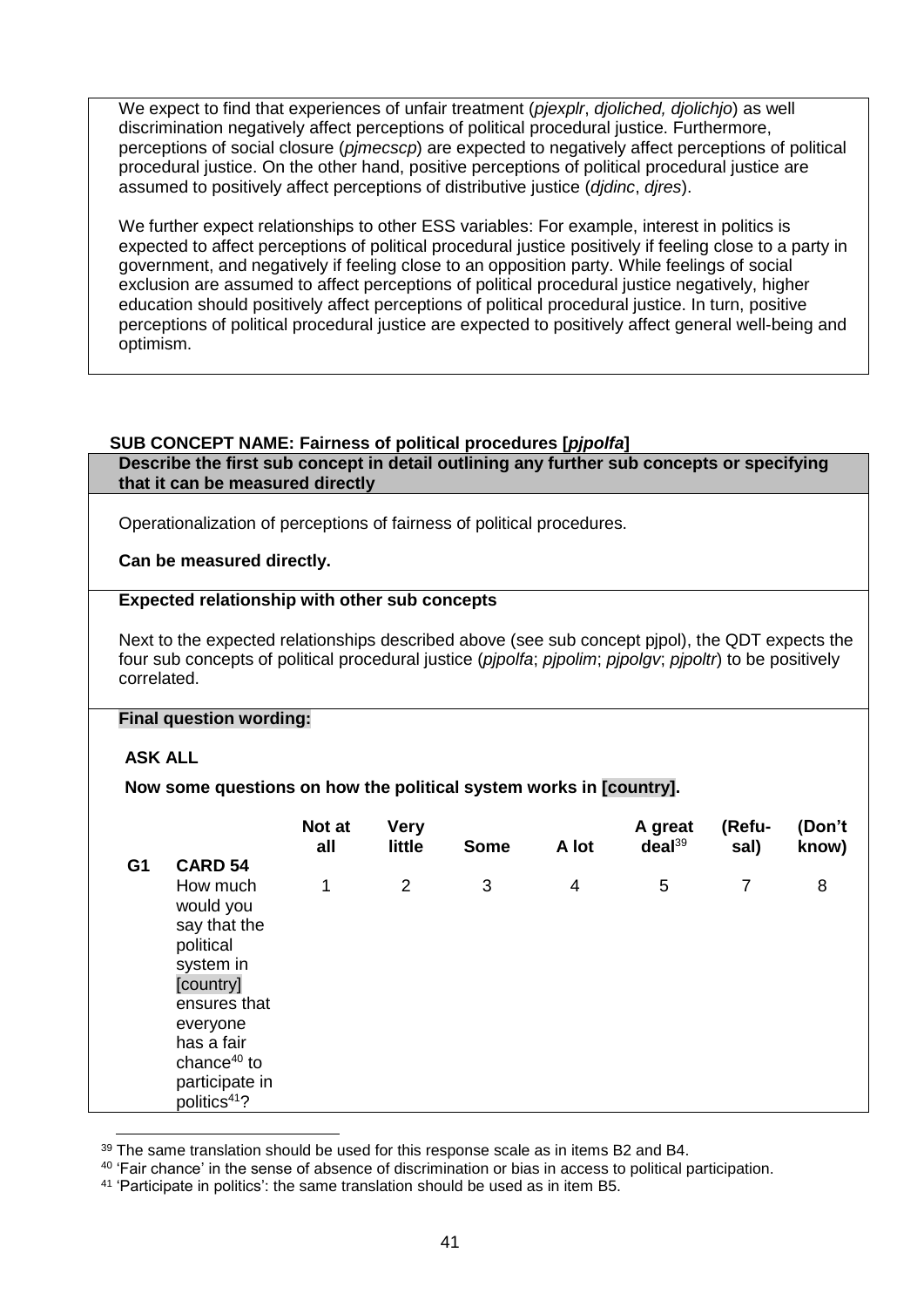# <span id="page-41-0"></span>**SUB CONCEPT NAME: Impartiality of political procedures [***pjpolim***]**

| Describe the first sub concept in detail outlining any further sub concepts or specifying |  |
|-------------------------------------------------------------------------------------------|--|
| that it can be measured directly                                                          |  |

Operationalization of perceptions of impartiality of political procedures.

## **Can be measured directly.**

#### **Expected relationship with other sub concepts**

Next to the expected relationships described above (see sub concept pjpol), the QDT expects the four sub concepts of political procedural justice (*pjpolfa*; *pjpolim*; *pjpolgv*; *pjpoltr*) to be positively correlated.

## **Final question wording:**

|                |                                                                                                                                                                     | Not at<br>all | <b>Very</b><br>little | <b>Some</b> | A lot | A great<br>deal <sup>42</sup> | (Refu-<br>sal) | (Don't<br>know) |
|----------------|---------------------------------------------------------------------------------------------------------------------------------------------------------------------|---------------|-----------------------|-------------|-------|-------------------------------|----------------|-----------------|
| G <sub>2</sub> | <b>STILL</b><br><b>CARD 54</b><br>How much<br>would you<br>say that the<br>government<br>in [country]<br>takes into<br>account the<br>interests of<br>all citizens? | 1             | 2                     | 3           | 4     | 5                             | $\overline{7}$ | 8               |

## <span id="page-41-1"></span>**SUB CONCEPT NAME: Giving voice in political procedures [***pjpolgv***]**

**Describe the first sub concept in detail outlining any further sub concepts or specifying that it can be measured directly**

Operationalization of perceptions of giving voice within political procedures.

## **Can be measured directly.**

## **Expected relationship with other sub concepts**

Next to the expected relationships described above (see sub concept pjpol), the QDT expects the four sub concepts of political procedural justice (*pjpolfa*; *pjpolim*; *pjpolgv*; *pjpoltr*) to be positively correlated.

# **Final question wording (existing core items):**

**B2 CARD 5** How much would you say the political system in [country] allows people like you to have a say in what the government does?

<sup>&</sup>lt;u>.</u> <sup>42</sup> The same translation should be used for this response scale as in items B2 and B4.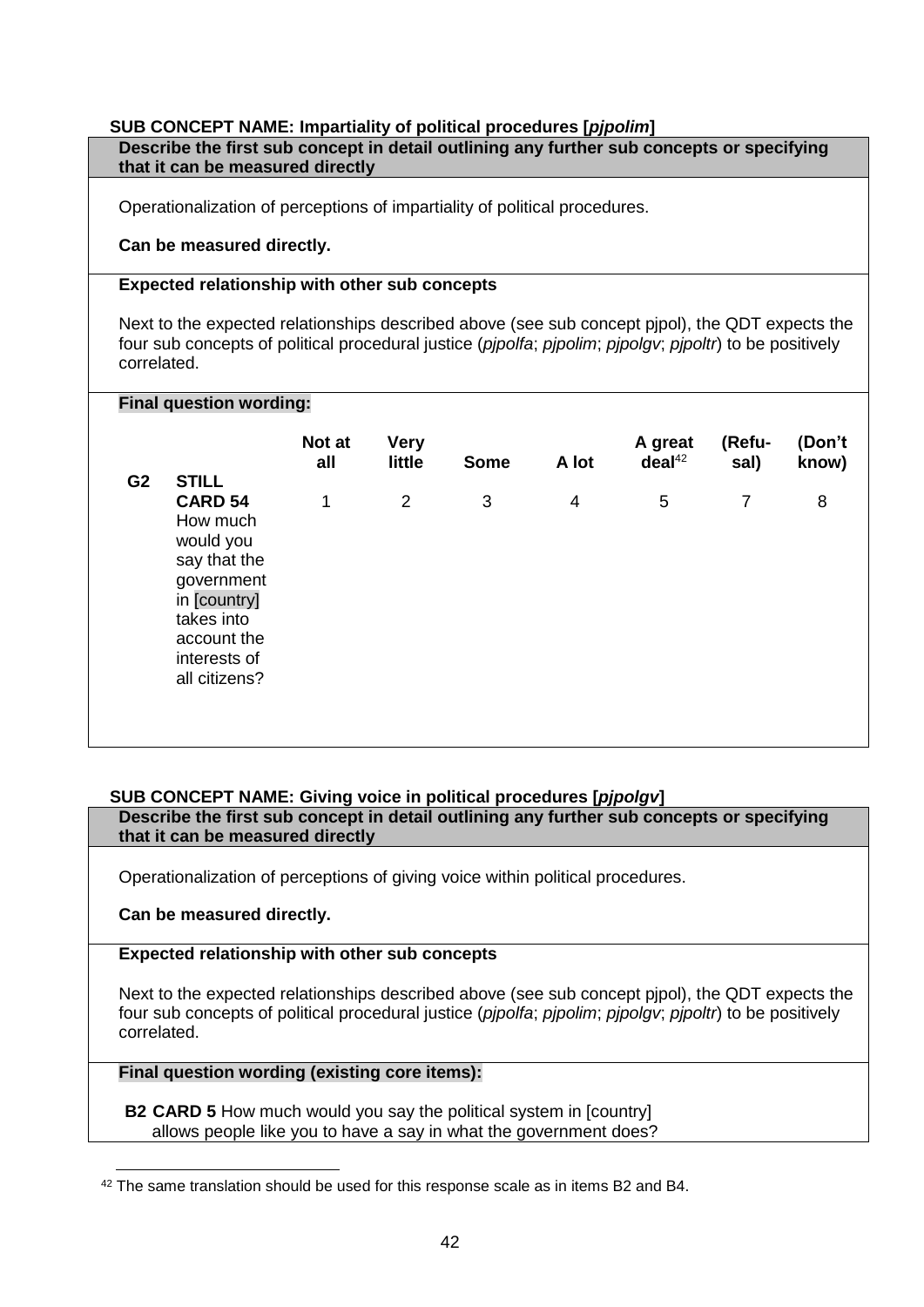| Not at all                                                                       | $\mathbf{1}$                   |
|----------------------------------------------------------------------------------|--------------------------------|
| Very little                                                                      | $\overline{2}$                 |
| Some                                                                             | $\mathfrak{S}$                 |
| A lot                                                                            | $\overline{4}$                 |
| A great deal                                                                     | 5                              |
| (Refusal)                                                                        | $\overline{7}$                 |
| (Don't know)                                                                     | 8                              |
| B4 CARD 7 And how much would you say that the political system in                |                                |
| [country] allows people like you to have an influence on politics?<br>Not at all |                                |
|                                                                                  | $\mathbf{1}$<br>$\overline{2}$ |
| Very little<br>Some                                                              | $\mathfrak{S}$                 |
| A lot                                                                            | $\overline{4}$                 |
| A great deal                                                                     | 5                              |
|                                                                                  |                                |
| (Refusal)                                                                        | $\overline{7}$                 |

## <span id="page-42-0"></span>**SUB CONCEPT NAME: Perceptions of transparency in political procedures [***pjpoltr***]**

**Describe the first sub concept in detail outlining any further sub concepts or specifying that it can be measured directly**

Operationalization of perceptions of transparency within political procedures.

**Can be measured directly.**

# **Expected relationship with other sub concepts**

Next to the expected relationships described above (see sub concept pjpol), the QDT expects the four sub concepts of political procedural justice (*pjpolfa*; *pjpolim*; *pjpolgv*; *pjpoltr*) to be positively correlated.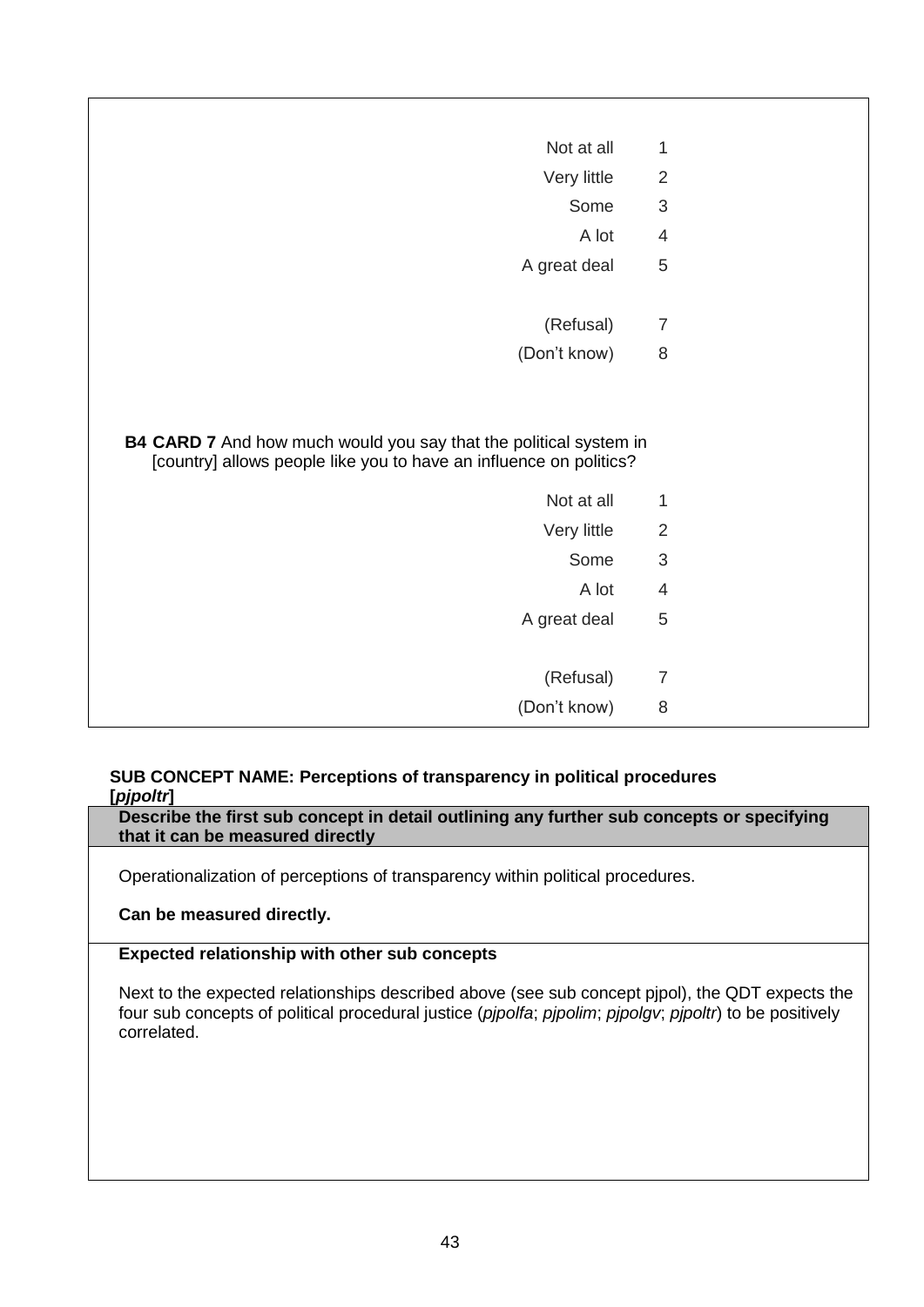|    | <b>Final question wording:</b>                                                                                                                                                                |               |                       |             |                |                               |                |                 |  |  |
|----|-----------------------------------------------------------------------------------------------------------------------------------------------------------------------------------------------|---------------|-----------------------|-------------|----------------|-------------------------------|----------------|-----------------|--|--|
|    |                                                                                                                                                                                               | Not at<br>all | <b>Very</b><br>little | <b>Some</b> | A lot          | A great<br>deal <sup>43</sup> | (Refu-<br>sal) | (Don't<br>know) |  |  |
| G3 | <b>STILL CARD</b>                                                                                                                                                                             |               |                       |             |                |                               |                |                 |  |  |
|    | <b>54 How</b><br>much would<br>you say that<br>decisions in<br>[country]<br>politics are<br>transparent,<br>meaning that<br>everyone can<br>$\sec^{44}$ how they<br>were made <sup>45</sup> ? | 1             | $\overline{2}$        | 3           | $\overline{4}$ | 5                             | 7              | 8               |  |  |

-

 $^{43}$  The same translation should be used for this response scale as in items B2 and B4.

<sup>&</sup>lt;sup>44</sup> 'See' in the sense of observing or getting access to information on how decisions were made this does not necessarily include cognitive understanding.

<sup>45</sup> Making decisions in the sense of reaching/creating them rather than formally approving them or putting them into practice.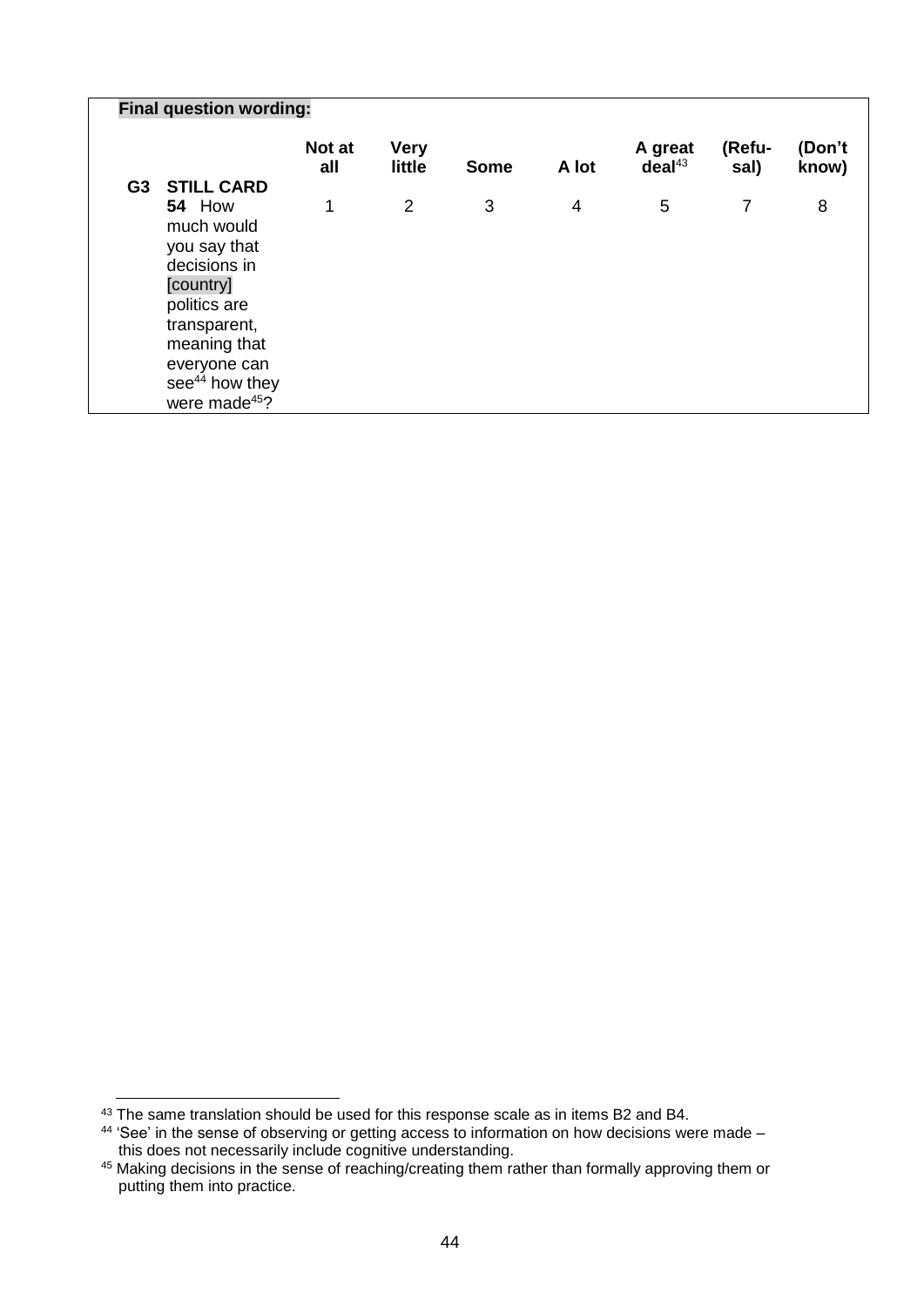# <span id="page-44-0"></span>**SECTION D. Simple concepts**

## <span id="page-44-1"></span>**SIMPLE CONCEPT NAME: Justice evaluation of country's income distribution, 10th decile [***djdincj10***]**

#### **Describe the first sub concept in detail outlining any further sub concepts or specifying that it can be measured directly**

In nearly all European societies the distribution of income from work got more unequal over the last two decades (OECD, 2015). One general pattern of this development was that inequality between societal groups increased, i.e. those at the top of the income distribution were able to increase their incomes while those in the middle and at the bottom stayed at the same level or had to take losses. As outlined in Section A, if and how existing income inequalities are affecting political attitudes and behaviour of the citizenship depends on the normative evaluation. Following Jasso's framework these normative evaluations can be conceptualised as non-reflexive justice evaluations and measured in the same way as the reflexive one (own income). Asking if income levels at the top and the bottom are perceived as just or unjust allows to identify how the actual income distribution is evaluated in terms of justice and in which areas of the distribution "justice gaps" can be identified. The concept chosen here applies Jasso's framework by only asking for the justice evaluation (J in the formula) of the earnings of those at the top and the bottom of the societal income hierarchy. In contrast to other studies (i.e. ISSP, which asks for A and C for single occupations) and previous suggestions, we do not include example occupations as these for once would hinder cross-cultural comparability, as different occupations would have to be chosen for different countries and secondly it has been proven difficult to provide distinctive occupations representative of one decile only. The underlying income concept is that of gross income, i.e. respondents should evaluate the market income of those with very high and very low incomes. Accordingly, respondents are provided with median incomes from deciles 1 and 10, including information on dependent full-time employment only. Information is provided within a factual frame – i.e. "Figures show …". Measurement is done within Jasso's framework using a 9-point answer scale running from -4 (extremely unfair, unfairly low incomes) over  $0$  (= fair incomes) to  $+4$  (extremely unfair, unfairly high incomes). Using the same justice evaluation scale as it is used for the own income, enables testing of which evaluation – reflexive or non-reflexive – is more relevant for predicting political and other attitudes. Following Jasso's framework, J as a measure of perceived income justice allows also calculating indices on the perceived fairness of the income distribution on the individual and the country level.

# **Can be measured directly.**

## **Expected relationship with other sub concepts**

The non-reflexive justice evaluation of top and bottom incomes might be related to reflexive justice evaluations of the respondents own income (*djoinc*). According to Runciman (1966) the experience of relative deprivation goes together with feelings of injustice which might also translate into a rejection of the prevailing income distribution at the macro level. Empirical results in Forsé and Parodi (2010) confirm this relationship between the justice evaluations of own income and the income distribution.

We also expect that justice evaluation of top and bottom incomes to be related to concerns about procedural justice (*pj*). There seems to be consensus among different strands of the literature that inequality is more tolerated when the process leading to its generation was perceived as 'fair'. Thus inequality that is viewed as a result of individual effort is more accepted than inequality due to luck, or other processes viewed as unfair (e.g. corruption, fraud, nepotism) (Senik, 2009; Janmaat, 2013).

The evaluation of top and bottom incomes is expected to be related to basic normative principles of distributive justice (*djnp*). These normative principles characterise people's views about social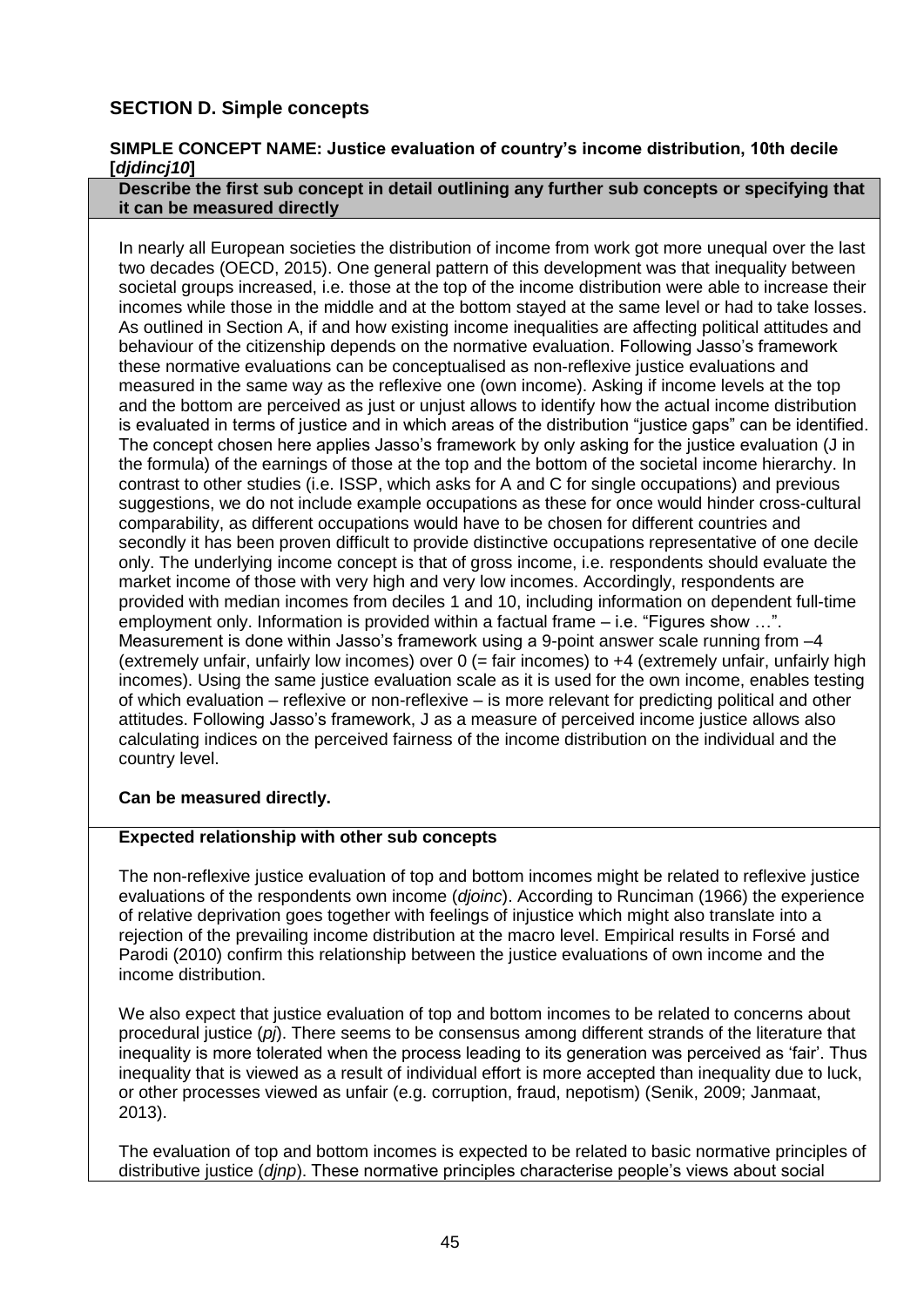justice and the acceptable levels of inequality, that are unrelated to the effects of distributional changes on their own income (Alesina and Giuliano, 2011). E.g. the preferred inequality level of those strongly endorsing the equality and need principles might be lower compared to those strongly endorsing the equity and the entitlement principles.

The justice evaluation of incomes at the 10th decile shows respondents' evaluation of the income of the rich. If respondents express a general perception of too high income inequality, we can expect that responses "unjustly too high" to this item will go together with responses "unjustly too low" in case of evaluations of the 1st decile (*djdincj1*).

We also assume that respondents preferring the equality principle (*djnpequa*) will evaluate the earnings in the 10<sup>th</sup> decile as unjustly too high. A reverse pattern is expected with respondents that prefer the equity (*djnpequi*) or the entitlement (*djnpentit*) principle.

**Final question wording:**

**ASK ALL**<sup>46</sup>

**Now some questions about differences in incomes in [country].**

**Figures on incomes show that the top 10% of employees in [country] earn more than [amount per month or per year] and the bottom 10% of employees earn less than [amount per month or per year].**

**These figures are based on income before tax and compulsory deductions for full-time employees. I'm now going to ask you how fair incomes for each of these groups are.**

**G18 CARD 65** Please think about the top 10% of employees working full-time in [country], earning more than [amount per month or per year]. In your opinion, are these incomes unfairly low, fair, or unfairly high? Please think generally about people earning this level of incomes.

**INTERVIEWER: If the respondent needs additional instructions on how to use the scale, please say:**

- **- 'If you think these incomes are unfairly low, please choose a number from the lefthand side.**
- **- If you think these incomes are fair, please choose 0.**
- **- If you think these incomes are unfairly high, please choose a number from the right-hand side.'**

| Unfairly low income(s)     |                |                         |                    |                   |                    | Unfairly high income(s) |                |                            |           |                 |
|----------------------------|----------------|-------------------------|--------------------|-------------------|--------------------|-------------------------|----------------|----------------------------|-----------|-----------------|
|                            |                |                         |                    |                   |                    |                         |                |                            |           |                 |
| <b>Extremely</b><br>unfair | Very<br>unfair | Some-<br>what<br>unfair | Slightly<br>unfair | Fair<br>income(s) | Slightly<br>unfair | Some-<br>what<br>unfair | Very<br>unfair | <b>Extremely</b><br>unfair | (Refusal) | (Don't<br>know) |
| -4                         | -3             | $-2$                    | $-1$               | 0                 | $+1$               | $+2$                    | $+3$           | $+4$                       | 7         | 8               |
|                            |                |                         |                    |                   |                    |                         |                |                            |           |                 |
|                            |                |                         |                    |                   |                    |                         |                |                            |           |                 |

-<sup>46</sup> Due to complex routing at G8-G17, National Coordinators must carefully check routing to ensure that ALL respondents are asked the rest of section G (G18-G32).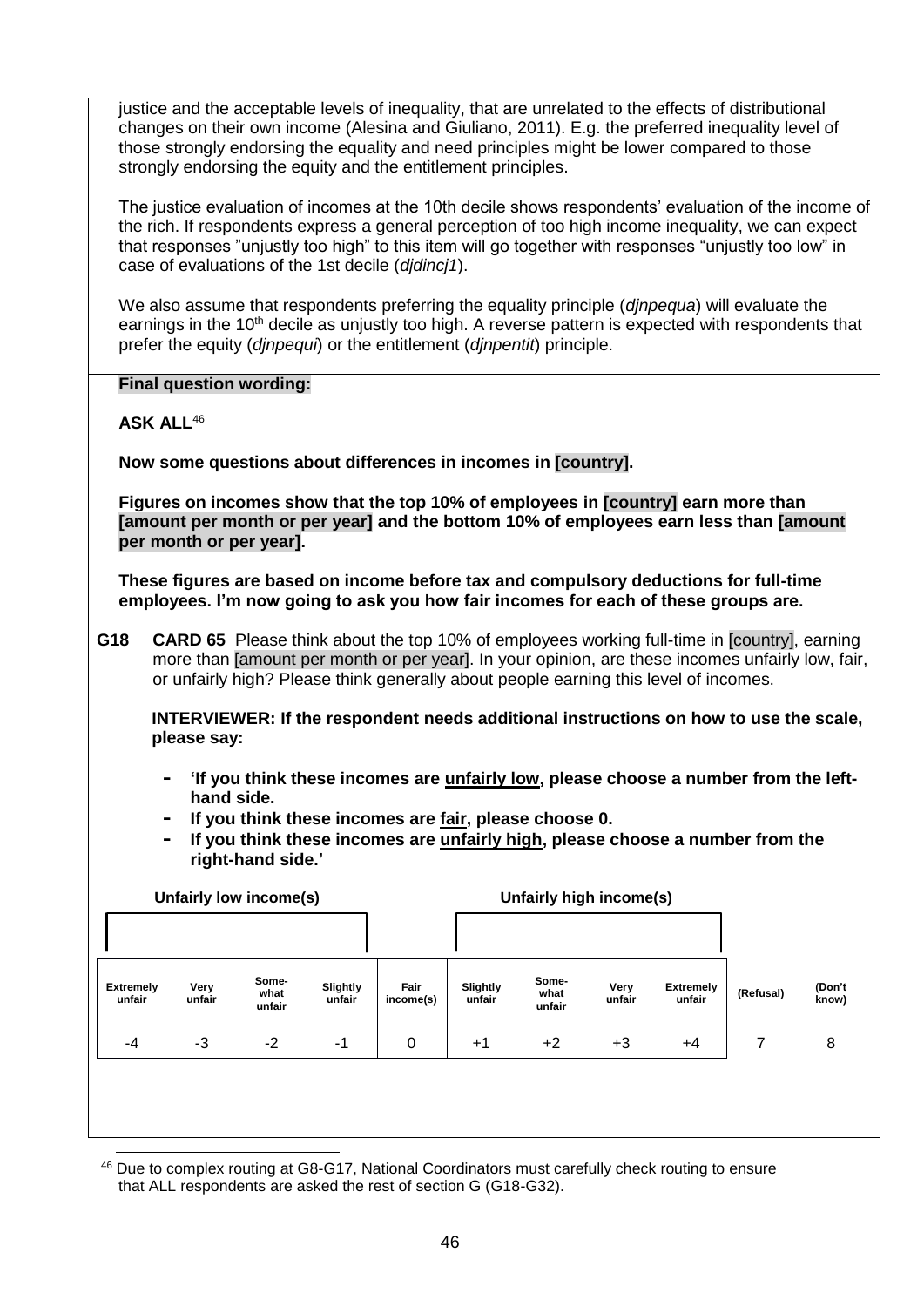# **NOTE ON ADMINISTRATION OF G18 and G19**

Countries should include the amount of income before tax and compulsory deductions for full-time employees and the time interval (per month or per year) for the top 10% (at G18) and bottom 10% (at G19) of employees which is listed in the 'Consultation outcomes' for Justice and Fairness on the ESS9 NC Intranet. Both the amount for the top 10% and for the bottom 10% should be included in the introduction to G18. Queries should be referred to  $\overline{ess@city}$ .ac.uk.

## <span id="page-46-0"></span>**SIMPLE CONCEPT NAME: Justice evaluation of country's income distribution, 1st decile [***djdincj1***]**

#### **Describe the first sub concept in detail outlining any further sub concepts or specifying that it can be measured directly**

Justice evaluation of 1st decile of country's income distribution (following Jasso's framework, J in the formula). The gross income threshold of the 1st decile of the gross income distribution within a country is presented to respondents. These figures are based on people in dependent full-time employment. Measurement is done within Jasso's framework using a 9-point answer scale running from  $-4$  (extremely unfair, unfairly low incomes) over 0 (= fair incomes) to  $+4$  (extremely unfair, unfairly high incomes).

**Can be measured directly.**

# **Expected relationship with other sub concepts**

The justice evaluation of incomes at the 1st decile shows respondents' evaluation of the income of the (relatively) poor. Similarly to the case of the 10th decile, if respondents express a general perception of too high income inequality, we can expect that responses "unjustly too low" in case of this item will go together with "unjustly too high" in case of the 10th decile (*djdincj10*). Those preferring an equal distribution (*djnpequa*) will evaluate low incomes as "unjustly too low", the same will hold for those in favour of the need principle (*djnpneed*). Respondents endorsing the equity (*djnpequy*) or the entitlement principle (*djnpentit*) will tend to evaluate low incomes as just or "unjustly too high".

## **Final question wording:**

**G19 STILL CARD 65** And now please think about the bottom 10% of employees working full-time in [country], earning less than [amount per month or per year]. In your opinion, are these incomes unfairly low, fair, or unfairly high? Please think generally about people earning this level of incomes.

**INTERVIEWER: If the respondent needs additional instructions on how to use the scale, please say:**

- **- 'If you think these incomes are unfairly low, please choose a number from the lefthand side.**
- **- If you think these incomes are fair, please choose 0.**
- **- If you think these incomes are unfairly high, please choose a number from the right-hand side.'**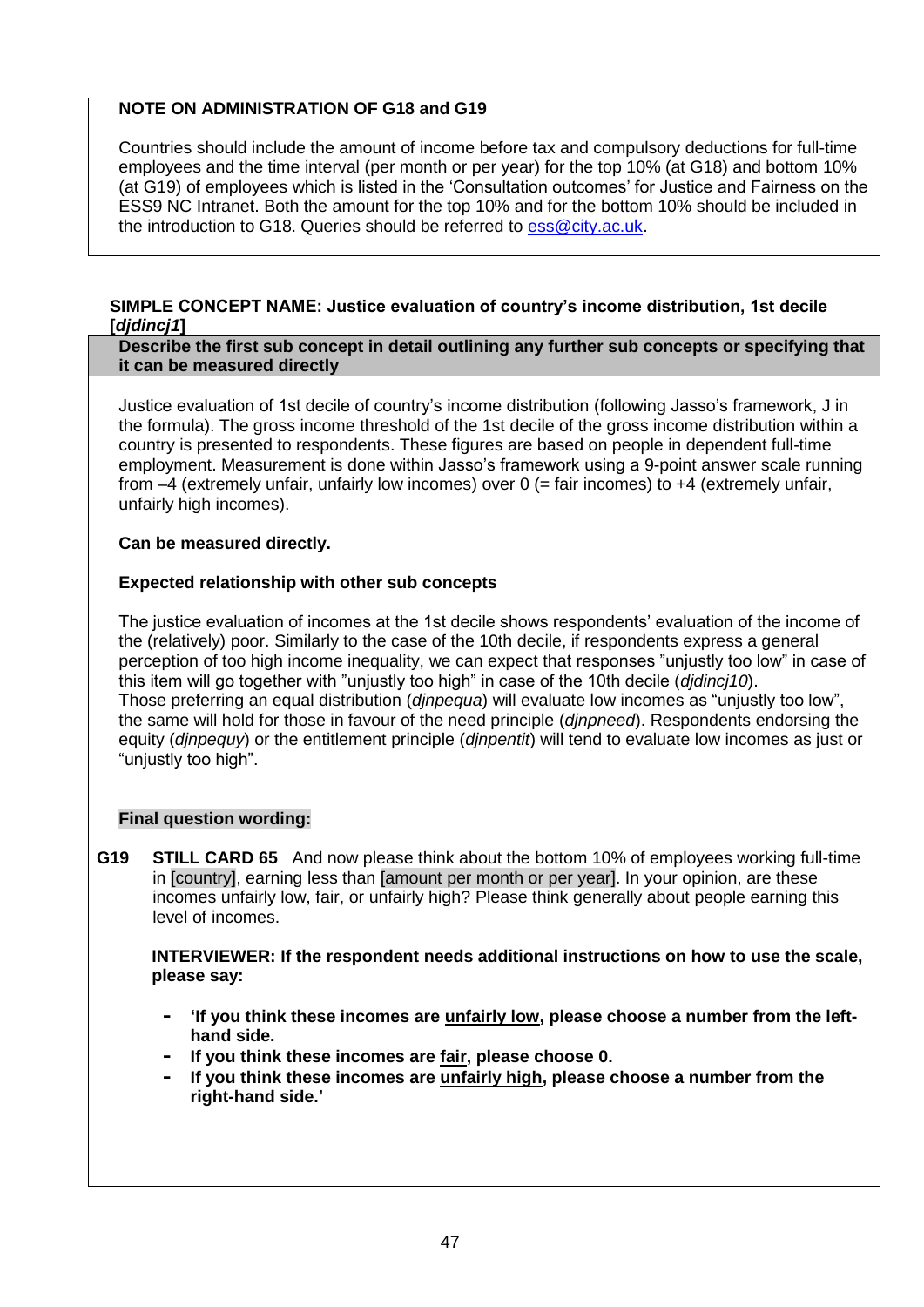| Unfairly low income(s) |                            |                |                         |                    |                   |                    | Unfairly high income(s) |                |                            |           |                 |  |
|------------------------|----------------------------|----------------|-------------------------|--------------------|-------------------|--------------------|-------------------------|----------------|----------------------------|-----------|-----------------|--|
|                        |                            |                |                         |                    |                   |                    |                         |                |                            |           |                 |  |
|                        | <b>Extremely</b><br>unfair | Very<br>unfair | Some-<br>what<br>unfair | Slightly<br>unfair | Fair<br>income(s) | Slightly<br>unfair | Some-<br>what<br>unfair | Very<br>unfair | <b>Extremely</b><br>unfair | (Refusal) | (Don't<br>know) |  |
|                        | -4                         | -3             | $-2$                    | -1                 | 0                 | $+1$               | $+2$                    | +3             | $+4$                       |           | 8               |  |

# **NOTE ON ADMINISTRATION OF G18 and G19**

Countries should include the amount of income before tax and compulsory deductions for full-time employees and the time interval (per month or per year) for the top 10% (at G18) and bottom 10% (at G19) of employees which is listed in the 'Consultation outcomes' for Justice and Fairness on the ESS9 NC Intranet. Both the amount for the top 10% and for the bottom 10% should be included in the introduction to G18. Queries should be referred to  $\overline{\text{ess}\,\textcircled{c} \text{ity}.a\text{c}.u\text{k}}$ .

# <span id="page-47-0"></span>**SIMPLE CONCEPT NAME: General belief in a just world [***gbjw***]**

**Describe the first sub concept in detail outlining any further sub concepts or specifying that it can be measured directly**

Inspired by Lerner's (1980) justice motive theory, a broad line of research has investigated individual differences in the belief in a just world (see Hafer & Sutton, 2016). The General Belief in a Just World Scale (GBJW) (Dalbert, Montada & Schmitt, 1987) assesses the individual disposition to view the world as a just place, where outcomes and procedures are generally believed to be just for all people.

## **Can be measured directly.**

## **Expected relationship with other sub concepts**

Previous research has shown that the belief in a just world is associated with fairness perceptions (e.g., Dalbert, Fisch & Montada, 1992). If individuals believe that people generally get what they deserve, i.e. they have a strong belief in a just world, they are assumed to evaluate outcomes and processes as more just. This association is assumed both for the justice evaluation of own outcomes and opportunities (*djoinc, djolich*) and the outcomes and opportunities of others (*djdinc, djreswe, djslich*).

## **Final question wording:**

**STILL CARD 68** And how much do you agree or disagree with each of the following statements?

|     |                                            | Agree<br>strongly | Agree | <b>Neither</b><br>agree<br>nor<br>disagree | Disagree | <b>Disagree</b><br>strongly | (Refu-<br>sal) | (Don't<br>know) |  |
|-----|--------------------------------------------|-------------------|-------|--------------------------------------------|----------|-----------------------------|----------------|-----------------|--|
| G30 | think that,<br>by and large,<br>people get |                   | 2     | 3                                          | 4        | 5                           |                | 8               |  |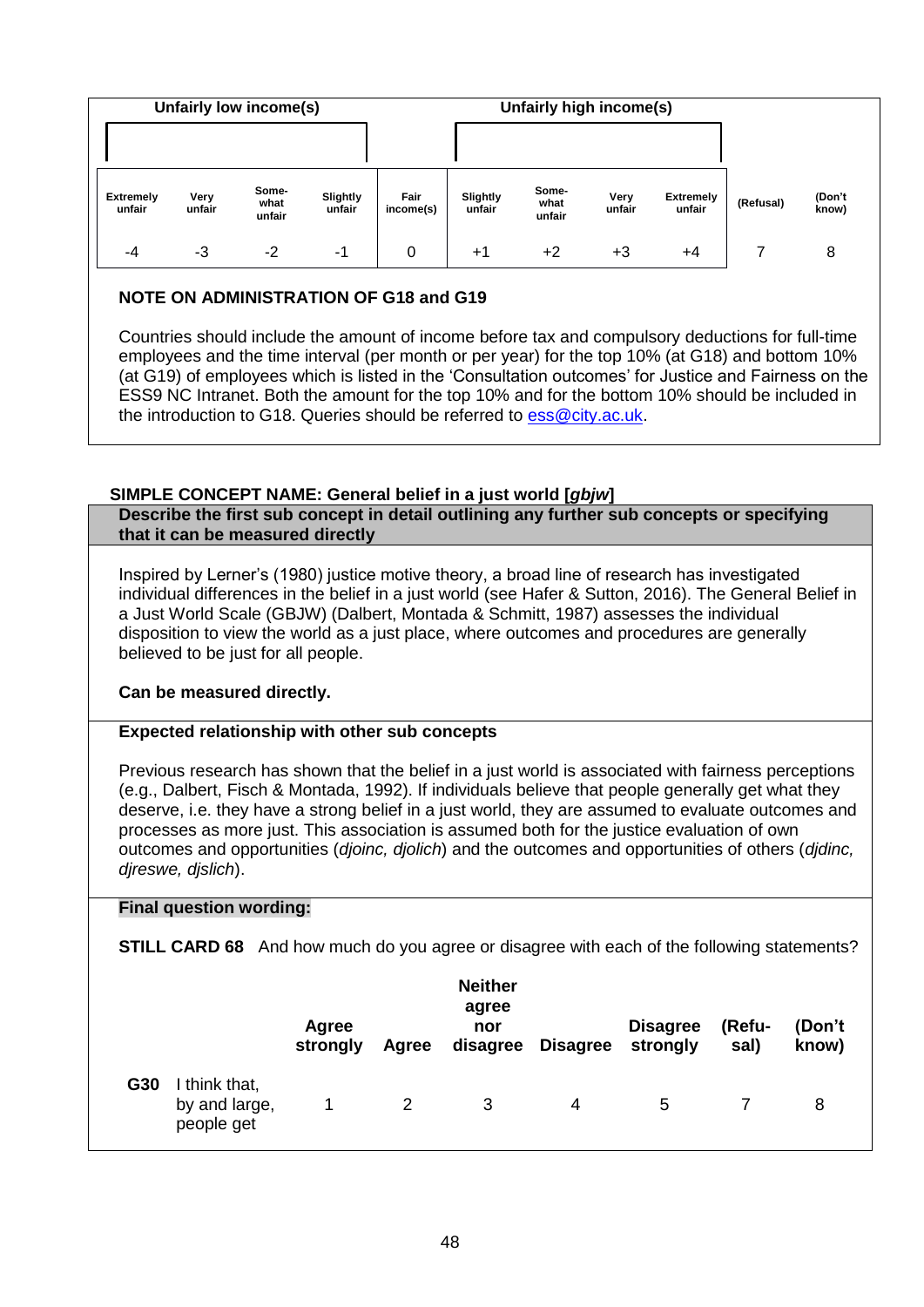|     | what they<br>deserve $47$ .                                                                         |              |   |   |                |                |                |   |  |
|-----|-----------------------------------------------------------------------------------------------------|--------------|---|---|----------------|----------------|----------------|---|--|
| G31 | I am<br>confident that<br>justice<br>always<br>prevails over<br>injustice.                          | $\mathbf{1}$ | 2 | 3 | $\overline{4}$ | 5              | $\overline{7}$ | 8 |  |
| G32 | I am<br>convinced<br>that in the<br>long run<br>people will<br>be<br>compensated<br>for injustices. | 1            | 2 | 3 | $\overline{4}$ | $\overline{5}$ | $\overline{7}$ | 8 |  |

 47 'Get what they deserve': please translate in a way that is neither just negative nor just positive.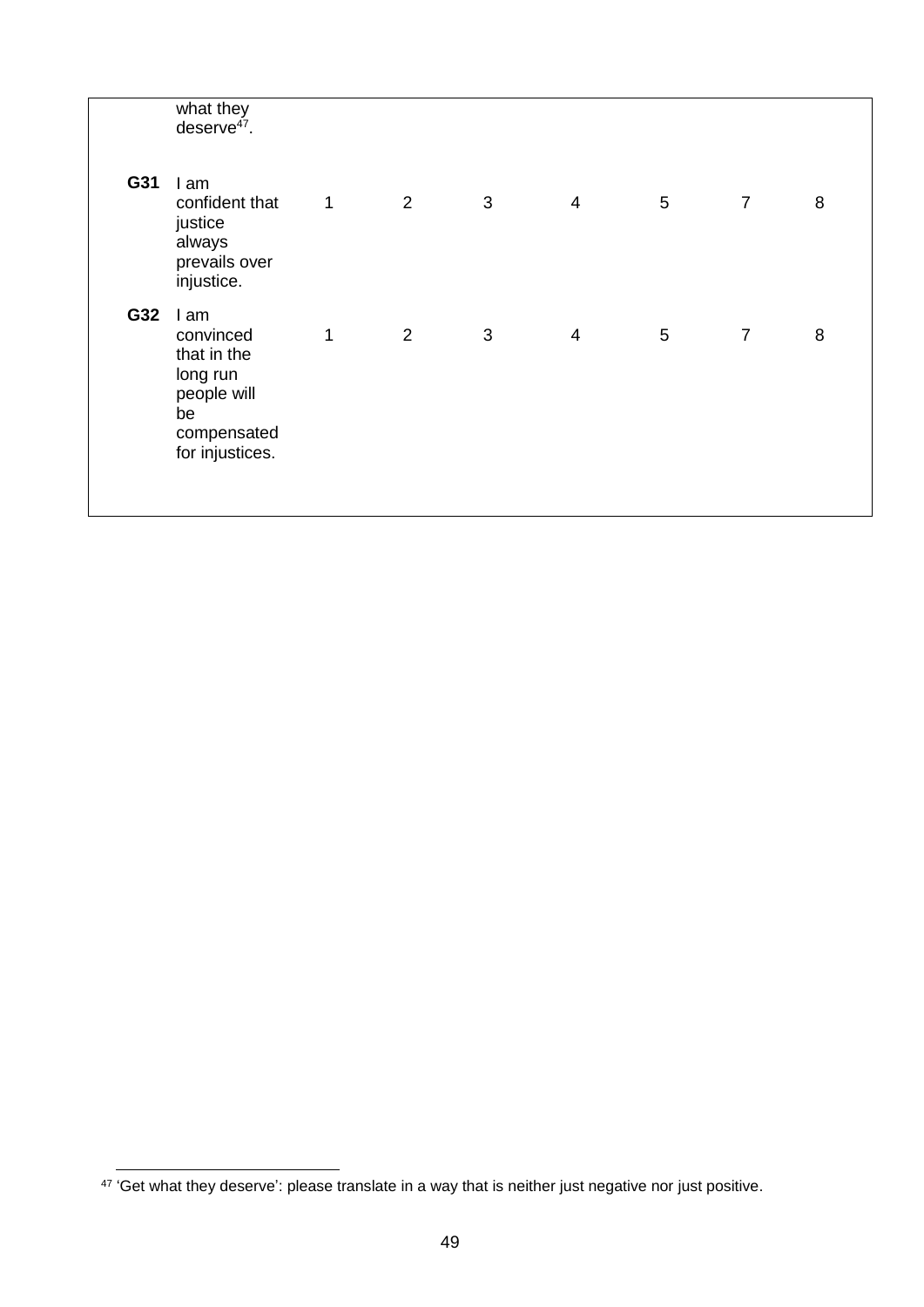#### <span id="page-49-0"></span>**REFERENCES**

- Adams, J. S. (1963): Towards an Understanding of Inequity. *Journal of Abnormal Psychology 67*, 422-436.
- Alesina, A., & Giuliano, P. (2011). Chapter 4 Preferences for Redistribution. In J. Benhabib, A. Bisin, & M. O. Jackson (Eds.), *Handbook of Social Economics* (Vol. 1, pp. 93-131): North-Holland.
- Anderson, C. J., & Singer, M. M. (2008). The sensitive left and the impervious right: multilevel models and the politics of inequality, ideology, and legitimacy in Europe. *Comparative Political Studies*.
- Arts, W., & Gelissen, J. (2001). Welfare states, solidarity and justice principles: Does the type really matter? *Acta Sociologica 44*(4), 283–299.
- Atkinson, A.B., & Bourguignon, F. (eds.) (2015). *Handbook of Income Distribution*, Vol. 2A (pp. 1147–1208). Amsterdam: Elsevier.
- Bénabou, R., & Tirole, J. (2006). Incentives and Prosocial Behavior. *American Economic Review 96*(5), 1652- 1678.

Boudon, R. (1998). Limitations of rational choice theory. *American Journal of Sociology 104*(3), 817–828.

- Clark, A.E., & d'Ambrosio, C. (2015). Attitudes to income inequality: Experimental and survey evidence. In A.B. Atkinson & F. Bourguignon (eds.), *Handbook of Income Distribution*, Vol.2A (pp. 1147–1208). Amsterdam: North Holland.
- Dalbert, C., Fisch, U., & Montada, L. (1992): Is inequality unjust? Evaluation women's career chances, *Revue Européenne de Psychologie Appliquée*, 42, 11-17.
- Dalbert, C., Montada, L., & Schmitt, M. (1987): Glaube an eine gerechte Welt als Motiv: Validierungskorrelate zweier Skalen. *Psychologische Beiträge*, 29, 596-615.

Deth, J.W.v., & Scarbrough, E. (eds.) (1995). *The Impact of Values.* Oxford: Oxford University Press.

- Deutsch, M. (1975): Equity, Equality, and Need: What Determines Which Value Will Be Used as the Basis of Distributive Justice? *Journal of Social Issues 31*(3), 137-149.
- Fiske, A.P. (1992). The four elementary forms of sociality: Framework for a unified theory of social relations. *Psychological Review 99*(4), 689–723.
- Forsé, M., & Parodi, M. (2010): *Une théorie empirique de la justice sociale*. Paris: Editions Hermann.
- Freitag, M., & Bühlmann, M. (2009). Crafting trust the role of political institutions in a comparative perspective. *Comparative Political Studies, 42*(12), 1537-1566.
- Frohlich, N., & Oppenheimer, J.A. (1992). *Choosing Justice: An Experimental Approach to Ethical Theory*. Berkeley, CA: University of California Press.
- Gilpin, R., & Gilpin, J. M. (2000). *The challenge of global capitalism: The world economy in the 21st century* (Vol. 5). Princeton, NJ: Princeton University Press.
- Goebel, J.; Grabka, M. M.; Liebig, S.; Kroh, M.; Richter, D.; Schröder, C.; & Schupp, J. (2018): The German [Socio-Economic Panel Study \(SOEP\).](https://doi.org/10.1515/jbnst-2018-0022) *Jahrbücher für Nationalökonomie und Statistik / Journal of Economics and Statistics (online first)*, doi: 10.1515/jbnst-2018-0022.
- Gollwitzer, M., & Prooijen, J.W. v. (2016). Psychology of justice. In C. Sabbagh & M. Schmitt (eds.), *Handbook of Social Justice Theory and Research* (pp. 61–82). New York: Springer.
- Hafer, C. L. & Sutton, R. (2016). Belief in a Just World. In C. Sabbagh & M. Schmitt (eds.), *Handbook of Social Justice Theory and Research* (pp. 145–160). New York: Springer
- Hauenstein, N.M.T., McGonigle, T., & Flinder, S.W. (2001). A meta-analysis of the relationship between procedural justice and distributive justice: Implications for justice research. *Employee Responsibilities and Rights Journal 13*(1), 39–56.
- Hegtvedt K.A., Johnson, C., & Watson, L., (2016). Social dynamics of legitimacy and justice. In C. Sabbagh & M. Schmitt (Eds.), *Handbook of Social Justice Theory and Research* (pp. 425–444). New York: Springer.
- Hegtvedt, K.A., & Isom, D. (2014). Inequality: A matter of justice? In J.D. McLeod, E.J. Lawler, & M. Schwalbe (eds.), *Handbook of the Social Psychology of Inequality* (pp. 65–94).Dordrecht: Springer.
- Hülle, S., Liebig, S., May, M. (2018). Measuring Attitudes Toward Distributive Justice: The Basic Social Justice Orientations Scale. *Social Indicators Research 136(2),* 663–692.
- Janmaat, J. G. (2013): Subjective Inequality: a Review of International Comparative Studies on People's Views about Inequality.*European Journal of Sociology 54(3)*, 357–398. Jasso, G. (1978). On the justice of earnings: A new specification of the justice evaluation function. *American Journal of Sociology 83*(6), 1398–1419.
- Jasso, G. (1999). How much injustice is there in the world? Two new justice indexes. *American Sociological Review 64*(1), 133–168.
- Jasso, G. (2007). Studying justice: measurement, estimation, and analysis of the actual reward and the just reward. In K. Törnblom & R. Vermunt (Eds.), *Distributive and procedural justice*. London, UK: Ashgate.
- Jasso, G. (2015). Thinking, saying, doing in the world of distributive justice. *Social Justice Research 28*(4), 435- 478.
- Jasso, G. (2017). Inequality in the Distribution of a Good is a Bad, and Inequality in the Distribution of a Bad is a Good. *European Sociological Review*, *33(4),* 604–614.
- Jasso, G., Törnblom, K. Y., & Sabbagh, C. (2016). Distributive justice. In *Handbook of social justice theory and research* (pp. 201-218). Springer New York.
- Jost, J. T., Pelham, B. W., Sheldon, O., & Ni Sullivan, B. (2003). Social inequality and the reduction of ideological dissonance on behalf of the system: Evidence of enhanced system justification among the disadvantaged. *European journal of social psychology, 33*(1), 13-36.
- Kahneman, D., & Tversky, A. (1984). Choices, values, and frames. *American Psychologist 39*(4), 341–350.